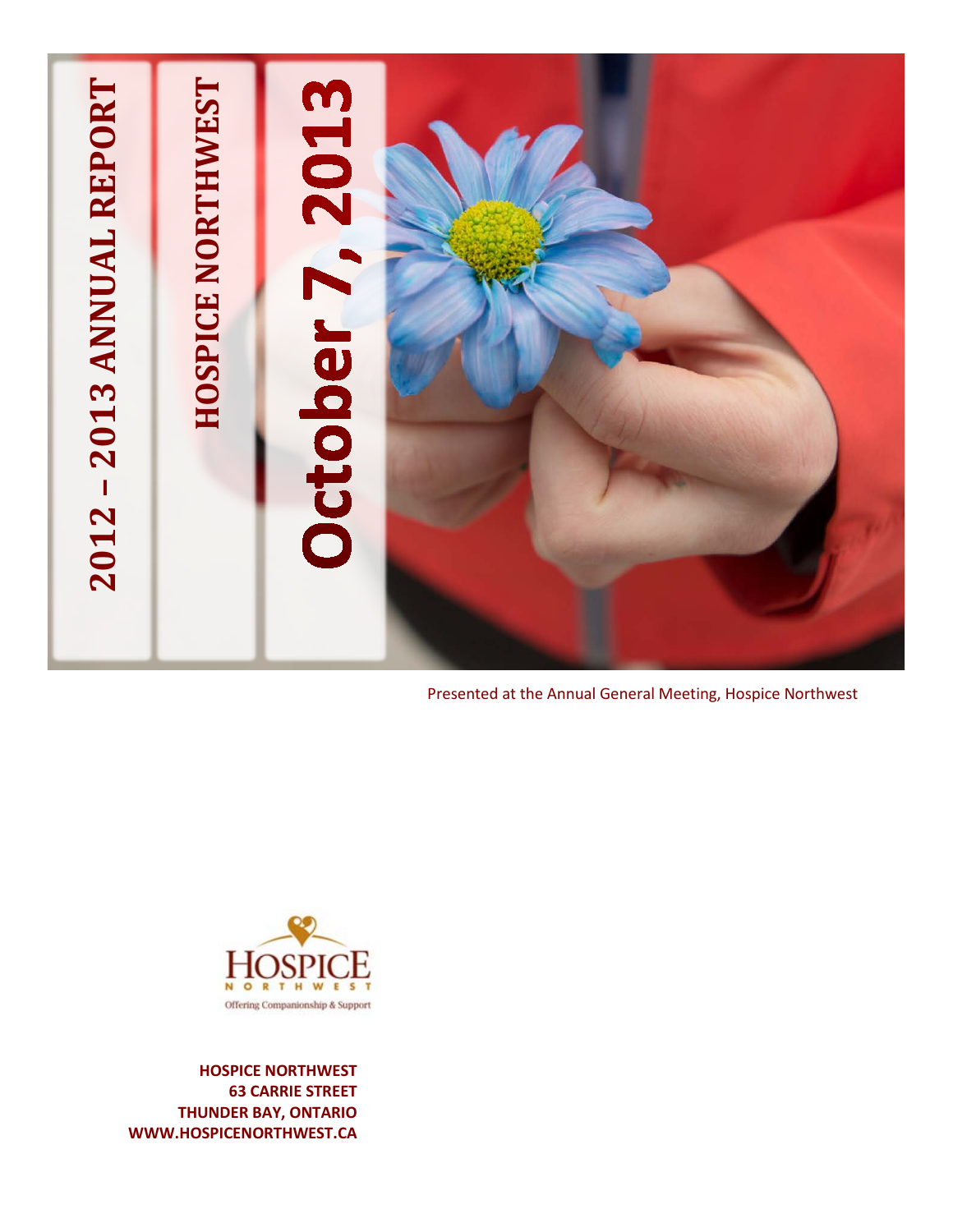# **TABLE OF CONTENTS**

<span id="page-1-0"></span>

| <b>HOSPICE NORTHWEST FINANCIAL STATEMENTS TABLE OF CONTENTS 6</b> |
|-------------------------------------------------------------------|
|                                                                   |
|                                                                   |
|                                                                   |
|                                                                   |
|                                                                   |
| SUMMARY OF SIGNIFICANT ACCOUNTING POLICIES 12                     |
|                                                                   |
|                                                                   |
|                                                                   |
|                                                                   |
|                                                                   |
| HOSPICE NORTHWEST ANNUAL REPORT FROM THE CHAIR  23                |
| EXECUTIVE DIRECTOR'S ANNUAL REPORT FOR 2012/2013 24               |
|                                                                   |
|                                                                   |
| HOSPICE NORTHWEST VOLUNTEER SESSIONS 2012/2013 29                 |
|                                                                   |
| <b>COMMUNICATIONS COORDINATOR/OFFICE ADMINISTRATOR'S REPORT34</b> |
|                                                                   |
|                                                                   |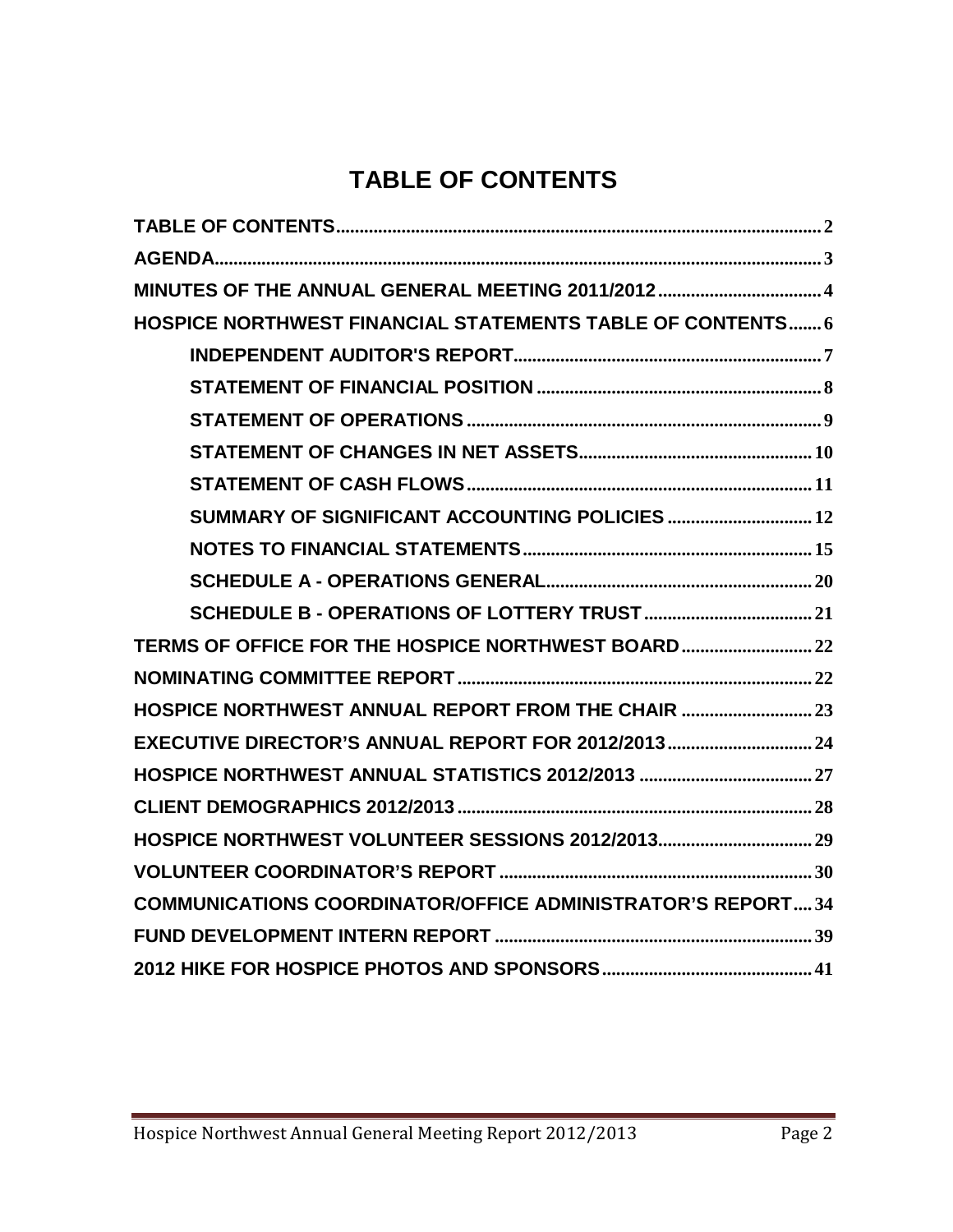

# <span id="page-2-0"></span>**AGENDA For the Annual General Meeting 2012/2013 Monday, October 7, 2013**

#### **7:00 pm – 8:30 pm Hospice Northwest Office**

- 1. Introductions and opening remarks from Board Chair, Kathy Kortes-Miller
- 2. Hike for Hospice 2013:
	- a) Highlights of Hike, by Kathleen Buso
	- b) Cheque presentation by Susan Fraser, Area Director of Bayshore Home Health, Guest
- 3. Speaker: Jennifer Childs, CFRE, Director of Philanthropy at Lakehead University: Fundraising and the Role of a Board Member
- 4. New Initiatives planned for Marketing and Fundraising: Caitlyn Phirbny, Fund Development Intern
- 5. Questions

~ Refreshment Break ~

- 6. Approval of AGM Minutes of October 22, 2012
- 7. Approval of Audited Financial Statements for Year Ending March 31, 2013, presented by Bruno Valente, Auditor
- 8. Appointment of the Auditor for fiscal 2013/2014
- 9. Nominating Committee Report: presented by Marianne Larson
- 10.Highlights of 2012/2013 Annual Report
- 11.New Business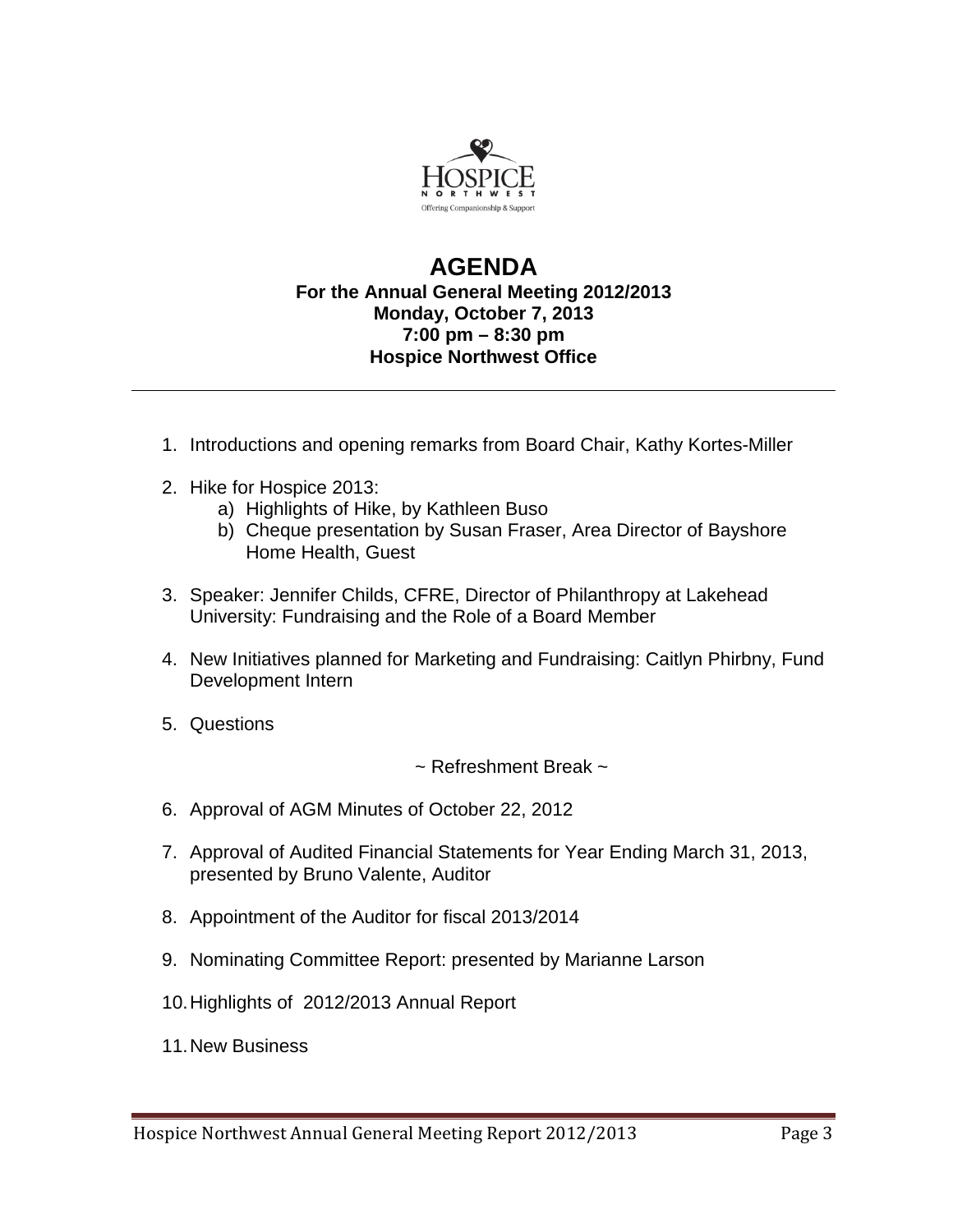

# <span id="page-3-0"></span>**MINUTES OF THE ANNUAL GENERAL MEETING 2011/2012**

## Monday, October 22, 2012 **7:00 pm – 8:00 pm Hospice Northwest Office**

**Present: Present: Joan Williams, Marianne Larson, Scott McCormack, Bruno** Valente, Kathy Kortes-Miller, Ron Woit, Kathleen Buso, Paul Morralee, Terri Kannegiesser, Edith Gagne, Jill Marcella, Cathy Alex

**Regrets:** Debbie Escott, Maxine Cayenne, Mary Lynn Dingwell

## 1. **Introductions and opening remarks from Board Chair, Scott McCormack**

### 2. **Minutes of October 17, 2011**

**Motion:** Approval of AGM Minutes of October 17, 2011 **Moved by:** Kathy Kortes-Miller **Seconded by:** Marianne Larson…………………………**CARRIED**

### 3. **Audited Financial Statements for Year Ending March 31, 2012, presented by Bruno Valente, Auditor**

Assigning a value to volunteer hours was discussed, as a means of informing the public and funders of the wealth of resources that is offered through Hospice Northwest services.

**Motion:** Approval of Financial Statements **Moved by:** Cathy Alex **Seconded by:** Jill Marcella………………………..……**CARRIED**

# 4. **Appointment of the Auditor for fiscal 12/13**

**Motion:** that Bruno Valente be appointed as auditor for 2012/13. **Moved by:** Ron Woit **Seconded by:** Cathy Alex……………………………..**CARRIED**

5. **Nominating Committee Report: presented by Marianne Larson Motion:** To accept Nominating Committee's recommendation. **Moved by:** Cathy Alex **Seconded by:** Kathy Kortes-Miller……………..…….**CARRIED**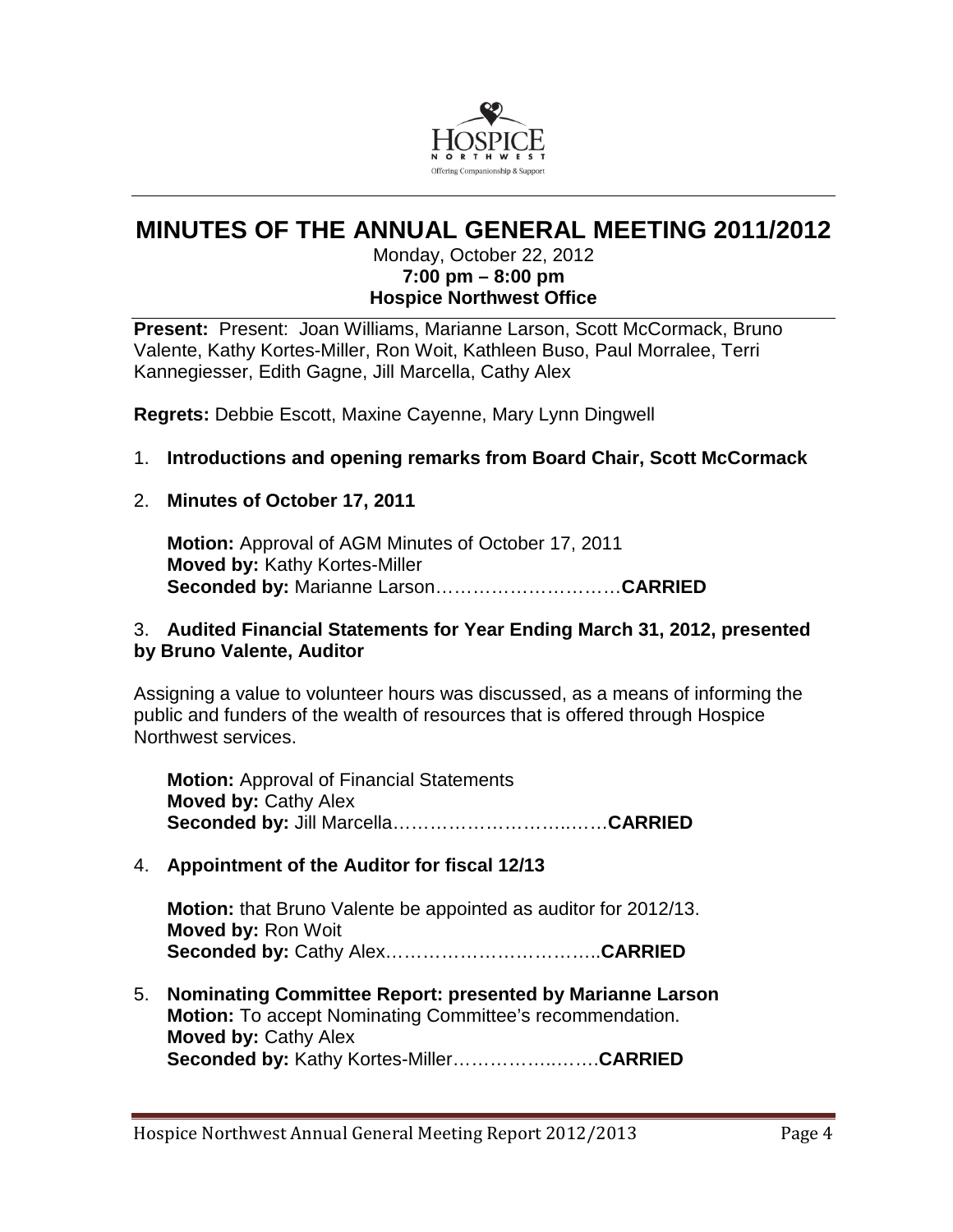# 6. **Board of Directors Annual Report, presented by Scott McCormack, Chair**

## 7. **Presentation of 2011-2012 Annual Reports**

- i. Executive Director's Annual Report presented by Joan Williams
- ii. Volunteer Coordinator's Report presented by Terri Kannegiesser
- iii. Communication Coordinator/Office Administrator's Report presented by Kathleen Buso

8. **New Business:** Kathy Kortes-Miller thanked Scott McCormack for his dedication and hard work during his role of board chair.

# 9. **Adjournment at 7:50 pm**

Moved by: Cathy Alex Seconded by: Kathy Kortes-Miller………………….**CARRIED**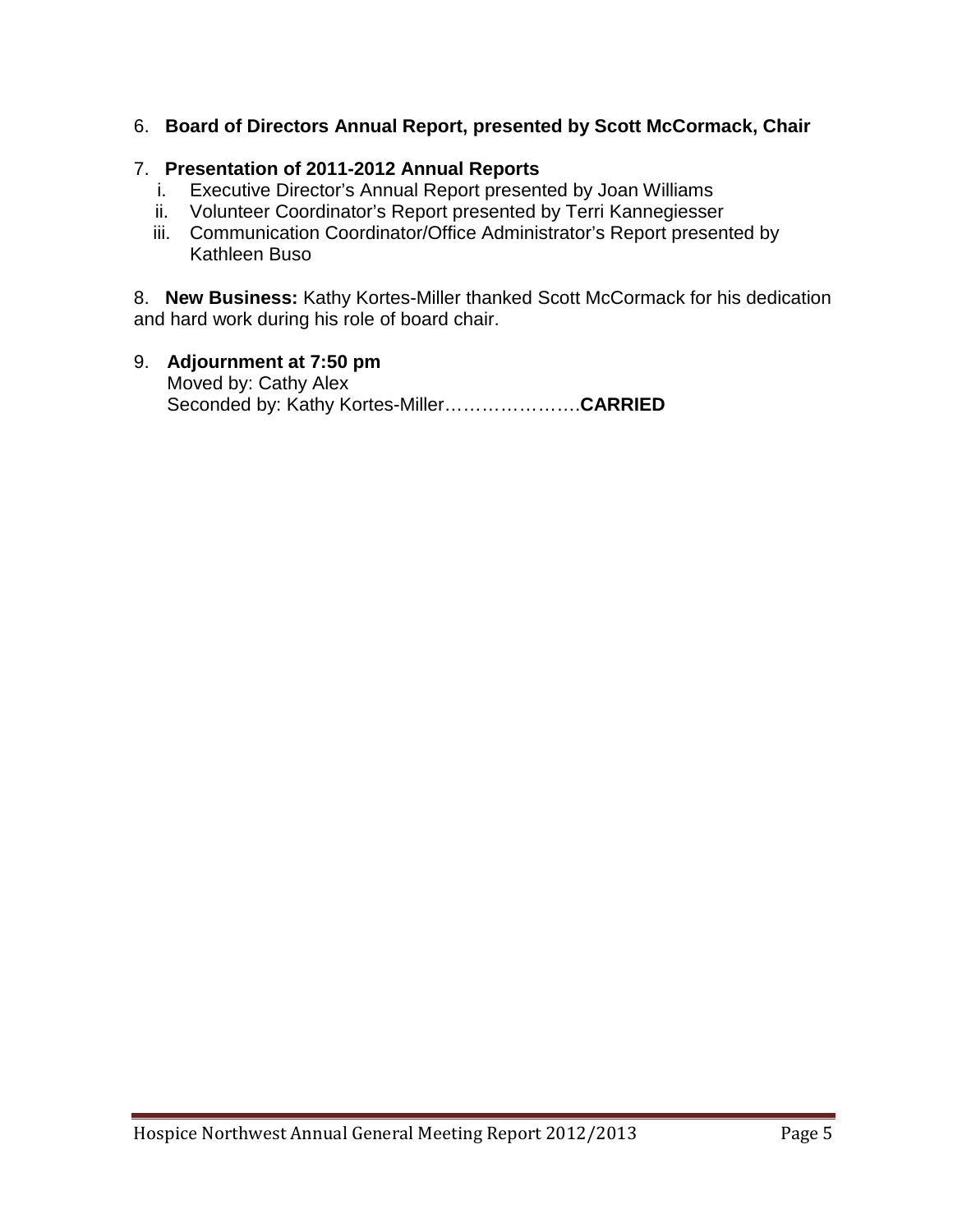# <span id="page-5-0"></span>**HOSPICE NORTHWEST FINANCIAL STATEMENTS TABLE OF CONTENTS MARCH 31, 2013**

## **Contents**

| <b>Independent Auditor's Report</b>               | 5             |
|---------------------------------------------------|---------------|
| <b>Financial Statements</b>                       |               |
| <b>Statement of Financial Position</b>            | $\mathcal{P}$ |
| <b>Statement of Operations</b>                    | 3             |
| Statement of Changes in Net assets                | 4             |
| <b>Statement of Cash Flows</b>                    | 5             |
| <b>Summary of Significant Accounting Policies</b> | $6 - 8$       |
| <b>Notes to Financial Statements</b>              | $9 - 13$      |
| <b>Schedule A - Operations General</b>            | 14            |
| Schedule B - Operations of Lottery Trust          | 15            |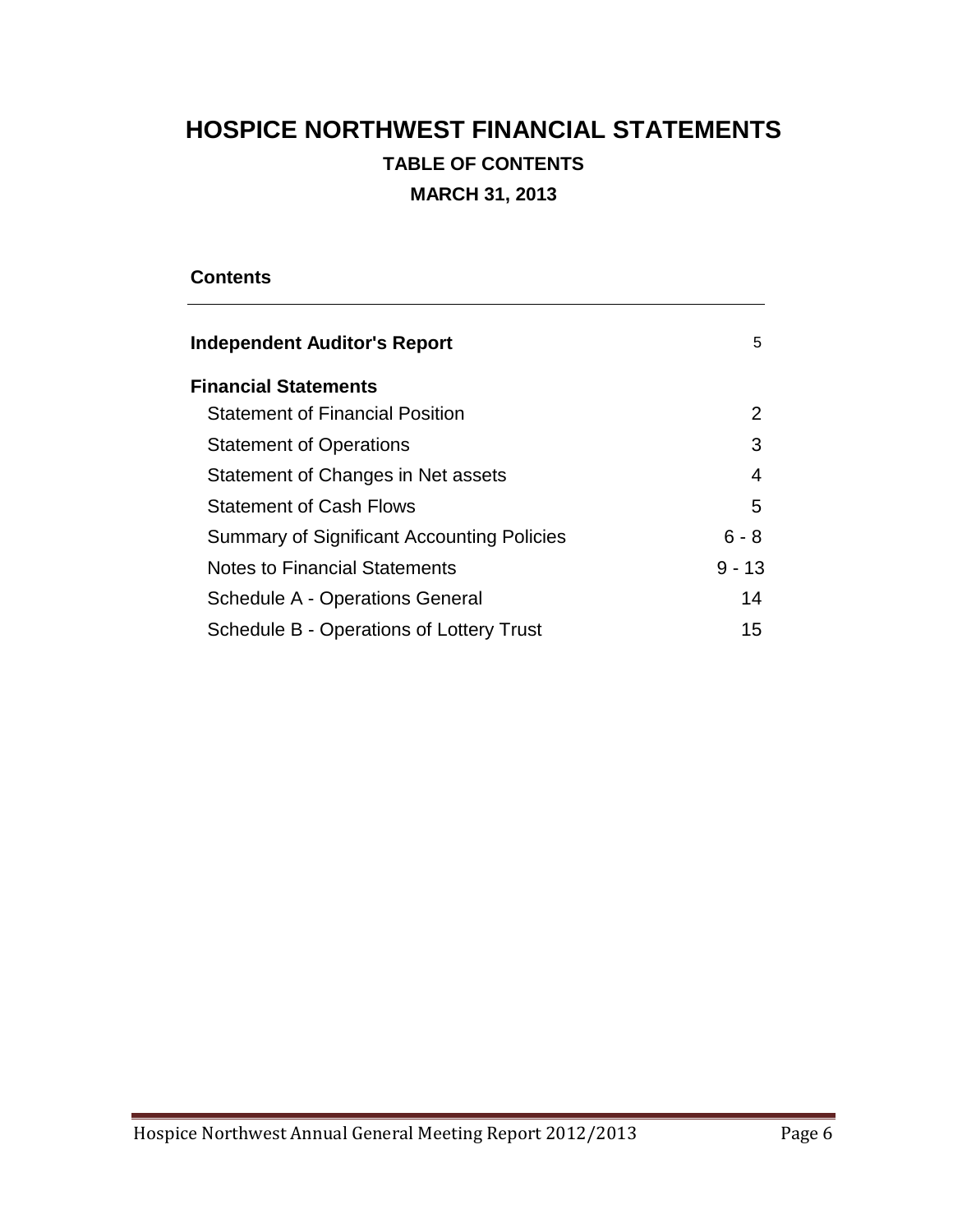# **D. Bruno Valente**

<span id="page-6-0"></span>**Chartered Accountant**

# **INDEPENDENT AUDITOR'S REPORT**

To the Members of Hospice Northwest

I have audited the accompanying financial statements of Hospice Northwest which comprise of the statement of financial position as at March 31, 2013 and the statement of operations, statement of changes in net assets and statement of cash flows for the year then ended, and a summary of significant accounting policies and other explanatory information.

#### **Management's Responsibility for the Financial Statements**

Management is responsible for the preparation and fair presentation of these financial statements in accordance with Canadian accounting standards for not for profit organizations, and for such internal control as management determines is necessary to enable the preparation of financial statements that are free from material misstatement, whether due to fraud or error.

#### **Auditor's Responsibility**

My responsibility is to express an opinion on these financial statements based on my audit. Except as explained in the following paragraph I conducted my audit in accordance with Canadian generally accepted auditing standards. Those standards require that I comply with ethical requirements and plan and perform an audit to obtain reasonable assurance whether the financial statements are free from material misstatement.

An audit involves performing procedures to obtain audit evidence about the amounts and disclosures in the financial statements. The procedures selected depend on the auditor's judgment, including the assessment of the risks of material misstatement of the financial statements, whether due to fraud or error. In making those risk assessments, the auditor considers internal control relevant to the entity's preparation and fair presentation of the financial statements in order to design audit procedures that are appropriate in the circumstances, but not for the purpose of expressing an opinion on the effectiveness of the entity's internal control. An audit also includes evaluating the appropriateness of accounting policies used and the reasonableness of accounting estimates made by management, as well as evaluating the overall presentation of the financial statements.

In common with many non-profit organizations, the Hospice Northwest derives revenue from donations and fundraising, the completeness of which is not susceptible to satisfactory audit verification. Accordingly, my verification of these revenues was limited to the amounts recorded in the records of the organization and I was not able to determine whether any adjustments might be necessary to revenue, excess of revenue over expenses, assets, and net assets.

I believe that the audit evidence I have obtained is sufficient and appropriate to provide a basis for a modified opinion.

#### **Opinion**

In my opinion, except for the effect of adjustments, if any, which I might have determined to be necessary had I been able to verify ending inventory values, as described in the preceding paragraph, the financial statements present fairly, in all material respects, the financial position of Hospice Northwest as at March 31, 2013 and the results of its operations and its cash flows for the year then ended in accordance with Canadian accounting standards for not for profit organizations.

#### **Comparative Figures**

Without modifying my opinion, I draw attention to Note 1 to the financial statements which describes that Hospice Northwest adopted Canadian accounting standards for not-for-profit organizations on April 1, 2012 with a transition date of April 1, 2011. These standards were applied retrospectively by management to the comparative information in these financial statements, including the statement of financial position as at March 31, 2012, and April 1, 2011 and the statements of operations, statement of changes in net assets and statement of cash flows for the year ended March 31, 2012 and related disclosures.

Thunder Bay, Ontario **Charter Accountant** Chartered Accountant Chartered Accountant Chartered Accountant June 25, 2013 Licensed Public Accountant

79 N. Court Street, Suite 101 Thunder Bay, Ontario P7A 4T7 Telephone (807) 345-9464 Fax (807) 344-9604 [bvalente@](mailto:bvalente@shaw.ca)shaw.ca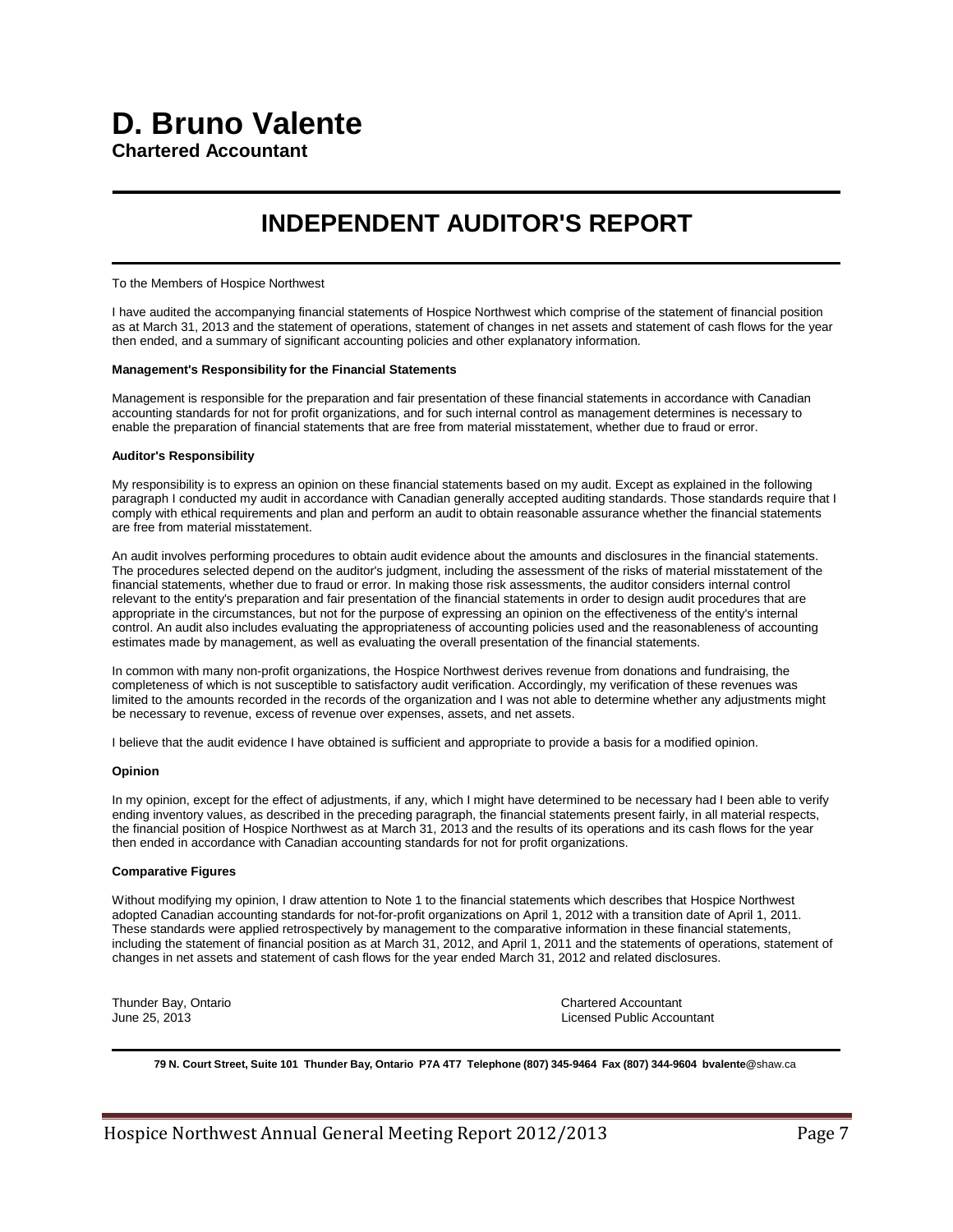<span id="page-7-0"></span>

| As at March 31                                                                                                                                                                                |                                   |                                                    | 2013                                                        | 2012                                                     | As at<br>April 1<br>2011                                  |
|-----------------------------------------------------------------------------------------------------------------------------------------------------------------------------------------------|-----------------------------------|----------------------------------------------------|-------------------------------------------------------------|----------------------------------------------------------|-----------------------------------------------------------|
|                                                                                                                                                                                               | Lottery<br><b>Trust</b>           | <b>General</b>                                     | <b>Total</b>                                                | Total                                                    | Total                                                     |
| <b>ASSETS</b>                                                                                                                                                                                 |                                   |                                                    |                                                             |                                                          |                                                           |
| <b>Current</b><br>Cash<br>Short term investments<br>Accounts receivable (Note 2)<br>Inventories (Note 3)<br>Prepaid expenses (Note 4)<br>Due from general fund<br>Due from lottery trust fund | \$<br>5,238<br>209<br>67<br>4,167 | \$<br>50,225<br>30,375<br>17,560<br>6,166<br>4,305 | \$<br>55,463<br>30,375<br>17,769<br>6,166<br>4,372<br>4,167 | \$<br>49,569<br>30,190<br>8,919<br>1,982<br>7,970<br>355 | \$<br>18,555<br>30,058<br>22,962<br>6,770<br>4,337<br>354 |
|                                                                                                                                                                                               | \$<br>9,681                       | \$<br>108,631                                      | \$<br>118,312                                               | \$<br>98,985                                             | \$<br>83,036                                              |
| <b>LIABILITIES</b>                                                                                                                                                                            |                                   |                                                    |                                                             |                                                          |                                                           |
| <b>Current</b><br>Accounts payable and accrued<br>liabilities (Note 5)<br>Deferred contributions (Note 6)<br>Due to general fund<br>Due to lottery trust fund                                 | \$                                | \$<br>16,422<br>8,580<br>4,167<br>29,169           | 16,422<br>8,580<br>4,167<br>29,169                          | 22,534<br>10,000<br>355<br>32,889                        | 22,850<br>354<br>23,204                                   |
| <b>NET ASSETS</b>                                                                                                                                                                             |                                   |                                                    |                                                             |                                                          |                                                           |
| Restricted<br>Unrestricted                                                                                                                                                                    | 9,681                             | 31,234<br>48,228                                   | 40,915<br>48,228                                            | 31,234<br>34,862                                         | 31,234<br>28,598                                          |
|                                                                                                                                                                                               | 9,681                             | 79,462                                             | 89,143                                                      | 66,096                                                   | 59,832                                                    |
|                                                                                                                                                                                               | \$<br>9,681                       | \$<br>108,631                                      | \$<br>118,312                                               | \$<br>98,985                                             | \$<br>83,036                                              |

# **STATEMENT OF FINANCIAL POSITION**

# **Approved on behalf of the Board of Directors**

**Director** Director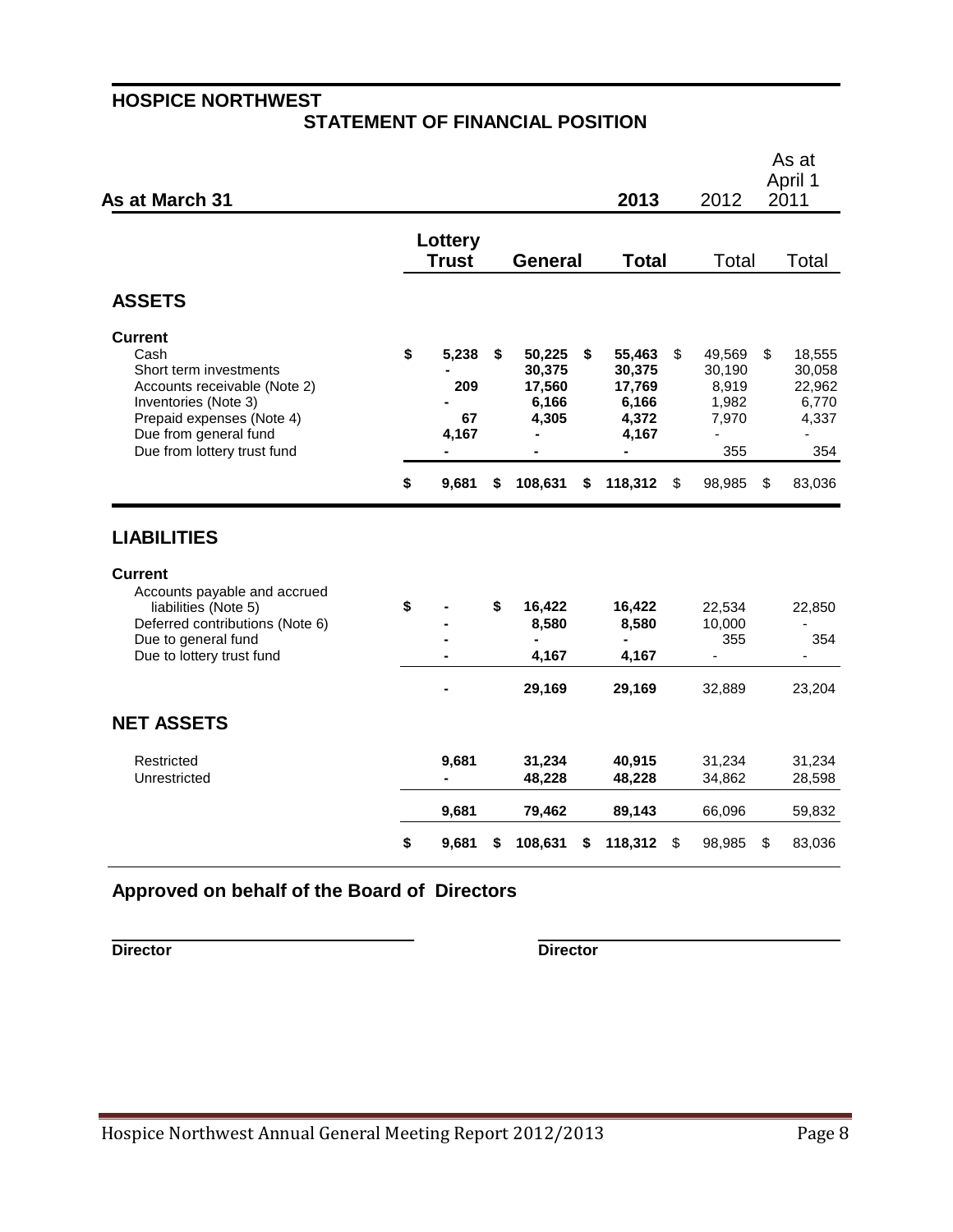# **STATEMENT OF OPERATIONS**

<span id="page-8-0"></span>

| <b>Year ended March 31</b>                               | 2013             | 2012    |
|----------------------------------------------------------|------------------|---------|
|                                                          |                  |         |
| <b>Revenues</b>                                          |                  |         |
| Grant, North West Local Health Integration Network       | \$<br>198,731 \$ | 198,731 |
| Grant, United Way                                        | 31,250           | 30,000  |
| Grant, NOHFC                                             |                  | 45,505  |
| Donations, United Way fundraising                        | 7,940            | 11,926  |
| Donations, John Andrews Foundation                       |                  | 1,250   |
| Donations, General                                       | 41,350           | 24,093  |
| Lottery income                                           | 8,607            | 14,148  |
| Fundraising and miscellaneous revenue                    | 34,268           | 23,259  |
| Interest income                                          | 183              | 156     |
| <b>Lakehead University</b>                               | 2,437            | 2,436   |
| City of Thunder Bay                                      | 20,000           | 20,000  |
| Trillium                                                 | 27,120           |         |
|                                                          | 371,886          | 371,504 |
| <b>Expenditures</b>                                      |                  |         |
| Board meetings and development                           | 861              | 1,012   |
| Fundraising                                              | 12,434           | 14,058  |
| Insurance                                                | 2,807            | 2,694   |
| Memberships, books and subscriptions                     | 1,428            | 1,958   |
| Office equipment                                         | 7,246            | 1,571   |
| Office supplies                                          | 10,737           | 13,519  |
| Postage                                                  | 1,705            | 1,388   |
| Professional development - Staff                         | 1,694            | 3,227   |
| Professional development - Volunteer                     | 10,109           | 8,230   |
| <b>Professional fees</b>                                 | 6,200            | 6,200   |
| <b>Purchased services</b>                                | 9,011            | 9,735   |
| Public awareness and program costs                       | 24,162           | 22,013  |
| <b>Rent and utilities</b>                                | 18,000           | 18,000  |
| Telephone                                                | 3,928            | 4,061   |
| Travel                                                   | 16,660           | 18,008  |
| Trillium                                                 | 27,120           |         |
| Wages and employee benefits                              | 194,737          | 239,566 |
|                                                          | 348,839          | 365,240 |
| <b>Excess (deficiency) of Revenues over expenditures</b> | \$<br>23,047 \$  | 6,264   |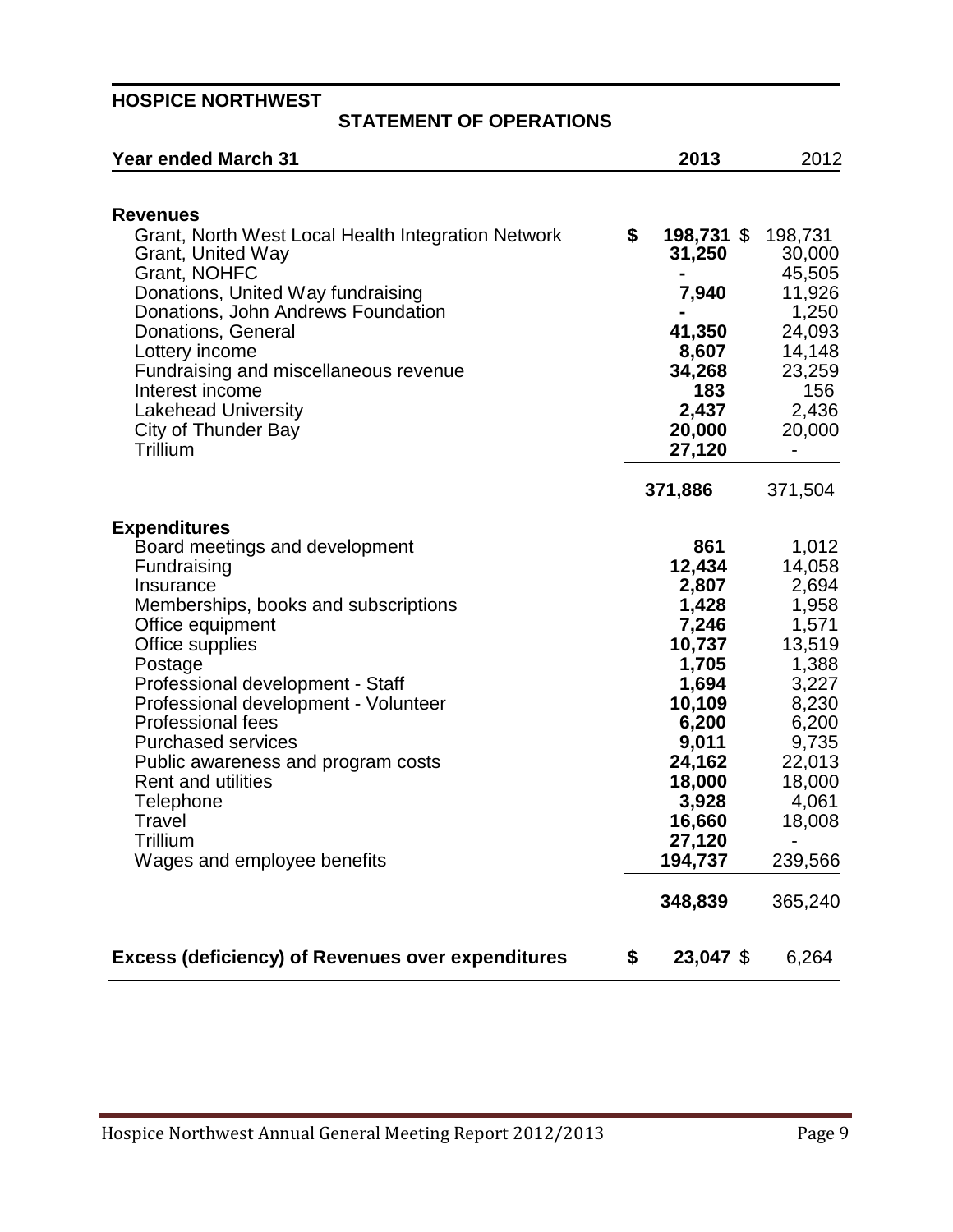# **STATEMENT OF CHANGES IN NET ASSETS**

<span id="page-9-0"></span>

| <b>Year ended March 31</b>                             |                                                                                  |    |       |                          | 2013   | 2012     |
|--------------------------------------------------------|----------------------------------------------------------------------------------|----|-------|--------------------------|--------|----------|
|                                                        | <b>Reserve for Restricted</b><br><b>Working Lottery trust General</b><br>Capital |    |       | (Schedule B)(Schedule A) | Total  | Total    |
| <b>Balance, beginning of year</b><br>Excess of revenue | $$31,234$ \$ 5,967 \$ 28,896 \$ 34,863 \$ 28,598                                 |    |       |                          |        |          |
| over expenditures for the year                         |                                                                                  |    | 3,714 | 19,332                   | 23,046 | 6,264    |
| <b>Balance, end of year</b>                            | \$31,234                                                                         | S. | 9,681 | \$48,228\$57,909         |        | \$34,862 |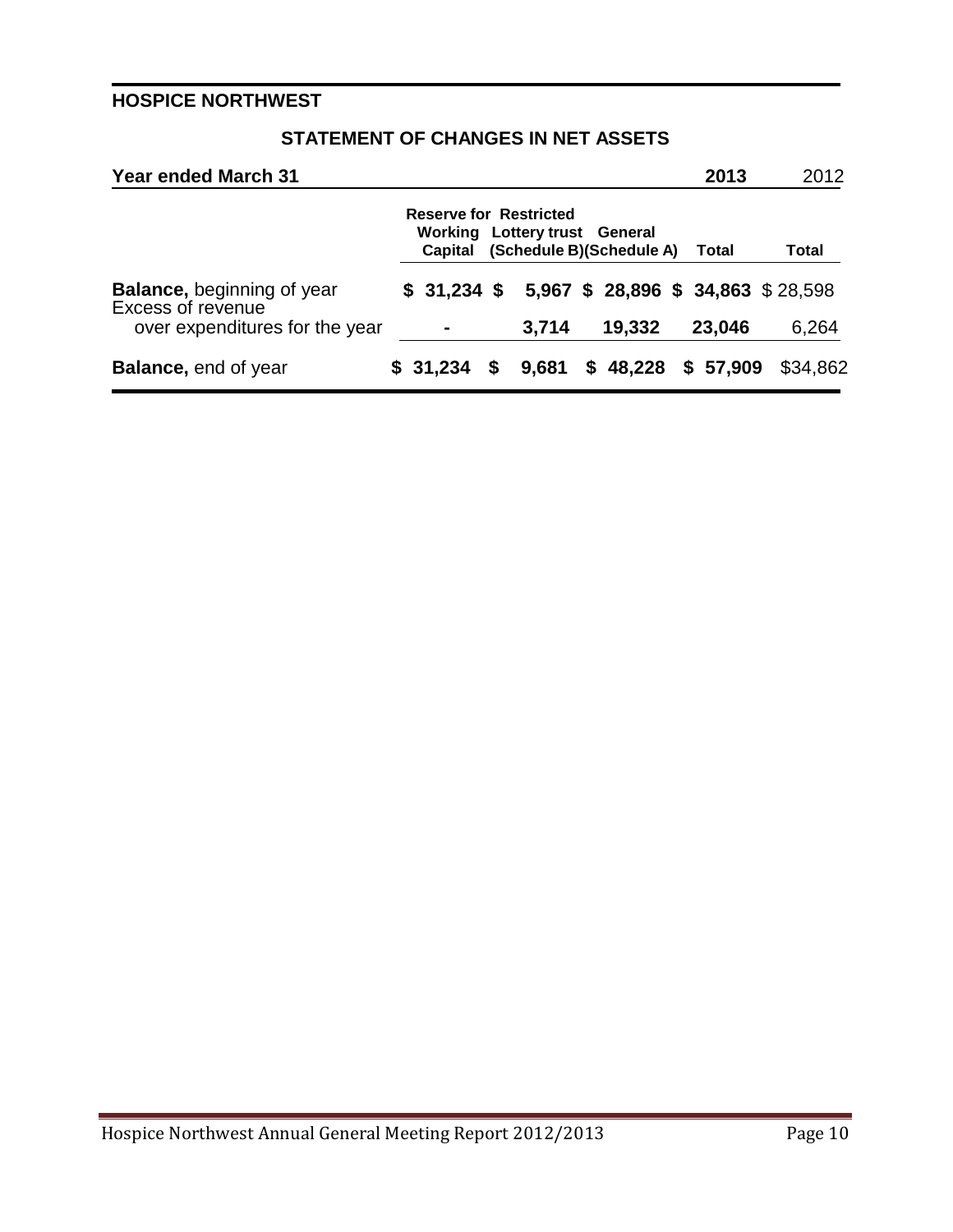# **STATEMENT OF CASH FLOWS**

<span id="page-10-0"></span>

| <b>Year ended March 31</b>                                                                                                                                              | 2013                                                 | 2012                                           |
|-------------------------------------------------------------------------------------------------------------------------------------------------------------------------|------------------------------------------------------|------------------------------------------------|
| <b>Operating activities</b><br>Cash received from donors, clients and funding<br>agencies<br>Cash paid to suppliers and employees<br>Interest received<br>Interest paid | \$<br>358,669 \$<br>(352,714<br>183<br>(59)<br>6,079 | 390,179<br>(358, 992)<br>156<br>(197<br>31,146 |
|                                                                                                                                                                         |                                                      |                                                |
| Investment activities<br>Net cash increase (decrease) during the year                                                                                                   | 6,079                                                | 31,146                                         |
| <b>Cash position, beginning of year</b>                                                                                                                                 | 79,759                                               | 48,613                                         |
| <b>Cash position, end of year</b>                                                                                                                                       | \$<br>85,838 \$                                      | 79,759                                         |
| <b>Represented by</b><br>Cash<br>Cash - Lottery<br>Short term investments                                                                                               | \$<br>50,225 \$<br>5,238<br>30,375                   | 44,995<br>4,574<br>30,190                      |
|                                                                                                                                                                         | \$<br>85,838 \$                                      | 79,759                                         |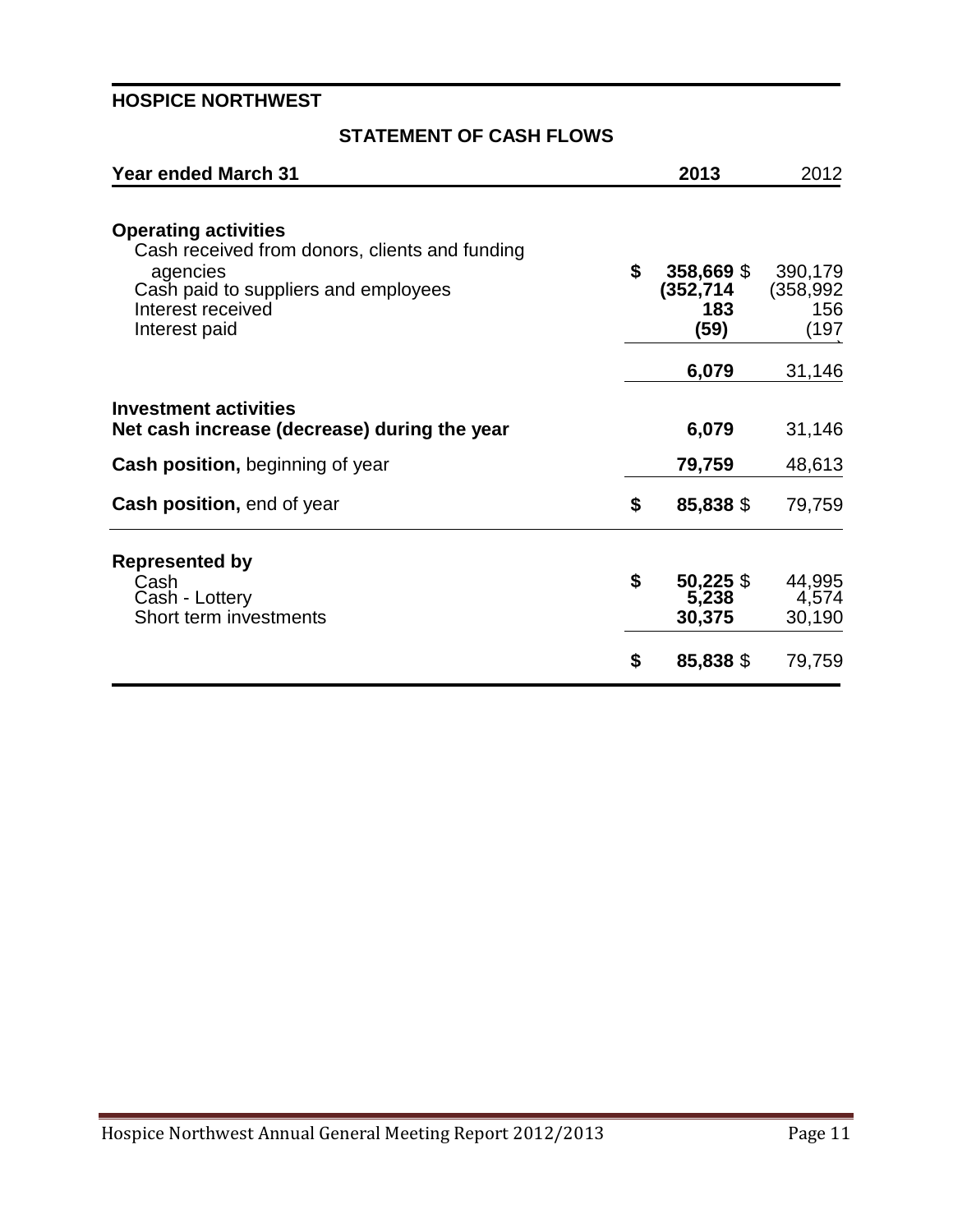### **SUMMARY OF SIGNIFICANT ACCOUNTING POLICIES**

#### <span id="page-11-0"></span>**Year ended March 31, 2013**

#### **Nature and purpose**

Hospice Northwest is a registered charity with the objective to encourage and support the development of palliative care volunteer programs in communities of the District of Thunder Bay. As the organization is a registered charity, it is not subject to corporate income tax.

#### **Basis of accounting**

These financial statements were prepared using the accrual basis of accounting. The accrual basis recognizes revenues as they become available and measurable; expenditures are recognized as they are incurred and measurable as a result of receipts of goods or services and the creation of a legal obligation to pay.

#### **Revenue Recognition**

The organization follows the deferral method of accounting for contributions. Contributions are recognized as revenue when received or receivable if the amount to be received can be reasonable estimated and collection is assured.

Investment income is recognized as revenue when earned.

#### **Deferred contributions**

Deferred contributions result from certain revenues being allocated to match expenditures to be incurred in future years. As at March 31, 2013, \$8,580 has been deferred in the accounts of the organization. As at March 31, 2012 \$10,000 has been deferred in the accounts of the organization.

#### **Inventory**

Inventory pertaining to fundraising is valued at the lower of cost and net realizable value. Cost is determined on an average invoice price basis.

#### **Capital Assets**

Capital assets consist primarily of office equipment, computer equipment and leasehold renovations. Capital expenditures are expensed in the year incurred. In fiscal 2013, \$7,246 was expensed to office equipment. In fiscal 2012, \$1,571 was expensed to office equipment.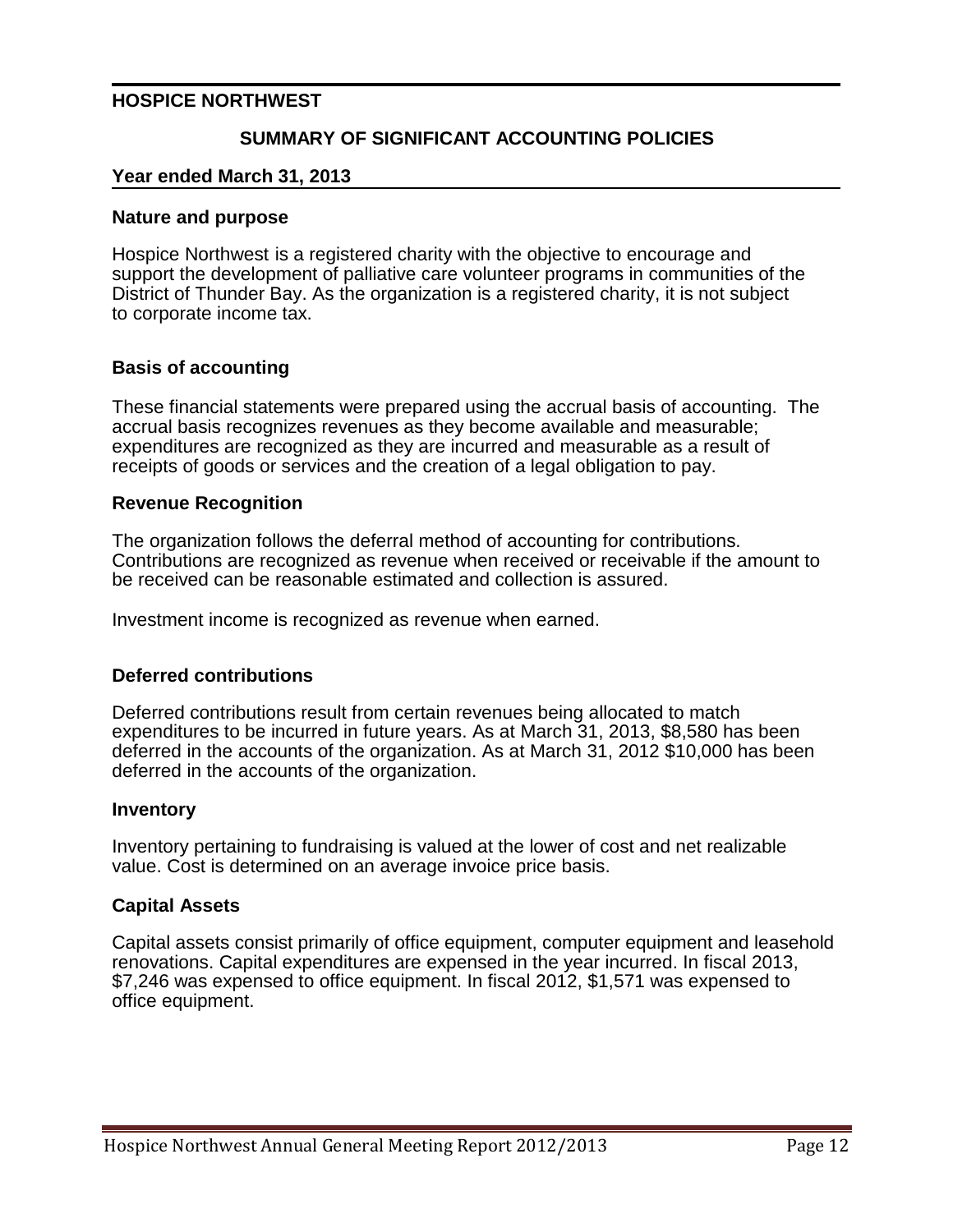### **SUMMARY OF SIGNIFICANT ACCOUNTING POLICIES**

#### **Year ended March 31, 2013**

#### **Financial Instruments**

The Association classifies its financial instruments into one of the following categories based on the purpose for which the asset was acquired. The Association's accounting policy for each category is as follows:

#### *Held for trading*

Financial instruments classified as assets or liabilities held-for-trading are reported at fair value at each balance sheet date, and any change in fair value is recognize in net surplus (deficiency) in the period during which the change occurs.

Transaction costs are expensed when incurred.

Cash has been classified as held-for-trading.

Inventory as been classified as held-for-trading.

#### *Loans, receivables, and other liabilities*

Financial instruments classified as loans and receivables, held-to-maturity investments and other financial liabilities are carried at amortized cost using the effective interest method. Interest income or expense is included in net surplus (deficiency) over the expected life of the instrument. Transaction costs are expensed when incurred.

Accounts receivable has been classified as loans and receivables.

Accounts payable and other liabilities have been classified as other financial liabilities.

#### **Donations of Voluntary Travel**

The organization incurs travel expenses by volunteers totaling \$14,435 in fiscal year 2013 (2012 - \$14,845).

In fiscal year 2013 \$14,435 (2012- \$14,845) was donated by the volunteers and recorded in donations, general.

#### **Leases**

All leases are classified as operating. Rental payments are expensed as incurred.

#### **Cash Equivalents**

Cash and cash equivalents consist of cash on hand, bank accounts, and term deposits.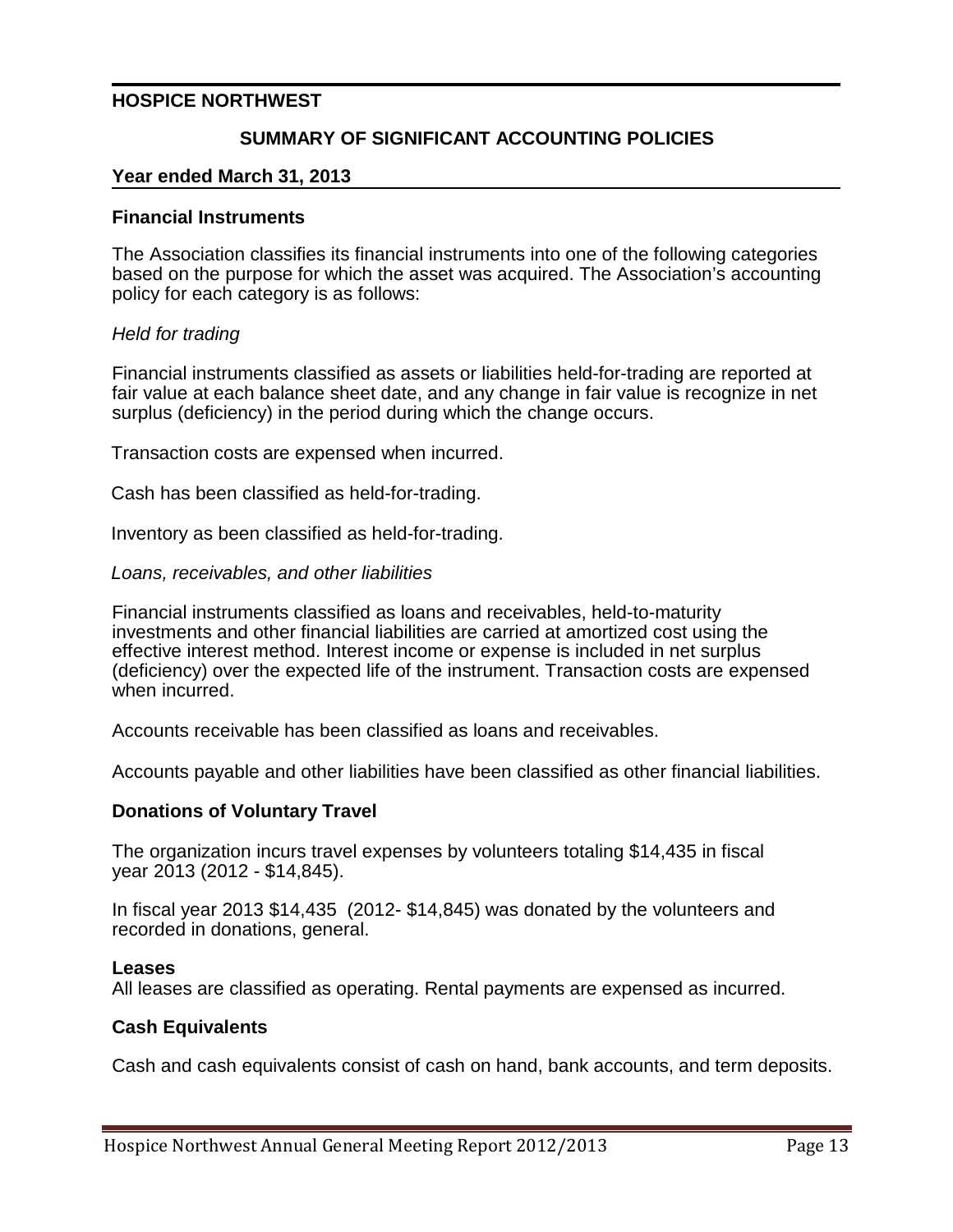### **SUMMARY OF SIGNIFICANT ACCOUNTING POLICIES**

#### **Year ended March 31, 2013**

#### **Use of Estimates**

The preparation of financial statements in accordance with generally accepted accounting principles requires management to make estimates and assumptions that affect the reported amounts of assets and liabilities at the date of the financial statements, and the reported amounts of revenues and expenses during the reporting period. The principal estimates used in the preparation of these financial statements are accruals. Actual results could differ from management's best estimates as additional information becomes available in the future.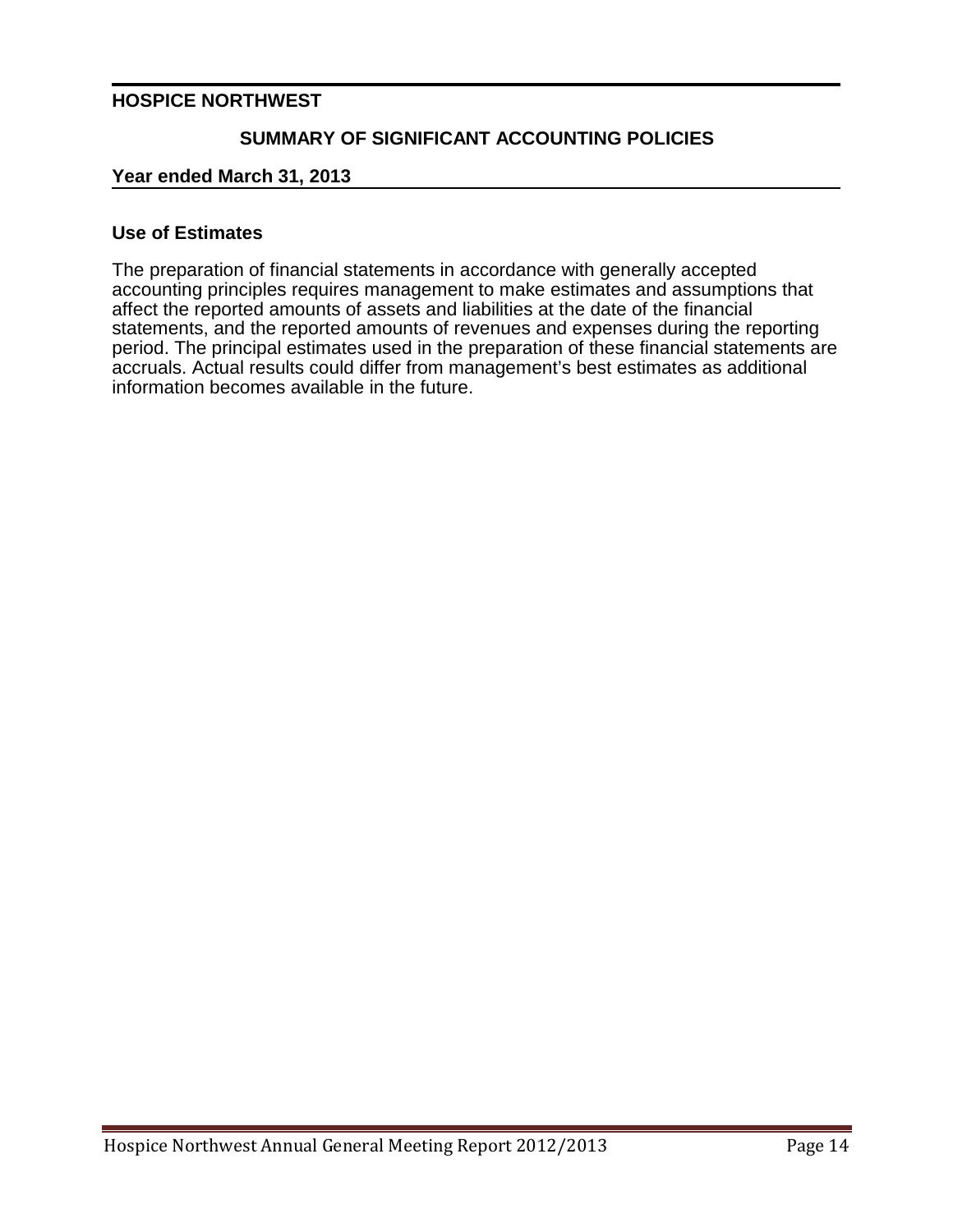# **NOTES TO FINANCIAL STATEMENTS**

#### <span id="page-14-0"></span>**Year ended March 31, 2013**

### **1. Adoption of accounting standards for not for profit organizations**

Effective January 1, 2011, the Organization adopted the requirement of the Canadian Institute of Chartered Accountants (CICA) Handbook - Accounting, electing to adopt the new accounting framework: Canadian Accounting Standards for Not-for-Profit Organizations (ASNPO). These are the Company's first financial statements prepared in accordance with ASNPO and the transitional provisions of Section 1500, First-time Adoption have been applied. Section 1500 requires retrospective application of the accounting standards with certain elective retrospective application of the accounting exemptions and limited retrospective exceptions. The accounting policies set out in the summary of significant accounting policy have been applied in preparing the financial statements for the year ended March

31, 2013, the comparative information for the year ended March 31, 2011 and the opening balance sheet as at April 1, 2011 (the organization's date of transition).

The organization has elected to use the following exemptions available under Section1500, First-time adoption of ASNPO:

Section 1500. 19-12, the election to value any financial asset or liability at fair value. The financial instruments will not be valued at fair value, but will be valued at cost.

Applying these elected exemptions has resulted in no changes to assets, liabilities and equity accounts at the date of transition.

#### **2. Accounts receivable**

|    |                                                                                                                                                                    | 2013                                | 2012               |
|----|--------------------------------------------------------------------------------------------------------------------------------------------------------------------|-------------------------------------|--------------------|
|    | Interest receivable<br>United Way of Thunder Bay<br>Harmonized sales taxes receivable<br><b>Lakehead University</b><br>Harmonized sales taxes receivable - lottery | 6<br>8,750<br>6,367<br>2,437<br>209 | 10<br>8,290<br>619 |
|    |                                                                                                                                                                    | \$<br>17,769 \$                     | 8,919              |
| 3. | <b>Inventories</b>                                                                                                                                                 | 2013                                | 2012               |
|    | Ornaments<br><b>Books</b>                                                                                                                                          | \$<br>2,978<br>3,188                | \$                 |
|    |                                                                                                                                                                    | 6,166                               | 1,982              |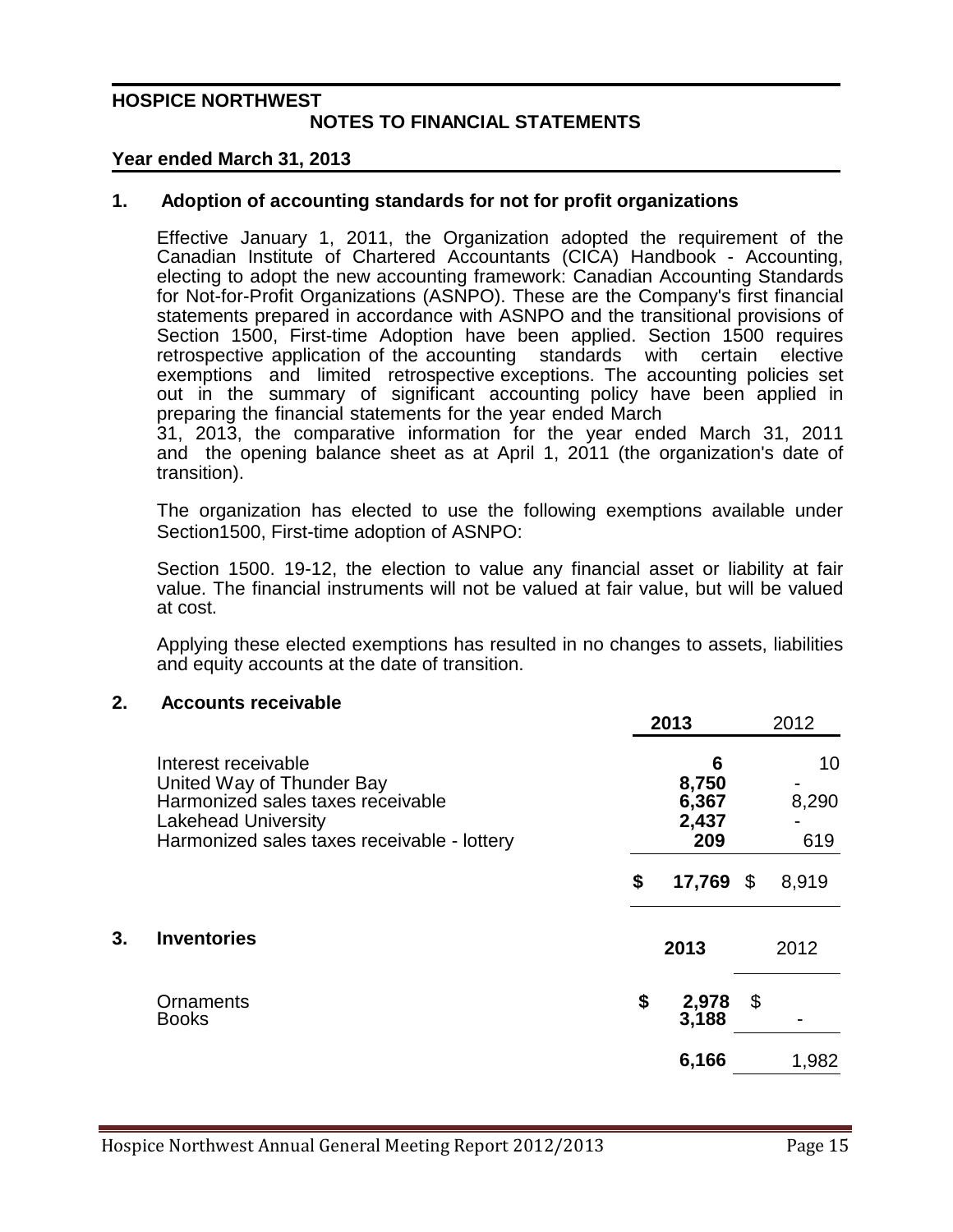## **NOTES TO FINANCIAL STATEMENTS**

# **Year ended March 31, 2013**

# **4. Prepaid expenses**

|    |                                                                                                                       | 2013                                     | 2012                                                   |
|----|-----------------------------------------------------------------------------------------------------------------------|------------------------------------------|--------------------------------------------------------|
|    | Hospice stories cost<br>Book launch costs<br>Insurance<br><b>Memberships</b><br>Workshops<br>Rent<br>Lottery expenses | \$<br>1,931<br>674<br>200<br>1,500<br>67 | \$<br>1,700<br>1.000<br>1,849<br>792<br>1,500<br>1,129 |
|    |                                                                                                                       | \$<br>4,372 \$                           | 7,970                                                  |
| 5. | <b>Accounts payable and accrued liabilities</b>                                                                       |                                          |                                                        |
|    |                                                                                                                       | 2013                                     | 2012                                                   |
|    | Trade<br>Payroll and withholding taxes<br>Other taxes payable                                                         | \$<br>14,747<br>1,139<br>536             | \$<br>4,048<br>6,782                                   |
|    |                                                                                                                       | \$<br>16,422                             | \$<br>22,534                                           |
| 6. | <b>Deferred contributions</b>                                                                                         |                                          |                                                        |
|    |                                                                                                                       | 2013                                     | 2012                                                   |
|    | <b>T</b> baytel<br><b>Paterson Foundation</b><br>Port Arthur Rotary<br>Trillium<br><b>Hike for Hospice</b>            | \$<br>4,380<br>4,200                     | \$<br>5,000<br>2,500                                   |
|    | Balance, end of the year                                                                                              | \$<br>8,580 \$                           | 10,000                                                 |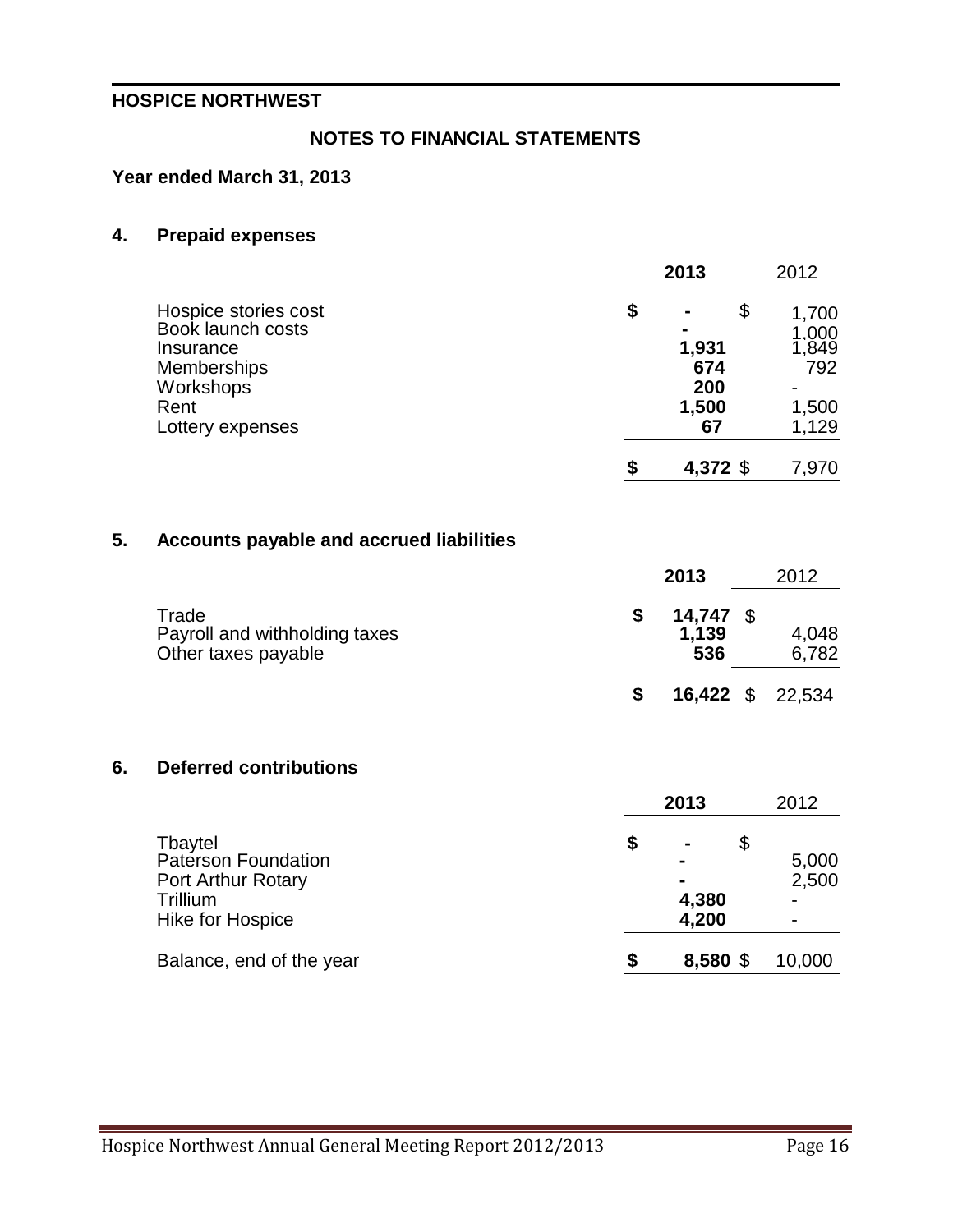### **NOTES TO FINANCIAL STATEMENTS**

### **Year ended March 31, 2013**

#### **7. Statement of financial position - Lottery**

|                                                                     | 2013 |                             | 2012                        |
|---------------------------------------------------------------------|------|-----------------------------|-----------------------------|
| <b>Assets</b>                                                       |      |                             |                             |
| Cash<br>Accounts receivable<br>Prepaid expenses<br>Due from general | \$   | 5,238<br>209<br>67<br>4,167 | \$<br>4,574<br>619<br>1,129 |
|                                                                     | \$   | 9,681                       | \$<br>6,322                 |
| <b>Liabilities</b>                                                  |      |                             |                             |
| Due to general                                                      | \$   | $\blacksquare$              | \$<br>355                   |
| <b>Net Assets</b>                                                   |      | 9,681                       | 5,967                       |
|                                                                     | \$   | 9,681                       | \$<br>6,322                 |

#### **8. Capital disclosure**

The Organization considers its capital to be the balance retained in net assets, which is generally the difference between its assets and its liabilities as reported on its balance sheet.

The Organization's objectives when managing capital are to safeguard its ability to continue as a going concern so that it can continue to provide delivery of its services to the members. Management maintains its capital by ensuring contributions and fundraising are adequate to cover operating costs of the Organization, and actively monitoring operational results.

#### **9. Net assets**

As is common in organizations of this type, funding is typically granted for specific purposes to be expended within certain periods. Failure to expend the funds as agreed upon could result in demand for repayment by funding agencies. The net assets contains amounts which are subject to review by the funding agencies subsequent to the year-end and thus may be repayable at a later date. Repayments made will be booked in the year of repayment and not applied retroactively. During the year 2013, no money was returned (2012, \$ Nil) to the North West Local Health Integration Network.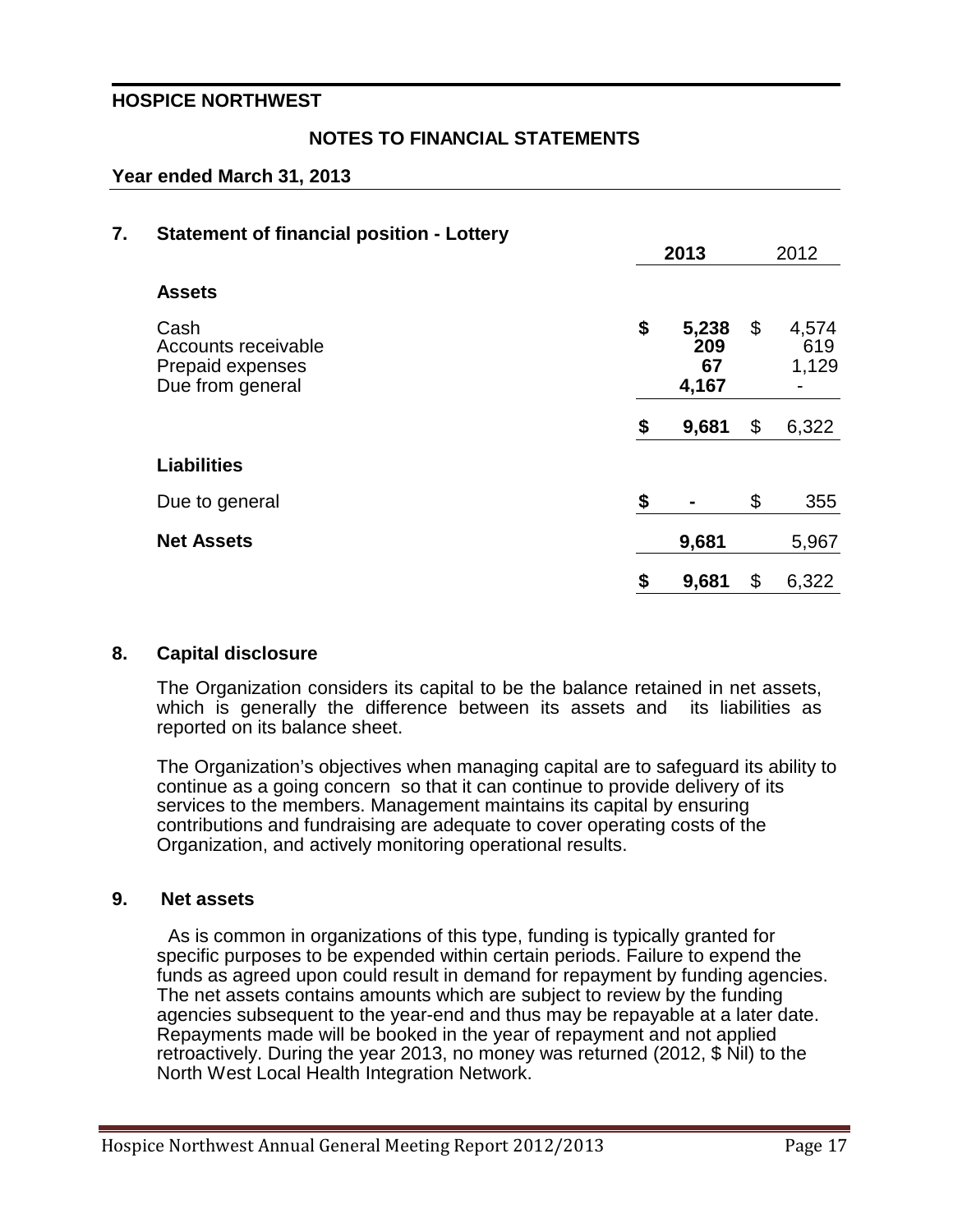## **NOTES TO FINANCIAL STATEMENTS**

### **Year ended March 31, 2013**

#### **10. Endowment**

In the fiscal year ending March 31, 2011 the Board of Directors approved an Endowment payment of \$10,000 (maximum allowable investment is \$20,000) to be invested with the Thunder Bay Foundation. An additional \$1,000 was donated to the Endowment by way of specific donations. Under the terms of the agreement the amount invested is matched by the Thunder Bay Foundation.

These funds are not returned to the organization but are invested in perpetuity.

#### **11. Restricted amounts**

Program dollars totaling \$198,731 from the North West Local Health Integration Network, \$31,250 from the United Way, \$20,000 from the City of Thunder Bay and \$31,500 from the Trilium Foundation are restricted to the terms of the agreements with those agencies and are to be expended only on approved program costs.

#### **12. Economic dependence**

The organization is economically dependent upon North West Local Health Integration Network and the United Way of Thunder Bay for the majority of its funding.

### **13. Financial instruments**

Fair Value

The carrying values of cash, accounts receivable and accounts payable approximate their fair value due to their short term nature.

Currency and interest risks

Unless otherwise noted, it is management's opinion that the Organization is not exposed to significant interest or currency risk arising from financial instruments.

#### Credit risk

Credit risk is the risk of financial loss to the Organization if client, the funder or counter- party to a financial instrument fails to meet its contractual obligations, and arises principally from the Organization's receivables. The Organization does not believe it is subject to any significant concentrations of credit risk related to accounts receivable.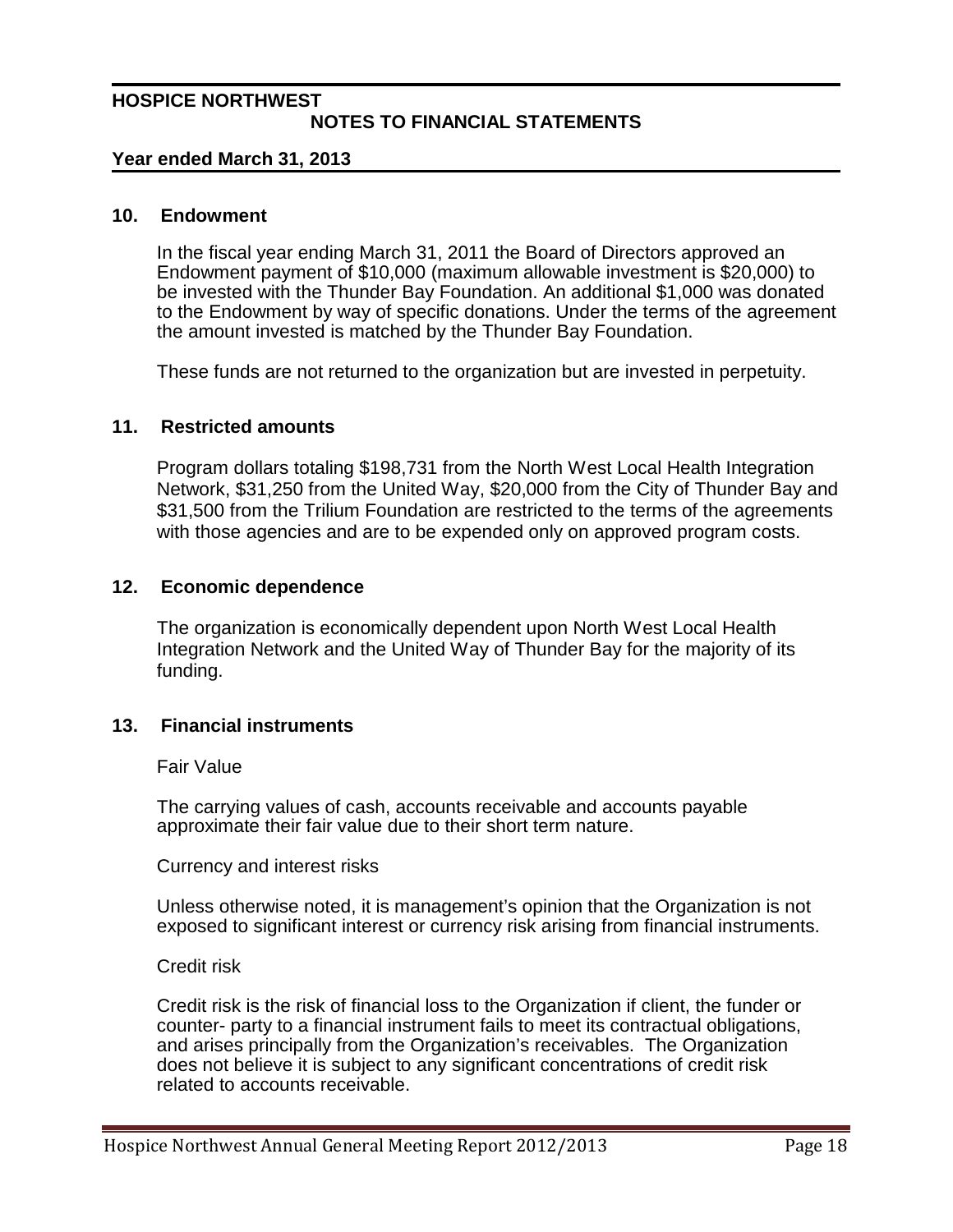## **NOTES TO FINANCIAL STATEMENTS**

## **Year ended March 31, 2013**

## **14. Comparative figures**

Certain of the comparative figures on the statement of financial position have been reclassified to conform to the current year's presentation.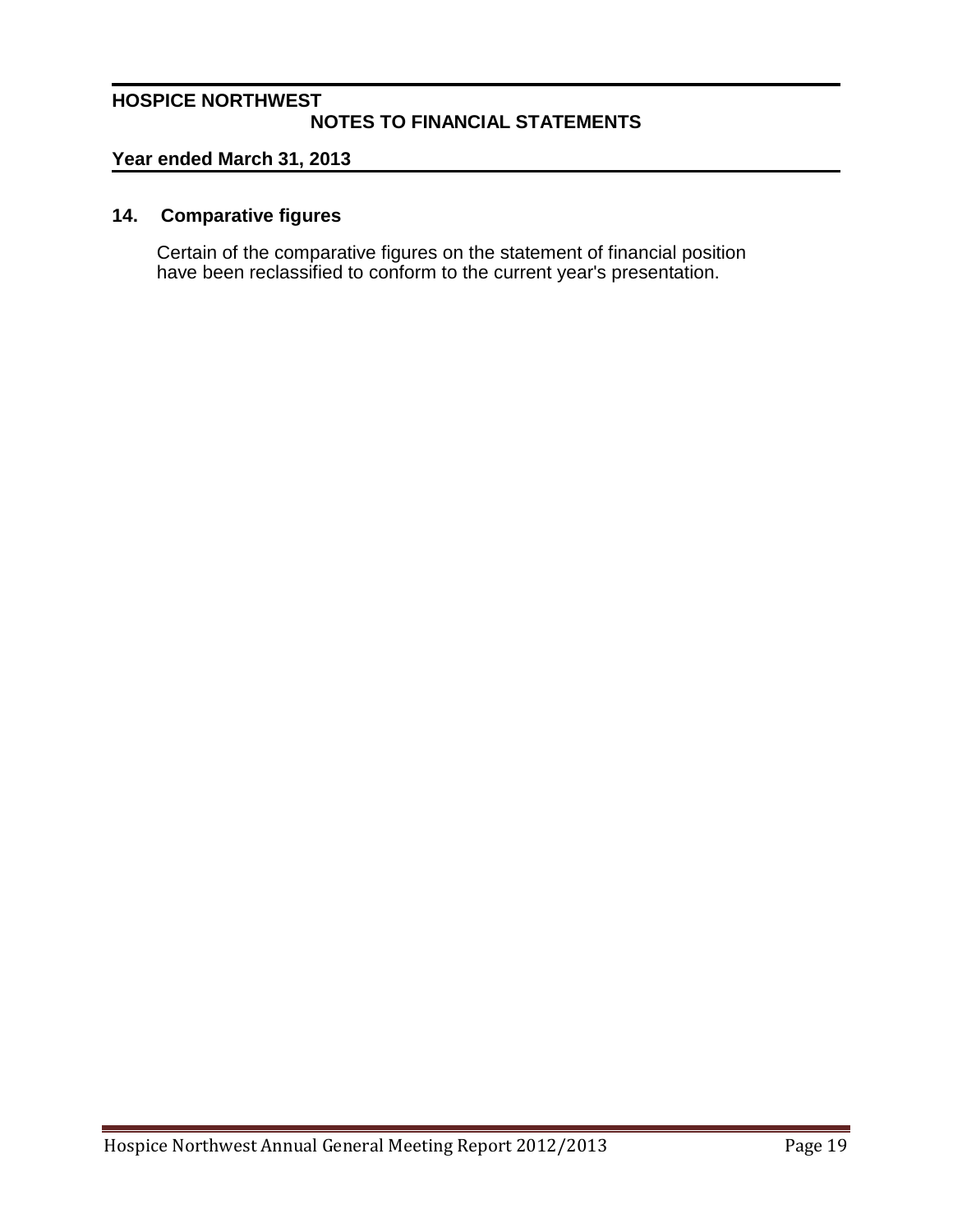# **SCHEDULE A - OPERATIONS GENERAL**

<span id="page-19-0"></span>

| <b>Year ended March 31</b>                                                                                                                                                                                                                                                                                                                                                                                                                                   | 2013                                                                                                                                                                   | 2012                                                                                                                                                          |
|--------------------------------------------------------------------------------------------------------------------------------------------------------------------------------------------------------------------------------------------------------------------------------------------------------------------------------------------------------------------------------------------------------------------------------------------------------------|------------------------------------------------------------------------------------------------------------------------------------------------------------------------|---------------------------------------------------------------------------------------------------------------------------------------------------------------|
|                                                                                                                                                                                                                                                                                                                                                                                                                                                              |                                                                                                                                                                        |                                                                                                                                                               |
| <b>Revenues</b><br>Grant, North West Local Health Integration Network<br>Grant, United Way<br>Grant, NOHFC<br>Donations, United Way fundraising<br>Donations, John Andrews Foundation<br>Donations, General<br>Fundraising and miscellaneous revenue<br>Interest income<br><b>Lakehead University</b><br>City of Thunder Bay<br>Trillium                                                                                                                     | \$<br>198,731 \$<br>31,250<br>7,940<br>-<br>41,350<br>34,059<br>183<br>2,437<br>20,000<br>27,120                                                                       | 198,731<br>30,000<br>45,505<br>11,926<br>1,250<br>24,093<br>22,962<br>156<br>2,436<br>20,000<br>$\qquad \qquad \blacksquare$                                  |
|                                                                                                                                                                                                                                                                                                                                                                                                                                                              | 363,070                                                                                                                                                                | 357,059                                                                                                                                                       |
| <b>Expenditures</b><br>Board meetings and development<br>Fundraising<br>Insurance<br>Memberships, books and subscriptions<br>Office equipment<br>Office supplies<br>Postage<br>Professional development - Staff<br>Professional development - Volunteer<br><b>Professional fees</b><br><b>Purchased services</b><br>Public awareness and program costs<br><b>Rent and utilities</b><br>Telephone<br><b>Travel</b><br>Trillium<br>Wages and employee benefits | 862<br>7,628<br>2,807<br>1,428<br>7,246<br>10,441<br>1,705<br>1,694<br>10,109<br>6,200<br>9,011<br>24,162<br>18,000<br>3,928<br>16,660<br>27,120<br>194,737<br>343,738 | 1,012<br>7,777<br>2,694<br>1,958<br>1,571<br>12,750<br>1,388<br>3,227<br>8,137<br>6,200<br>9,735<br>22,013<br>13,500<br>4,061<br>18,008<br>239,566<br>353,597 |
| <b>Excess (deficiency) of Revenues over expenditures</b><br><b>Balance, beginning of year</b>                                                                                                                                                                                                                                                                                                                                                                | \$<br>19,332 \$<br>28,896                                                                                                                                              | 25,434                                                                                                                                                        |
| <b>Balance, end of year</b>                                                                                                                                                                                                                                                                                                                                                                                                                                  | \$<br>48,228 \$                                                                                                                                                        | 28,896                                                                                                                                                        |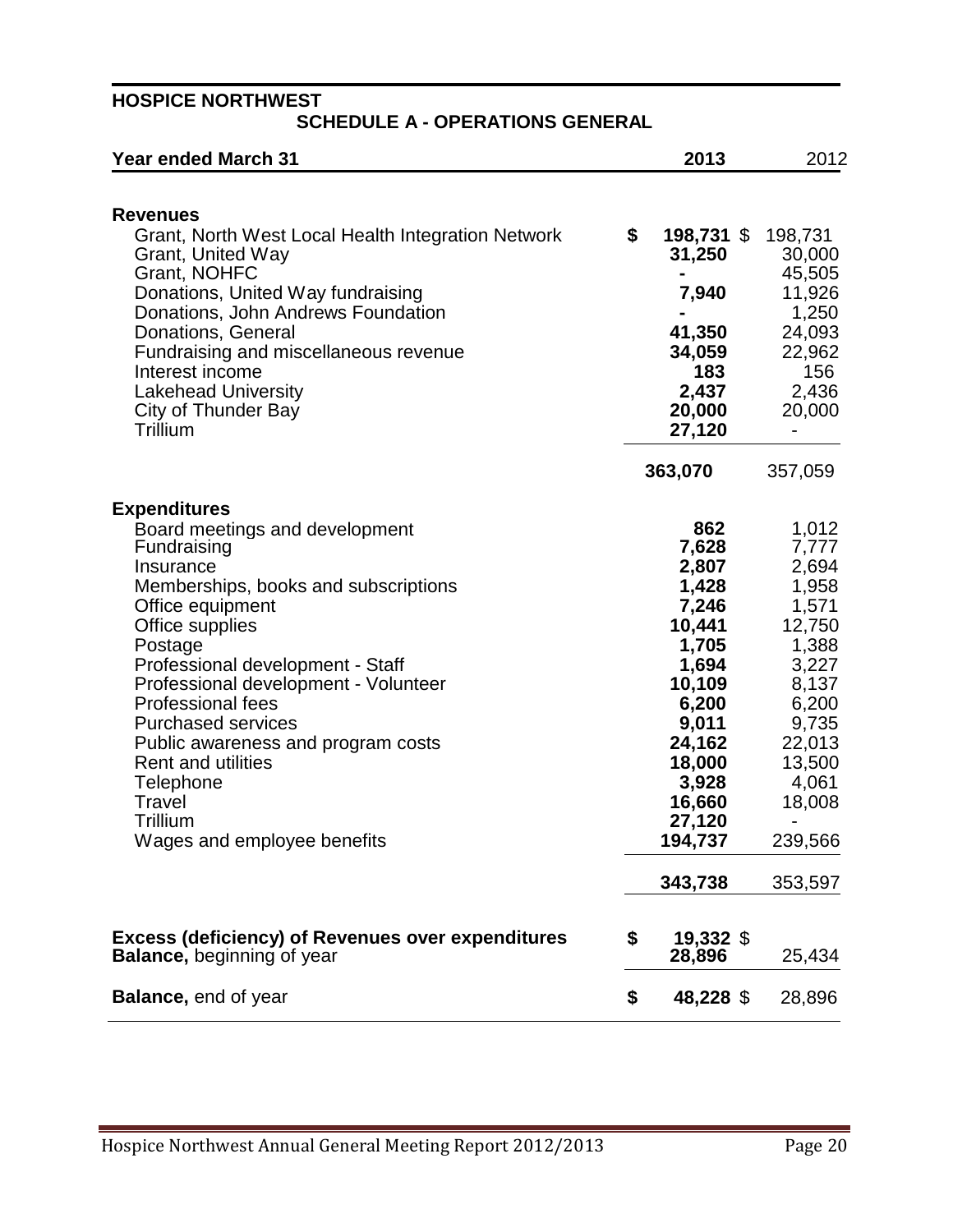# **SCHEDULE B - OPERATIONS OF LOTTERY TRUST**

<span id="page-20-0"></span>

| <b>Year ended March 31</b>                                                                                                                  | 2013                  | 2012                            |
|---------------------------------------------------------------------------------------------------------------------------------------------|-----------------------|---------------------------------|
| <b>Revenues</b><br>Lottery revenue received                                                                                                 | \$<br>8,607           | \$<br>14,148                    |
|                                                                                                                                             |                       |                                 |
| <b>Lottery Expenditures</b><br>Administrative and management fees<br>Licenses<br><b>Ticket costs</b>                                        | 2,668<br>792<br>1,346 | 3,609<br>891<br>1,781           |
|                                                                                                                                             | 4,806                 | 6,281                           |
| <b>Net Lottery Proceeds</b><br><b>HST Rebate</b>                                                                                            | 3,801<br>209          | 7,867<br>297                    |
| Net amount to cover expenses                                                                                                                | 4,010                 | 8,164                           |
| <b>General Expenditures</b><br><b>Bank charges</b><br>HST paid<br>Volunteer development and training<br>Circle salary<br><b>Rent office</b> | (3)<br>299            | 32<br>427<br>93<br>310<br>4,500 |
|                                                                                                                                             | 296                   | 5,362                           |
| <b>Excess (deficiency) of Revenues over expenditures</b><br><b>Balance, beginning of year</b>                                               | \$<br>3,714<br>5,967  | \$<br>2,802<br>3,165            |
| <b>Balance, end of year</b>                                                                                                                 | \$<br>9,681           | \$<br>5,967                     |
|                                                                                                                                             |                       |                                 |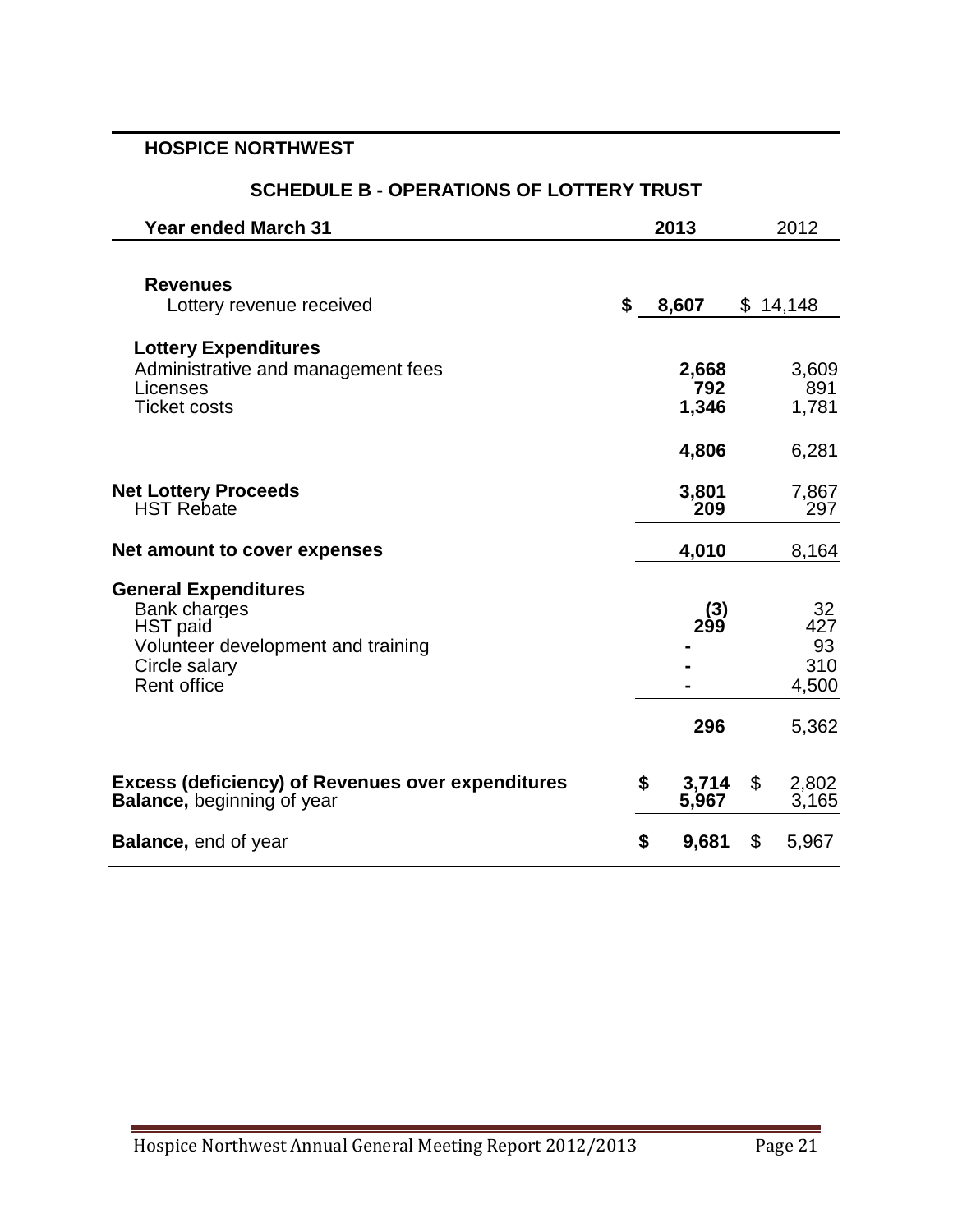### <span id="page-21-0"></span>**TERMS OF OFFICE FOR THE HOSPICE NORTHWEST BOARD OF DIRECTORS NOMINATED AT THE AGM OCTOBER 7, 2013**

|                         | <b>Name of Board Member</b> | <b>Years of Service in</b><br>2013/14           | Terms (2) to Expire |
|-------------------------|-----------------------------|-------------------------------------------------|---------------------|
| $\mathbf{1}$            | <b>Cathy Alex</b>           | $2^{nd}$ year of $2^{nd}$ term                  | September 2015      |
| $\overline{2}$          | <b>Robin Cano</b>           | 1 <sup>st</sup> year of 1 <sup>st</sup> term    | September 2019      |
| $\overline{\mathbf{3}}$ | <b>Marianne Larson</b>      | Additional year at board<br><b>request</b>      | September 2014      |
| $\overline{4}$          | <b>Myrna Letourneau</b>     | 1 <sup>st</sup> year of 1 <sup>st</sup> term    | September 2019      |
| $5\phantom{1}$          | <b>Jill Marcella</b>        | 3 <sup>rd</sup> year of 1 <sup>st</sup> term    | September 2017      |
| 6                       | <b>Kathy Kortes-Miller</b>  | 1 <sup>st</sup> year of 2 <sup>nd</sup> term    | September 2016      |
| $\overline{7}$          | <b>Paul Morralee</b>        | 3 <sup>rd</sup> year of 2 <sup>nd</sup> term    | September 2014      |
| 8                       | <b>Katherine Poulin</b>     | 1 <sup>st</sup> year of 1 <sup>st</sup> term    | September 2019      |
| $\boldsymbol{9}$        | <b>Ron Woit</b>             | 3 <sup>rd</sup><br>year of 1 <sup>st</sup> term | September 2017      |

# **NOMINATING COMMITTEE REPORT,** October 7, 2013

- <span id="page-21-1"></span>• Kathy Kortes-Miller is nominated for a second three year term commencing tonight
- Marianne Larson has accepted the board's request to serve for one more year
- Robin Cano is nominated for a three year term commencing tonight
- Myrna Letourneau is nominated for a three year term as Regional representative commencing tonight
- Katherine Poulin is nominated for a three year term as Volunteer rep commencing tonight
- The board has one vacancy , created by the resignation of Maxine Cayenne

### **Submitted by Marianne Larson**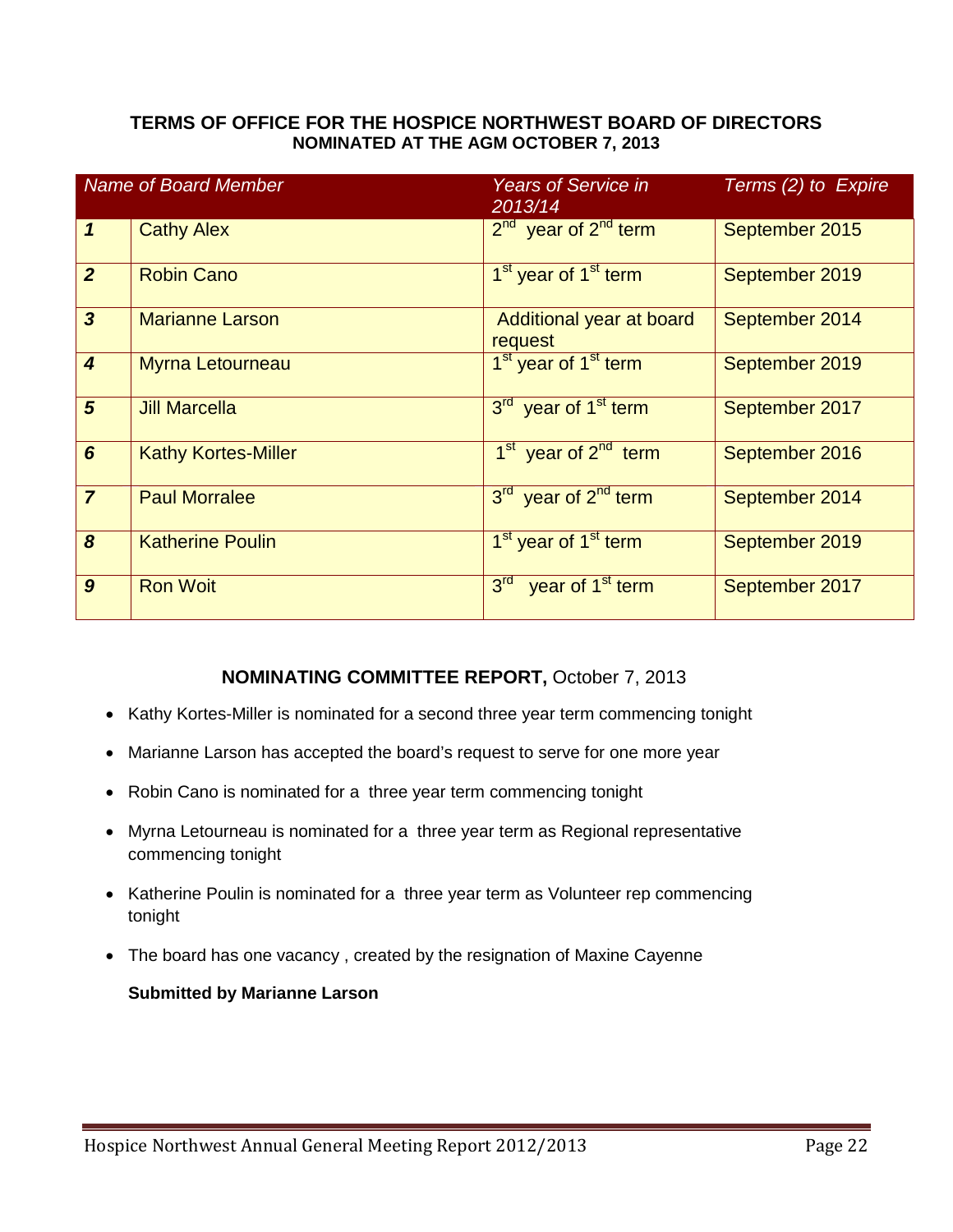# <span id="page-22-0"></span>**HOSPICE NORTHWEST ANNUAL REPORT FROM THE CHAIR**

The past year has been a full and exciting one at the Board table as we head into a time of growth and development in our organization. I am grateful to work with a board clearly passionate and dedicated to the Mission and Vision of Hospice Northwest. I thank Executive Director Joan Williams and Scott McCormack, Past Chair for their support and guidance during this year.

Three board members have completed their tenure and their presence will be sorely missed from our table. Mary Lynn Dingwall, our regional representative, Debbie Escott, the volunteer representative and Scott McCormack, the past chair. Thank you to all of you for your time, dedication and energy.

The board welcomes three new members; Robin Cano, Myrna Letrouneau, regional representative and Katherine Poulin, volunteer representative. We look forward to working with you.

This year has been full and invigorating for the board as we have strived to support the staff in developing a fundraising and marketing plan. This process has encouraged us to focus on our Mission and Vision for Hospice Northwest and the organization's potential in the future. Thank you to the Adventure Group who was contracted to guide us. Change does not come easy. This continues to be important and challenging work. Thank you to the board and staff for the additional time and energy invested in this process.

In addition, over the last year Board Members have participated in extra Committee or Task Force work, fundraising events, such as the Hike for Hospice, Tag Days, Billboard Rescue, and meetings with the LHIN. It is a privilege to support and represent Hospice Northwest at these times and the Board is appreciative of all the effort invested by the staff and volunteers.

In summary, the work of the Board over the past year has been challenging and focussed on how best to enhance the promotion of our organization. The Board appreciates the valuable role HNW plays in our community and looks forward to another exciting year ahead full of growth and development.

Respectfully submitted,

Kathy Kortes-Miller

Attemption

Board Chair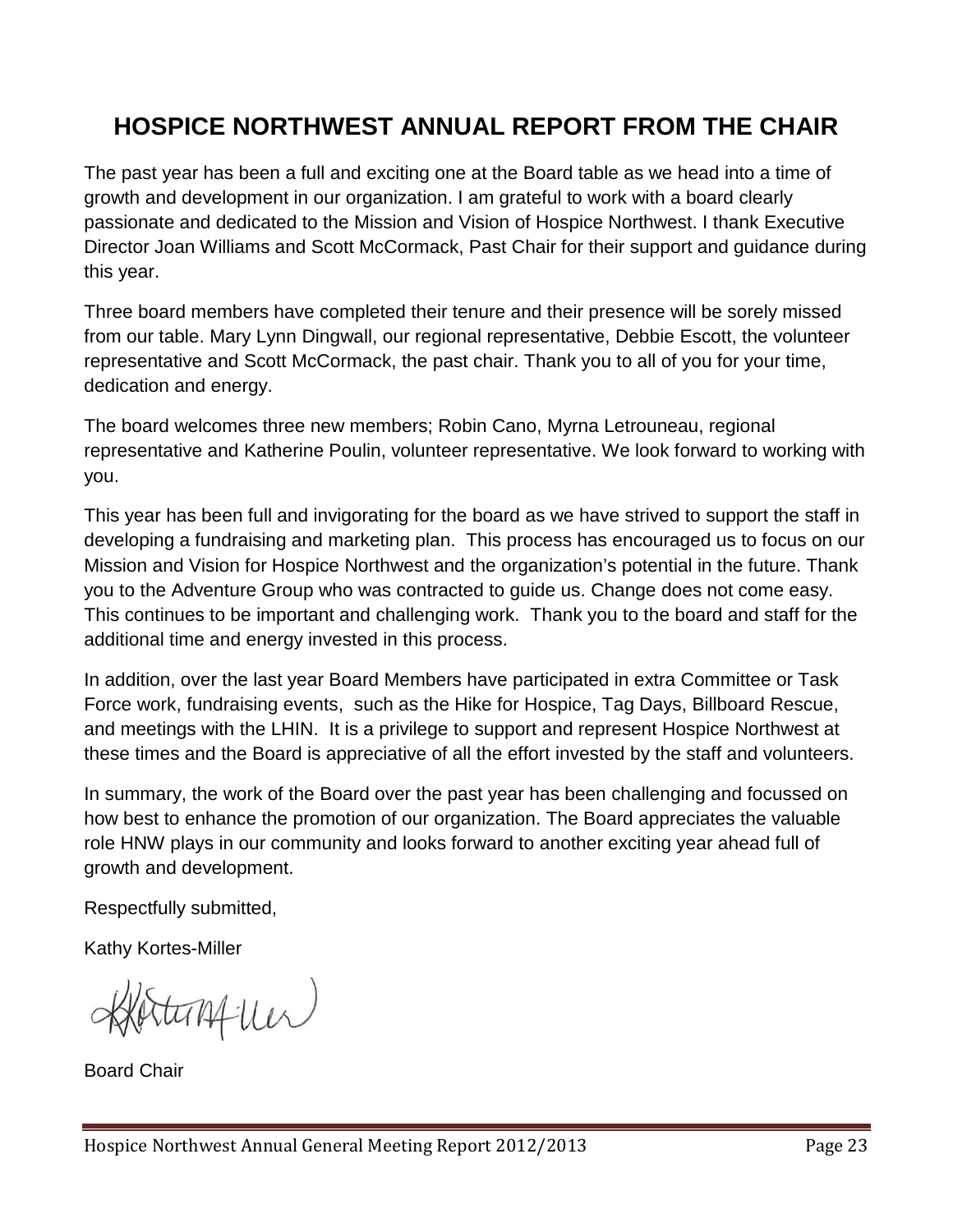# <span id="page-23-0"></span>**EXECUTIVE DIRECTOR'S ANNUAL REPORT FOR 2012/2013**

This narrative report covers the twelve month period since our last AGM, from October 2012 to September 2013. The statistical information, as with the audited financial statements, is specific to the fiscal year ending March 31, 2013.

Highlights of 2012/13: What makes this year stand out in the evolution of Hospice Northwest is the project funded by the Ontario Trillium Foundation, for the development of a Marketing and Fundraising plan. It was clear at the outset that an expert in the field was needed to advise on a strategy for branding Hospice Northwest as the unique and worthy organization that it is in our city and region. The Ad/venture Group was awarded with the contract and did a thorough job of reviewing all aspects of the agency's functions.

The Board of Directors have shown exemplary engagement in the project and have willingly added numerous meetings and consultations to their typical schedule. The project challenged us all on the thorny issue of a corporate name change, and after all of the complexities of the issue were considered, the decision was made to direct our energies into marketing the current name of Hospice Northwest.

To assist with the rollout of our fundraising strategy we were granted a Fundraising Intern position through the Northern Ontario Heritage Fund Corporation. After some difficulty in recruiting for the position we struck gold in the hiring of Caitlyn Phirbny, who has become an invaluable member of our staff. That position will be ongoing until June of 2014.

Another highlight of the past year was the great success of the Hike for Hospice, due to the exceptional leadership of Kathleen Buso and the generous collaborative efforts of Bayshore Home Health and CERAH, the Centre for Research on Aging and Health at Lakehead University. The Hike not only allowed us to achieve our fundraising goals for the year but also garners support and builds awareness for the cause of hospice palliative care.

Client Services Data: Service levels grew by 3% year, with a slight increase of 5% in the number of clients served. New palliative referrals increased significantly and client referrals for grief and bereavement services grew slightly.

Other areas of growth include referrals from self, family and friends, which indicates success with our public awareness efforts. An increase was seen in referrals from the Long Term Care sector which has also been a priority due to the fact that palliative care is being developed in these facilities to allow people to stay home to die. A slight increase in referrals from St. Joseph's Hospital was realized, and also from the CCAC.

Funding Sources: The majority of our operational funding is provided by the Northwest Local Health Integration Network. We are funded to provide hospice volunteer services in the City and District of Thunder Bay, as well as to provide Support Service training which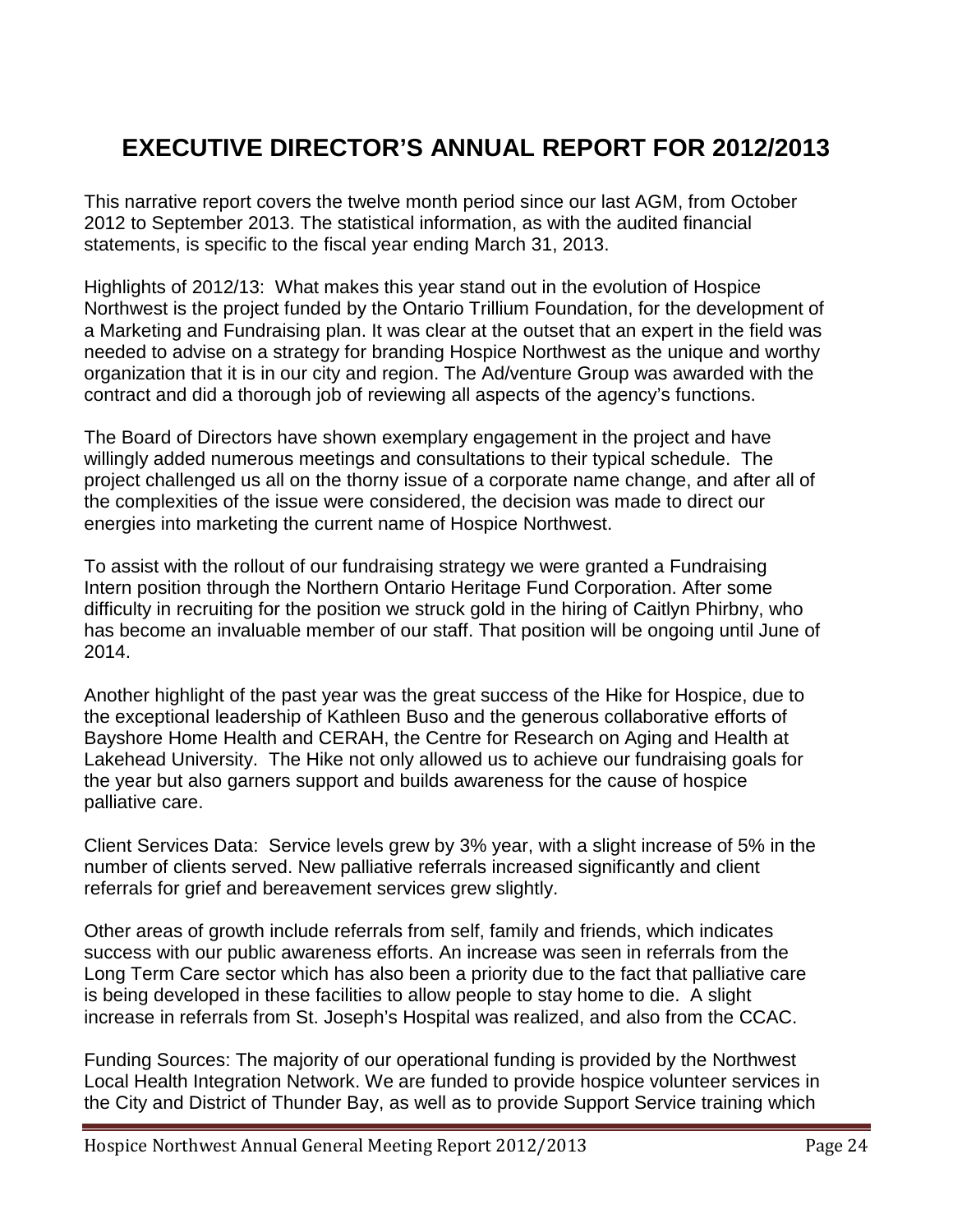is the information, education and training support that our volunteers need in order to perform their client related functions.

Hospice Volunteer Service:

LHIN targets: Service performance targets set by the LHIN for the years 2012/13 were:

a) Individuals served: 265, with the acceptable performance range from 221-299. Number actually served: 349.

b) Number of volunteer/client service sessions required: 7000, with the acceptable performance range set from 6650-7350. Number actually performed: 10104.

The United Way of Thunder Bay increased our program funding this year for the hospice volunteer service in the City of Thunder Bay. The Allocations Committee who reviewed our application for funds this year worked very hard this year and successfully advocated for an increase to \$35000. This increase has helped to offset the decrease in funding from the City of Thunder Bay, who have agreed to give us a grant in 2013 for the amount of our contribution to an Intern through Northern Heritage Corporation.

Human Resources: Stacey Hare Hodgins was hired to review and redevelop the Circle of Friends program after Danielle Shaver Currie retired. Stacey did an informal program evaluation with the clients and volunteers who regularly attended, and proposed a program which ran weekly, with an activity or a guest speaker on a topic related to the self-management of chronic illness. The new program was informally marketed through word of mouth, marketed to our usual referral sources, and public service announcements in the media. Although the ongoing Circle of Friends clients continued to attend, they had dwindled to a small number and we were unable to attract sufficient interest to keep the program running.

Currently the Circle of Friends is in a hiatus, but a reunion will be held in the next few weeks and the hope is that in some iteration, we will be able to bring back our Circle of Friends program.

Fortunately we have had no turnover in our core staff positions. Our Communications Coordinator and Volunteer Coordinator continue to perform exceptionally well and despite the additional work this year due to the Trillium project, we continue to enjoy a happy workplace.

Our Fundraising Intern, Caitlyn, was commended earlier in this report. We also have Lisa de la Rosa working with us from YES Employment until mid-November, and a new NOHFC Intern position is expected to be approved any day now, to commence by the end of this calendar year. That position will help us with the Hike for Hospice as well as the incredibly labour intensive renewal of our HPCO Accreditation in 2014.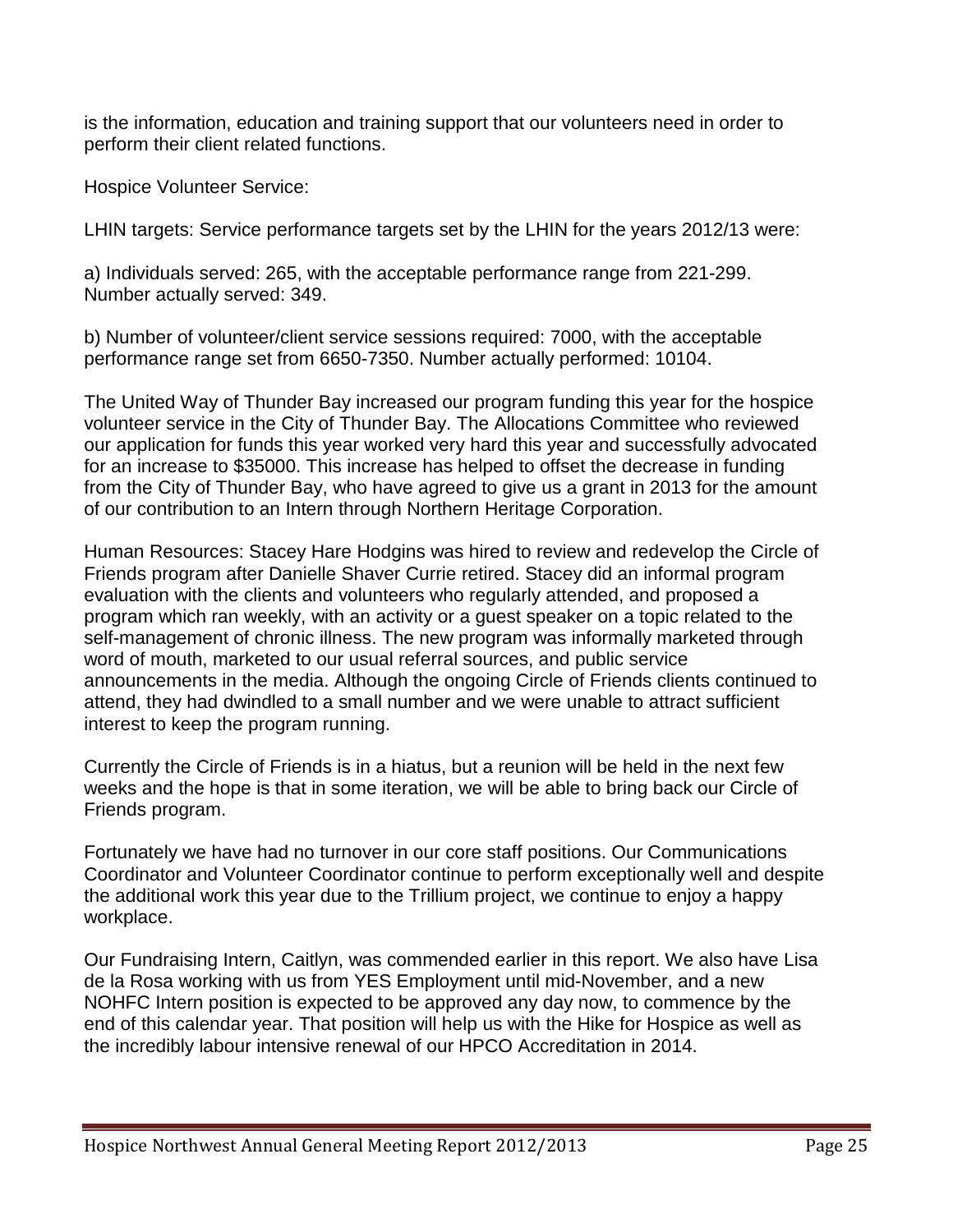Regional Programs: At this time last year I reported that the Nipigon District Memorial Hospital had signed a partnership agreement with HNW to deliver our program through the hospital, similarly to the Geraldton arrangement. Unfortunately they were unable to identify a staff member who had the time and resources to get the program going, and recently made the decision to withdraw. Other avenues are being explored in this community as well as in Manitouwadge and Marathon, since our Marathon coordinator of many years, Irene Desjardins, has decided to retire from the program.

Fort William First Nation: We have been actively participating in the development of a palliative care program in this community, as part of the national research project, Improving End of Life Care in First Nations Communities, through Lakehead University. A public presentation is scheduled for October 10th to introduce the idea of a hospice volunteer program for this community, and determine if there is sufficient interest to go forward, with a model similar to our regional programs until the FWFN is ready to become autonomous of Hospice Northwest.

Board of Directors: It is my distinct pleasure to work for a group as dedicated as the Hospice Northwest board, who have developed into a sophisticated volunteer board with a clear understanding of their governance role and responsibilities. Though we are losing three invaluable members this year, we are gaining three top notch individuals who have already shown a strong commitment.

Respectfully Submitted

Jean William

Joan Williams, Executive Director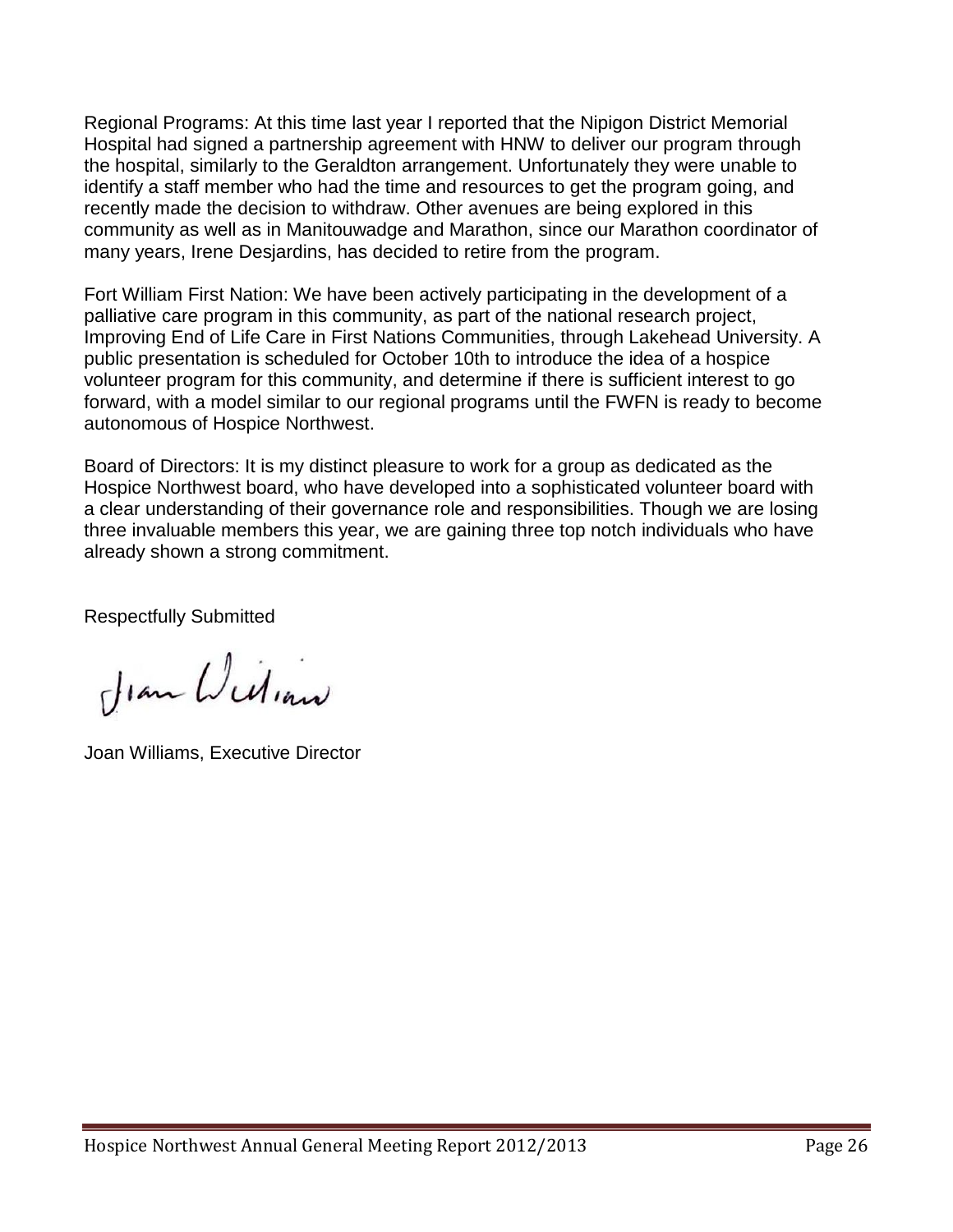<span id="page-26-0"></span>

| <b>HOSPICE NORTHWEST ANNUAL STATISTICS 2012/2013</b>                          |                                                                   |         |         |         |         |         |  |
|-------------------------------------------------------------------------------|-------------------------------------------------------------------|---------|---------|---------|---------|---------|--|
| April 1 - March 31                                                            |                                                                   |         |         |         |         |         |  |
|                                                                               | 2007/08                                                           | 2008/09 | 2009/10 | 2010/11 | 2011/12 | 2012/13 |  |
| <b>Total New Referrals</b><br>Note: some clients fall into several categories | 137                                                               | 146     | 195     | 177     | 186     | 209     |  |
| <b>New Palliative Referrals</b>                                               | Tracking of breakdown of new<br>163<br>referrals begun in 2010/11 |         |         |         | 159     | 179     |  |
| New Grief and Bereavement Referrals                                           |                                                                   |         |         | 16      | 27      | 30      |  |
| <b>Clients Carried Over from Previous Year</b>                                | 103                                                               | 83      | 112     | 155     | 152     | 140     |  |
| <b>TOTAL CLIENTS</b>                                                          | 240                                                               | 229     | 307     | 332     | 338     | 349     |  |
| No. of Deaths/Discontinued                                                    | 157                                                               | 117     | 152     | 180     | 198     | 183     |  |
| <b>No. OF CLIENTS/YEAR END</b>                                                | 83                                                                | 112     | 155     | 152     | 140     | 166     |  |

| <b>ORIGIN OF REFERRALS</b>                              | 2009/10        | 2010/11         | 2011/12        | 2012/13        |
|---------------------------------------------------------|----------------|-----------------|----------------|----------------|
| Family/Friends/Self                                     | 64             | 90              | 95             | 102            |
| Physicians                                              | 3              | 4               | 3              | $\overline{2}$ |
| Nursing Agencies: VON, Comcare,                         |                |                 |                |                |
| Bayshore, etc.                                          | 14             | 16              | 12             | 10             |
| <b>Community Care Access Centre</b>                     | 37             | 45              | 46             | 51             |
| Long-Term Care                                          | 61             | 56              | 63             | 69             |
| St. Joseph's Hospital                                   | 59             | 53              | 43             | 49             |
| <b>TBRHSC/Cancer Centre</b>                             | 26             | 27              | 39             | 25             |
| <b>Hospital Nursing Staff/Social Workers</b>            |                |                 |                |                |
| (including Regional Hospitals)                          | 26             | 24              | 27             | 31             |
| <b>Community Health Centres</b>                         | 12             | 10              | 6              | 6              |
| Other                                                   | 5              | $\overline{7}$  | 4              | $\overline{4}$ |
| <b>Total</b>                                            | 307            | 332             | 338            | 349            |
|                                                         |                |                 |                |                |
|                                                         |                |                 |                |                |
| <b>CLIENTS BY PROGRAM</b>                               | 2009/10        | 2010/11         | 2011/12        | 2012/13        |
| <b>Regional Program</b>                                 | 79             | 83              | 76             | 88             |
| <b>Community Client Thunder Bay</b>                     | 67             | 78              | 77             | 74             |
| St. Joseph Hospital                                     | 57             | 44              | 38             | 42             |
| One-to-One Bereavement                                  | 11             | 16              | 30             | 21             |
| <b>Grief and Bereavement Support Group</b>              |                | 13              | 12             | 18             |
| Long Term Care                                          | 79             | $\overline{72}$ | 82             | 91             |
| <b>Circle of Friends Support Group</b>                  | 17             | 17              | 16             | 13             |
| <b>Hospital Visiting</b>                                | 6              | 16              | 12             | 9              |
| Total (Note: some clients fall into several categories) | 316            | 339             | 343            | 356            |
|                                                         |                |                 |                |                |
| <b>LHIN Contractual Requirements</b>                    |                |                 |                |                |
| Performance Target for Individuals                      |                |                 |                |                |
| Served<br>Acceptable Range of Individuals Served        | 260<br>221-299 | 260<br>221-299  | 260<br>221-299 | 265<br>221-299 |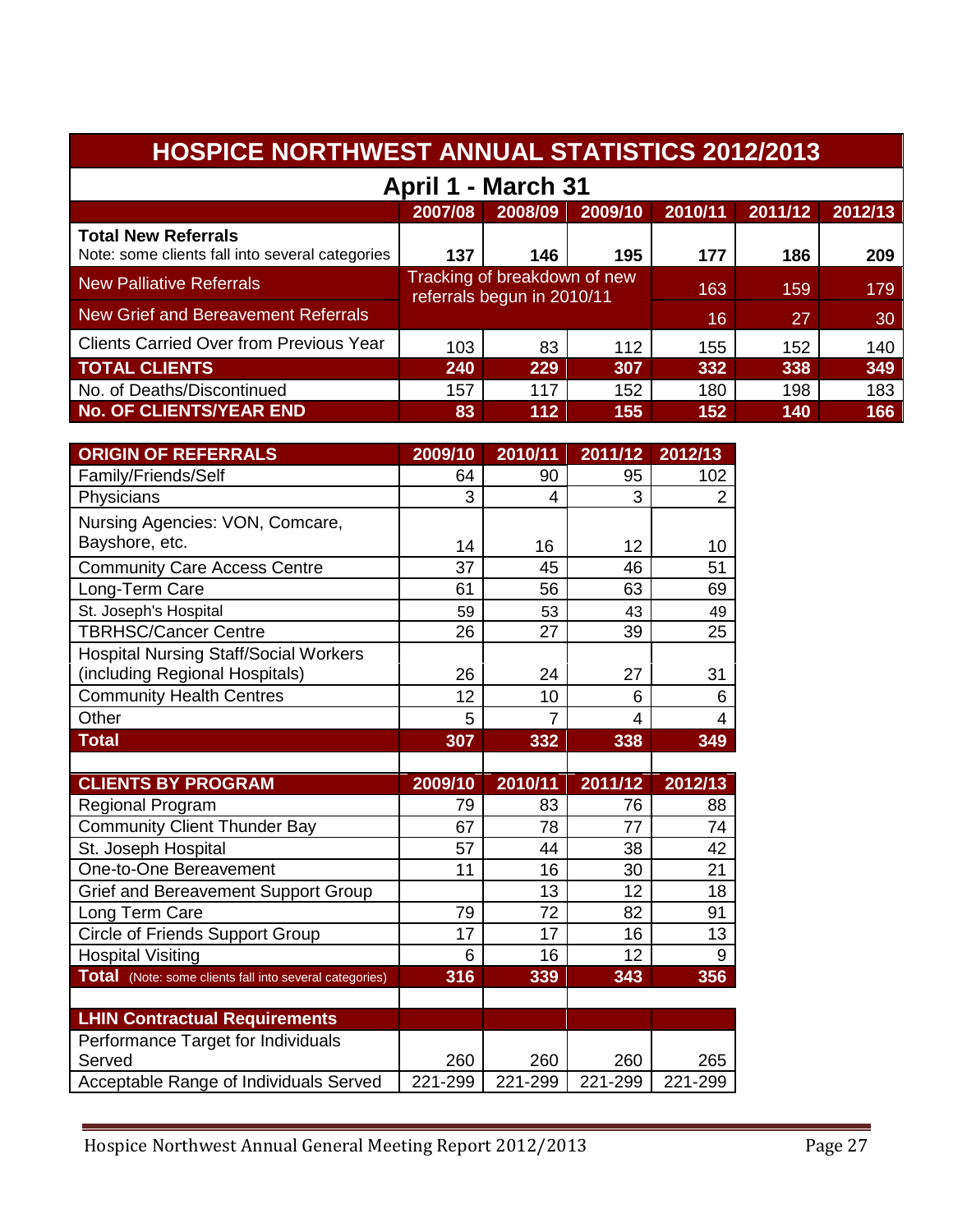# **CLIENT DEMOGRAPHICS 2012/2013**

<span id="page-27-0"></span>

| <b>Client Information</b>        | 2007/2008      |              | 2008/2009 2009/2010 | 2010/2011      | 2011/2012                     | 2012/13         |
|----------------------------------|----------------|--------------|---------------------|----------------|-------------------------------|-----------------|
|                                  |                |              |                     |                |                               |                 |
| <b>GENDER:</b><br><b>Male</b>    | 69             | 76           | 107                 | 118            | 119                           | 129             |
| Female                           | 171            | 153          | 200                 | 214            | 219                           | 220             |
|                                  |                |              |                     |                |                               |                 |
| <b>AGE: 1 - 20 years</b>         | 0              | 0            | 0                   | 0              | 0                             | $\overline{c}$  |
| 21 - 40 years                    | $\overline{2}$ | 3            |                     | $\overline{2}$ | 5                             | 9               |
| 41 - 55 years                    | 26             | 19           | 21                  | 22             | 28                            |                 |
| 56 - 65 years                    | 34             | 25           | 30                  | 34             | 48                            | $\frac{23}{71}$ |
| 66 - 75 years                    | 28             | 31           | 46                  | 59             | 53                            |                 |
| $75 + years$                     | 141            | 132          | 196                 | 201            | 201                           | 198             |
| <b>Not Reported</b>              | 9              | 19           | 13                  | 14             | 3                             |                 |
|                                  | 240            | 229          | 307                 | 332            | 338                           | 349             |
| <b>PALLIATIVE CLIENT</b>         |                |              |                     |                |                               |                 |
| <b>DIAGNOSIS:</b>                | 89             | 96           | 109                 | 116            | 112                           | 96              |
| <b>Cancer</b>                    | (38%)          | (43%)        | (37%)               | (38%)          | (37%)                         | (31%)           |
|                                  |                |              |                     |                |                               |                 |
| Other (COPD, CHF, ALS, HIV,      | 139            | 122          | 166                 | 187            | 153                           | 184             |
| Alzheimer's)                     | (60%)          | (55%)        | (56%)               | (62%)          | (51%)                         | (59%)           |
|                                  |                |              | 21                  |                | 35                            | 31              |
| <b>Unknown</b>                   | (2%)           | (2%)         | (7%)                | Ω              | (12%)                         | (10%)           |
|                                  |                |              |                     |                |                               |                 |
| <b>Total Palliative Clients</b>  | 232            | 222          | 296                 | 303            | 300                           | 311             |
|                                  |                |              | 11                  | 29             | 38                            | 38              |
| <b>Bereavement Clients</b>       | (3.5% of total | (3% of total | (3.5% of total      | (9% of total   | (11.3% of                     | (11% of         |
|                                  | clients        | clients)     | clients)            | clients)       | total clients) total clients) |                 |
|                                  |                |              |                     |                |                               |                 |
| <b>Total Clients</b>             | 240            | 229          | 307                 | 332            | 338                           | 349             |
|                                  |                |              |                     |                |                               |                 |
| <b>Circle of Friends Clients</b> | 21             | 16           | 17                  | 17             | 16                            | 13              |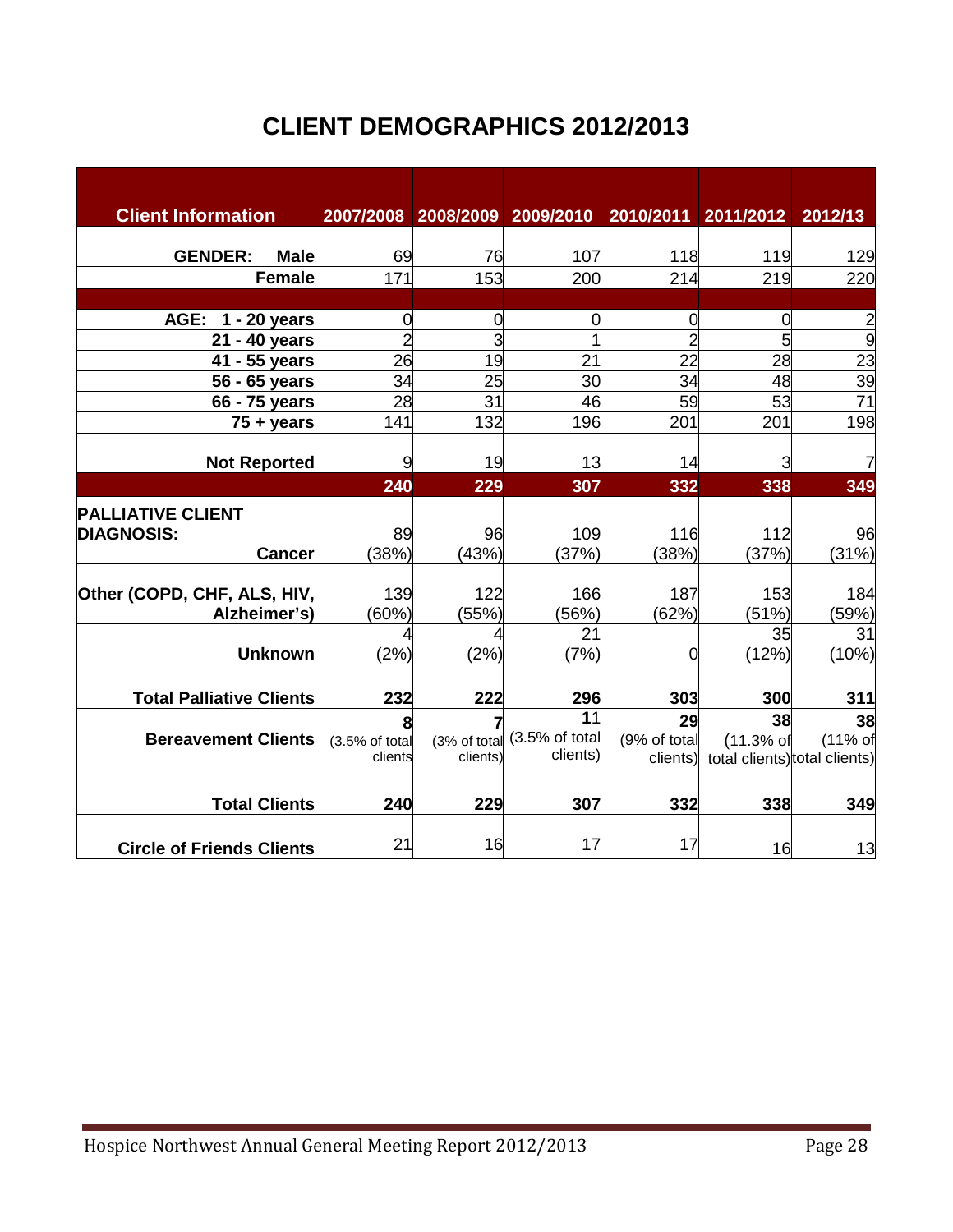# <span id="page-28-0"></span>**HOSPICE NORTHWEST VOLUNTEER SESSIONS 2012/2013**

|                                                                                              | 2009/2010 | 2010/2011 | 2011/2012 | 2012/2013 |
|----------------------------------------------------------------------------------------------|-----------|-----------|-----------|-----------|
| <b>No. of Thunder Bay Volunteers</b>                                                         | 138       | 178       | 189       | 201       |
| <b>No. of Regional Volunteers</b>                                                            | 80        | 81        | 66        | 57        |
| <b>Total No. of HNW Volunteers</b>                                                           | 218       | 259       | 255       | 258       |
| <b>Thunder Bay Volunteer Visiting</b><br><b>Sessions (including non-client hours)</b>        | 6371      | 6650      | 6995      | 7724      |
| <b>Regional Satellite Volunteer Visiting</b><br><b>Sessions (including non-client hours)</b> | 879       | 1713      | 1864      | 2380      |
| <b>TOTAL VOLUNTEER SESSIONS</b>                                                              | 7250      | 8363      | 8859      | 10104     |
|                                                                                              |           |           |           |           |
| <b>Session Summary by Type</b>                                                               |           |           |           |           |
| <b>One-to-one Sessions</b>                                                                   | 6797      | 7694      | 8102      | 9005      |
| <b>Group Sessions (including Circle of</b><br>Friends)                                       | 334       | 582       | 487       | 478       |
| <b>Non-Client</b>                                                                            | 119       | 87        | 270       | 443       |
| <b>Total Session Summary</b>                                                                 | 7250      | 8363      | 8859      | 10104     |
|                                                                                              |           |           |           |           |
| <b>LHIN Contractual Requirements</b>                                                         |           |           |           |           |
| Performance Target for No. of                                                                |           |           |           |           |
| <b>Sessions</b>                                                                              | 6700      | 6700      | 6800      | 7000      |
| <b>Acceptable Range of No. of Sessions</b>                                                   | 6030-7370 | 6030-7370 | 6460-7140 | 6650-7350 |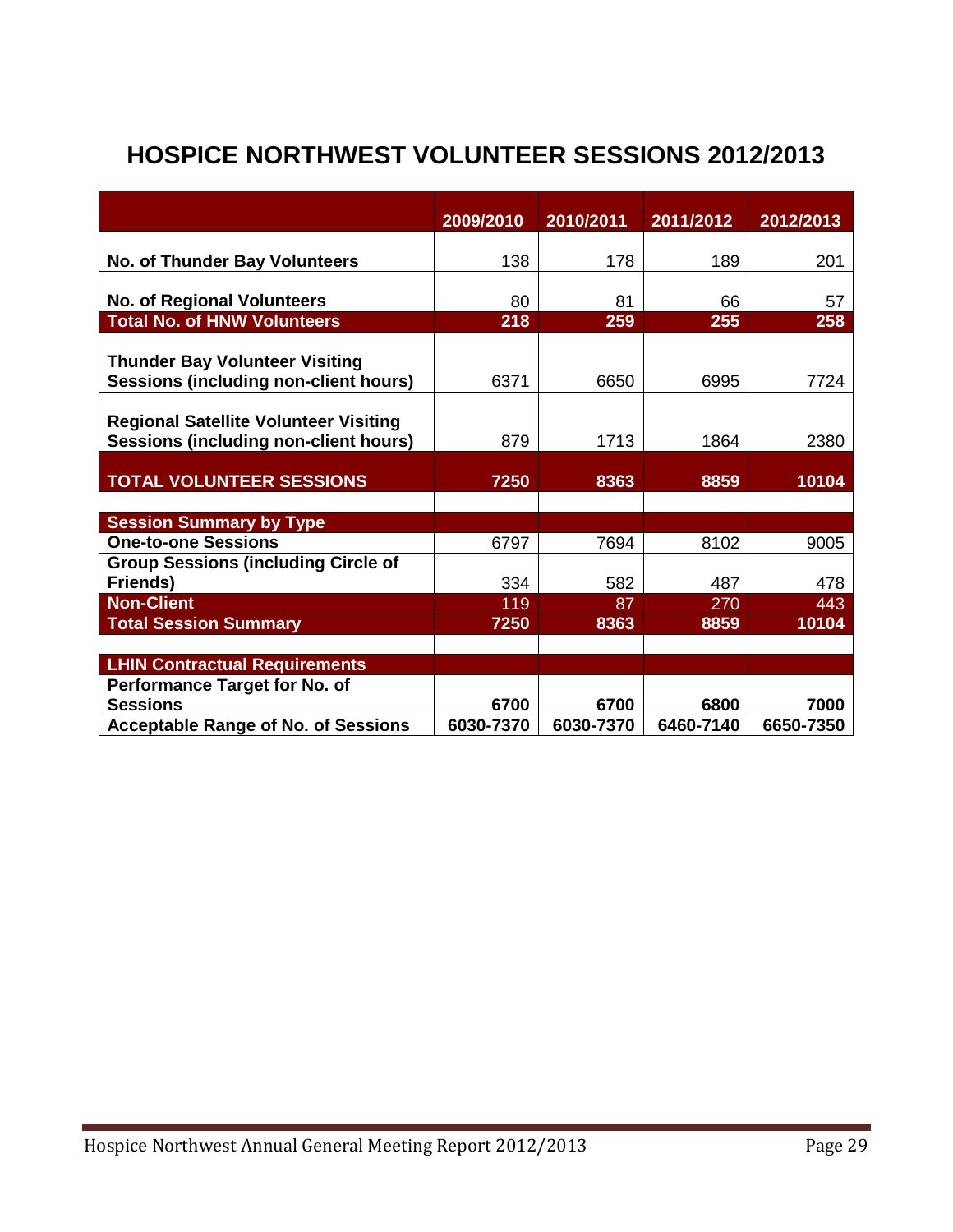# **VOLUNTEER COORDINATOR'S REPORT**

October 7, 2013 Submitted by: Terri Kannegiesser

### <span id="page-29-0"></span>**Recruitment Campaign/Training**

The 2012 recruitment campaign commenced in May and ended on August 3, 2012. Advertisements were placed in the Summer edition of The Key as well as Wednesday and Saturday ads in the Chronicle Journal during the months of June and July. These were once again generously subsidized by Colin Bruce. A letter was sent to the editor acknowledging the tremendous support of the Chronicle Journal in our recruitment campaign.

Recruitment ads also ran continuously on the Volunteer Thunder Bay website and in the Helping Hands section of the Chronicle Journal. Recruitment posters were distributed to all LTC homes in Thunder Bay and the Norwest Community Health Centre. Public service announcements were forwarded to Dougall Media and Shaw Cable for both radio and television. The majority of applications were submitted on-line through our Hospice Northwest website.

Following a successful recruitment campaign, 42 volunteers participated in our training program which commenced on September 22, 2012.

| <b>Retention and Acquisition Statistics for Hospice Northwest Thunder Bay Volunteers</b> |           |           |           |           |           |           |           |                |
|------------------------------------------------------------------------------------------|-----------|-----------|-----------|-----------|-----------|-----------|-----------|----------------|
|                                                                                          | 2005/2006 | 2006/2007 | 2007/2008 | 2008/2009 | 2009/2010 | 2010/2011 | 2011/2012 | 2012/13        |
| Total # of<br><b>Volunteers</b>                                                          | 100       | 104       | 118       | 145       | 154       | 178       | 189       | 207            |
| <b>Volunteers at Start</b><br>of Year                                                    | 72        | 86        | 92        | 105       | 119       | 138       | 148       | 168            |
| <b>New Grads</b>                                                                         | 28        | 18        | 26        | 40        | 35        | 40        | 41        | 39             |
| Retired                                                                                  | 14        | 12        | 13        | 26        | 16        | 30        | 21        | $\overline{4}$ |
| <b>Total at Year End</b>                                                                 | 86        | 92        | 105       | 119       | 138       | 148       | 168       | 203            |
| <b>Attrition Rate</b>                                                                    | 19.44%    | 13.95%    | 14.13%    | 24.76%    | 13.45%    | 21.73%    | 14.19%    | 2.38%          |
| <b>Retention Rate</b>                                                                    | 80.56%    | 86.05%    | 85.87%    | 75.24%    | 86.55%    | 78.27%    | 85.81%    | 97.62%         |
| <b>Acquisition Rate</b>                                                                  | 38.89%    | 20.93%    | 28.26%    | 38.10%    | 29.41%    | 28.98%    | 27.70%    | 23.21%         |

### **Volunteer Statistics**

Calculations of Attrition Rate, Retention Rate and Acquisition Rate were obtained through use of the Customer Retention & Acquisition Rates Calculator, from Vox Customer Experience Solutions (www.voxinc.com)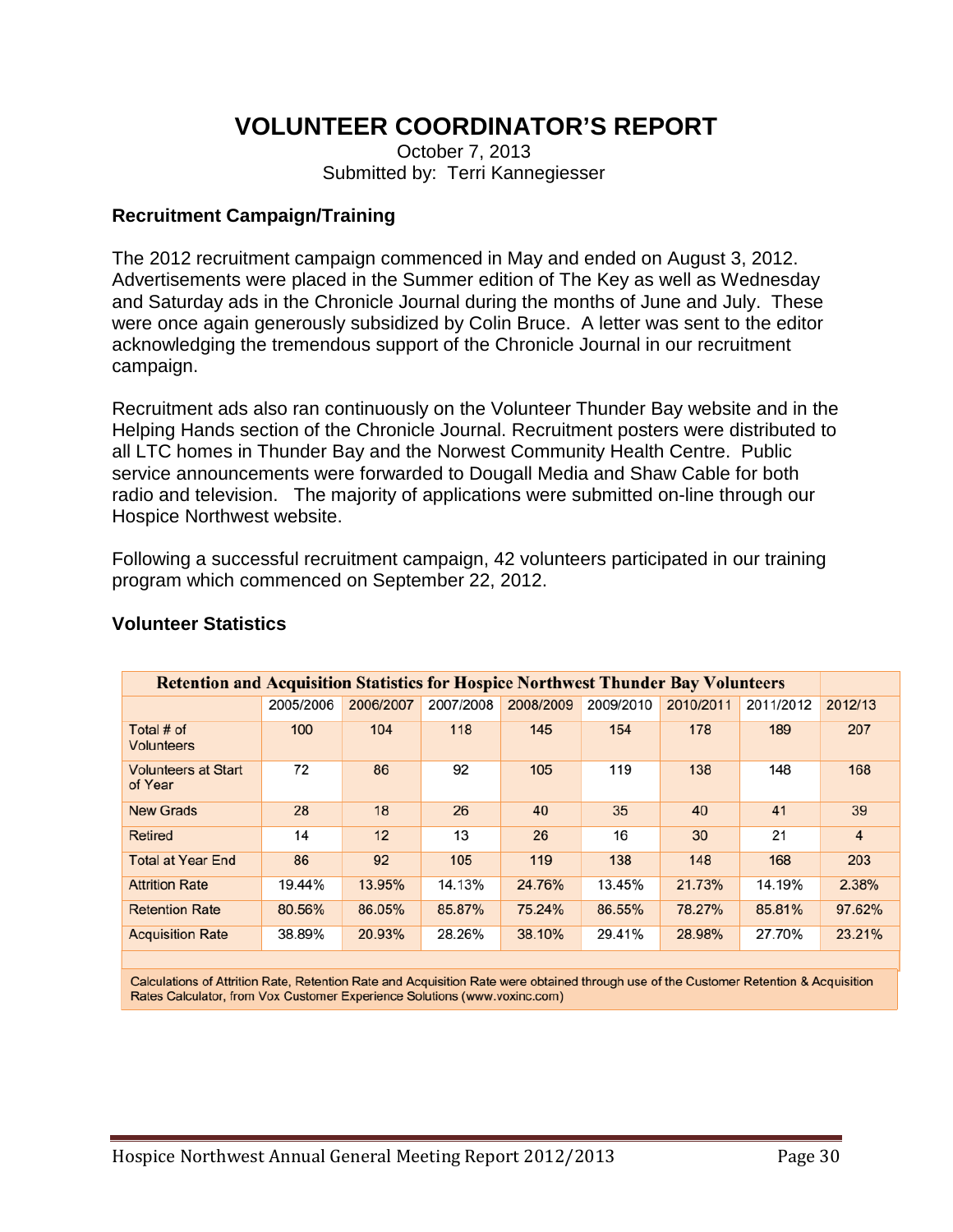## **Volunteer Recognition Program**

This year, Deborah Escott was the recipient of the City of Thunder Bay's Good Citizen Award and Maria Westbroek was the recipient of the 2012 Hospice Association of Ontario's June Callwood Award.

### **Volunteer Support Program**

The annual Wine and Cheese party was held on June 19, 2012 and included a "stepping stones" presentation by Katherine Keeping Regular monthly volunteer support meetings headed by Deborah Spear and Barb Fugelsang are held at St. Joseph's Hospital. These meetings are intended to support Hospice Northwest volunteers who have, or are presently serving clients in St. Joseph's Hospital.

### **Volunteer Advisory Committee**

The Volunteer Advisory Committee continues to meet quarterly with up to six volunteers participating.

### **External Committees**

I continue to be a member of the Caregivers Support Committee, the Thunder Bay Association of Volunteer Administrators and the newly formed Thunder Bay Family Council Support Group.

### **Professional Development**

Volunteers are advised of workshops and conferences that are available for them to attend. For the period April 2012 to March 2013, the volunteers have had the opportunity to participate in:

Centre for Health Care Ethics: Encounters in Bioethics – April 18/12 CERAH, Palliative Care for Front-Line Workers – May 1-17/12 Centre for Health Care Ethics: Encounters in Bioethics – May 16/12 CERAH, Palliative Care for Front-Line Workers – May 22-June 5/12 Centre for Health Care Ethics – Getting Sick, Getting Well – May 23/12 CERAH, Seniors & Sexuality in Nursing Homes & Retirement Residences – May 30/12 CERAH, Advance Care Planning in Canada – June 7/12 John Howard Society& Aids Thunder Bay: Escaping the Streets – June 19/12 NWO EOL Care Network: Building a Regional Palliative Care Program – June 29/12 CERAH & QPC in LTC, Forums on Interdisciplinary Gerontology, Integrating spirituality and Diversity into LTC Homes – June 20/12 Lakehead University & Canadian Society for Spirituality and Social Work and The Society for Spirituality & Social Work (USA): 7<sup>th</sup> Annual North American Conference on Spirituality & Social Work – June 21-23/12 Regional Cancer Care Northwest: The Emperor of All Maladies – June 27/12 Centre for Health Care Ethics – Living Kidney Transplantation – Sept. 19/12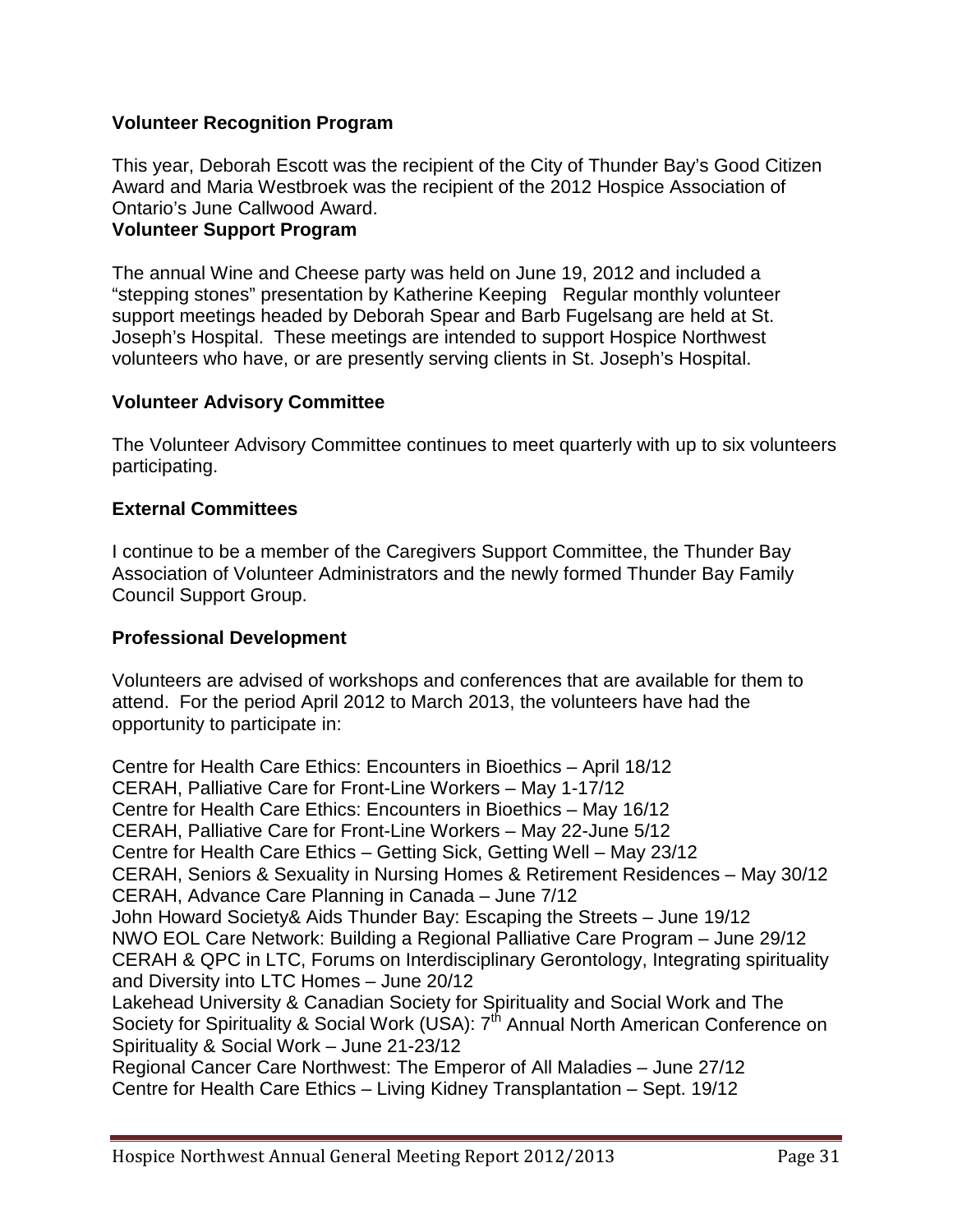CERAH, Palliative Care for Front-Line Workers – September 20 – Oct. 25/12 Ontario Stroke Network: Depression in Seniors with Stroke and other Chronic Diseases–Oct. 4/12 Alzheimer Society, 17<sup>th</sup> Annual Dementia Care Conference – Oct. 26/12 CERAH, Palliative Care Conference 2012 – Nov. 7-2/12 Canadian Catholic Bioethics Institute: Health Care: Life & Death Choices – Nov. 26/12 HRM Mini-Retreat, Rev. Hugh Walker Presenter – Dec. 13/12 Centre for Health Care Ethics – Care and Risk – January 16/13 CERAH, Food for Thought – January 24/13 CERAH, Palliative Care for Front-Line Workers – February 5 – March 7/13 Kristen Jones-Bonofiglio & Kathy Kortes-Miller – Exploring the Value of Volunteering in Palliative/End-of-life Dementia Care SIM Lab – February 22/13

# **Long Term Care**

Clients continue to be supported in Grandview Lodge, Lakehead Manor, Pinewood Court, Roseview Manor, Bethammi Nursing Home and Hogarth-Riverview Manor. Hospice Northwest has also developed a strong partnership with Pioneer Ridge. Twelve volunteers provided comfort to 20 residents over the past fiscal year. On many occasions, the volunteers been privileged to be at the resident's bedside during their final moments. This has been a tremendous comfort to the resident, their family members, and has proven to be an incredibly enriching experience for the volunteer as well.

Hospice Northwest was proud to be able to bring Christmas cheer to all of the residents of Bethammi Nursing Home on December 21, 2012. With a generous donation of handknitted "little people" from the craft group of the Church of St. John the Evangelist, Hospice Northwest brought smiles to the faces of many folks living in this long-term care home. Terri Kannegiesser, HNW; Stepan Bilynskyy and Paulina Chow, St. Joseph's Care Group; and Brenda Coopman, the Church of St. John the Evangelist along with several volunteers participated.

# **Public Awareness**

In an attempt to heighten awareness of the services offered by Hospice Northwest, exhibits were displayed at community events throughout the year. Not only did this provide an opportunity for public relations, but also proved to be effective in attracting volunteers during our recruitment campaign.

The following is a summary of the public events in which HNW participated:

May 6 Hike for Hospice August 15 Rural Health Fair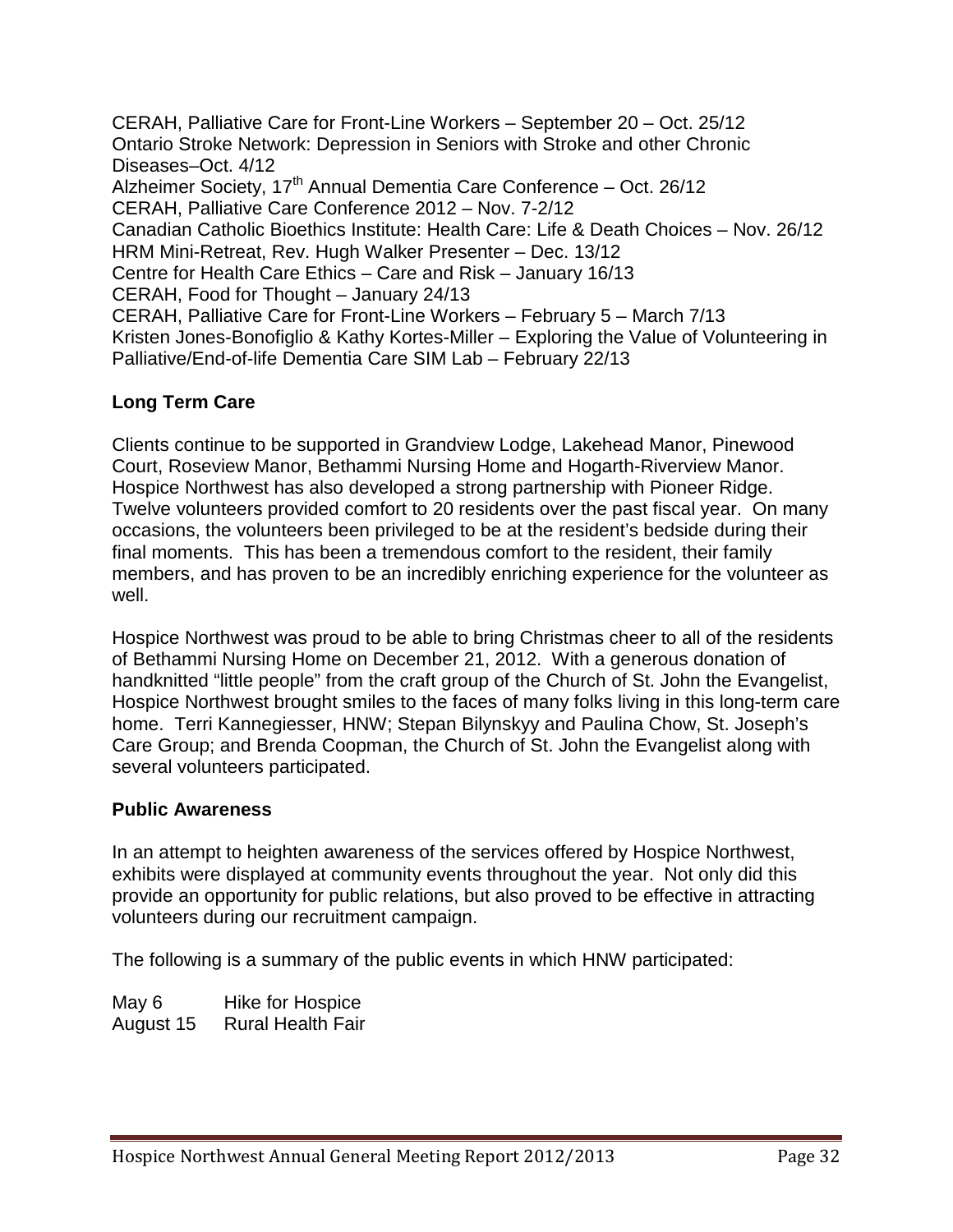## **Memory Box Program**

The memory boxes are being well-utilized in Long-Term Care Facilities throughout Thunder Bay. The Catholic Women's Leagues and other church groups are very much involved in supplying, decorating and delivering completed boxes to our office for distribution.

## **Hospice Northwest Events**

The 2012 Christmas Luncheon was held on December  $18<sup>th</sup>$  in the Georgian Room at St. Joseph's Heritage.

The Candlelight Memorial Service was conducted by Reverend Deborah Kraft and Reverend Randy Boyd in Trinity United Church on December 6, 2012 at Trinity United Church.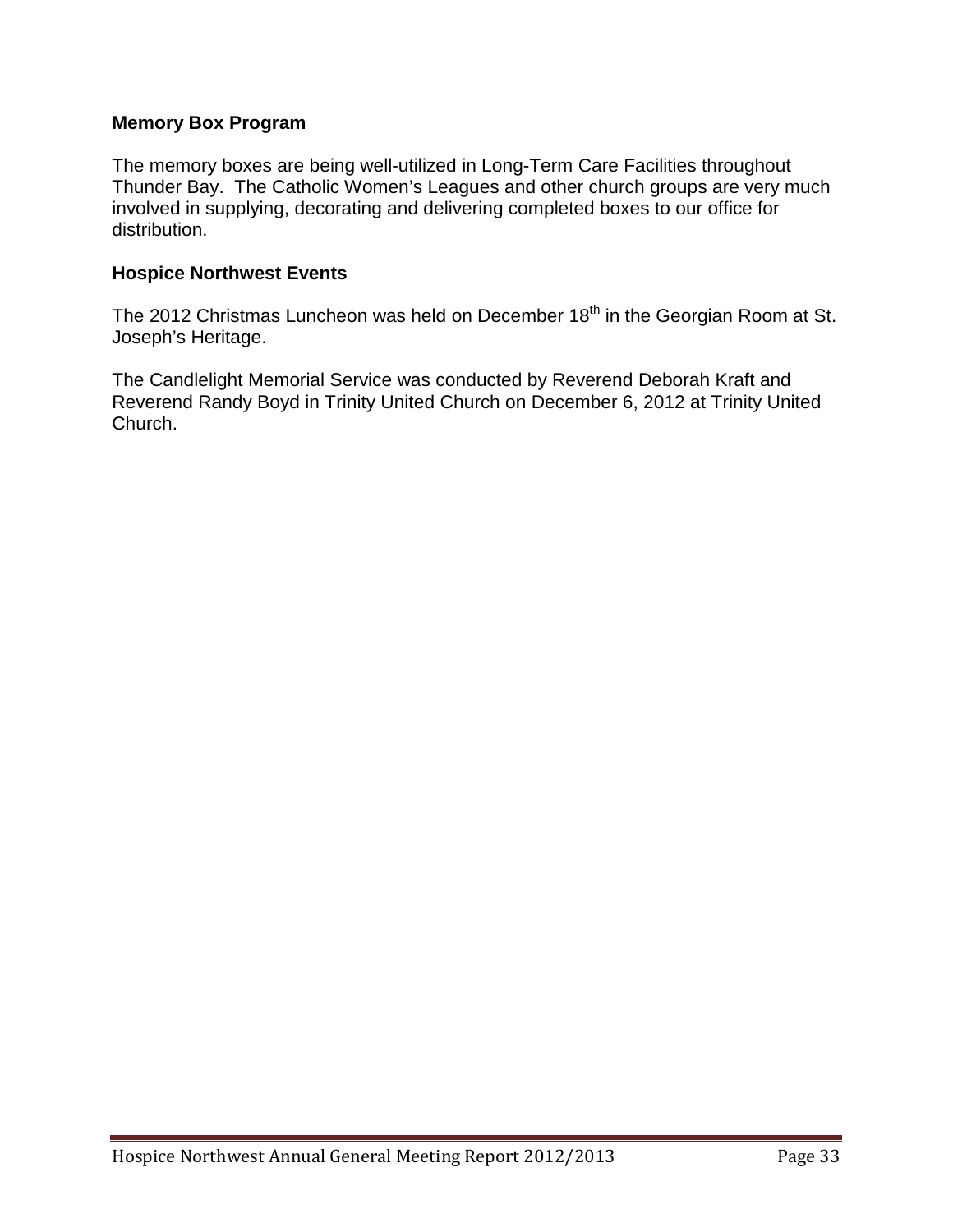# <span id="page-33-0"></span>**COMMUNICATIONS COORDINATOR/OFFICE ADMINISTRATOR'S REPORT**

Submitted by Kathleen Buso, October 7, 2013

# **FUNDRAISING INITIATIVES**

2011/2012 was a very successful year in terms of fundraising for Hospice Northwest. Approximately \$23,400 was raised through the following fundraising events, third-party fundraisers, and major one-time donations:

Fundraising events for the 2012/13 period:

- May 2012 *1st Annual Hike for Hospice* raised over \$20,000, with a net profit of over \$17,000
- May 2012 *United Way Billboard Rescue* \$4491.00
- May 2012 *City of Thunder Bay Dress Down Days Program* \$1325
- June 2013 *LCBO Tag Days Event* \$2500
- April 2012 March 2013 *Wings of Remembrance Ornament Sale* a total of \$7644 was raised through ornament sales, with a net profit of \$5900
- January 2013 *Italian Hall Spaghetti Supper Fundraiser* \$750
- March 2013 *Trinity United Church, Community Outreach Partner donation* \$580

Fundraising events to date in 2013/14

- *Life's Way Book Sales* \$4856 as of May 2013, with sales ongoing
- May 2013 *1st Annual Hike for Hospice* raised over \$40,000, with an additional \$15,000 worth of prizes, food and services donated. Net profit was \$36,000.
- > May 2013 **United Way Billboard Rescue** \$3845<br>
→ June 2013 LCBO Tag Days Event \$3400
- June 2013 *LCBO Tag Days Event* \$3400
- September 2013 **Miles with the Giant** 12 Hospice Northwest volunteers helped out as road marshals for this marathon, generating a donation of \$360

Our future fundraising events will be a continuation of our most successful ventures to date:

1. **Wings of Remembrance Ornament Sale** – this sale continues to be a very wellreceived fundraising and awareness building initiative and will be continued in the 2013/14 year, with the campaign launched in mid-November 2013. This year, we will be introducing several new ornaments to the campaign, including a higher end crystal snowflake and a uniquely designed Life's Way ornament. Net proceeds are expected to continue in the \$5000 - \$6000 range.

2. **United Way Billboard Rescue** – staff and board members will continue to participate in this fundraising event held each May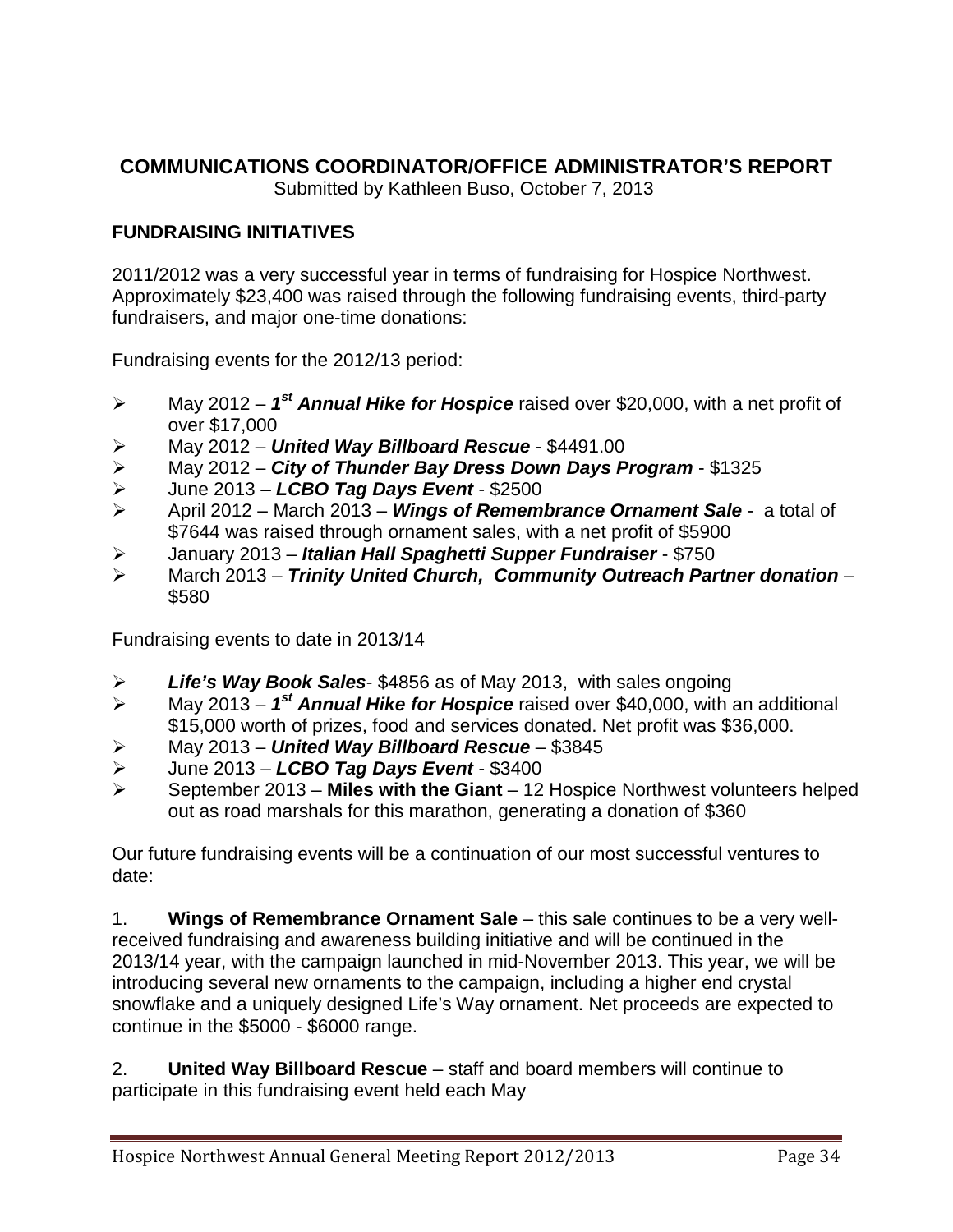3. **Hike for Hospice** – this yearly event is continuing to grow in number of participants and in the total of funds generated. It has now become Hospice Northwest's signature event. For 2014, our fundraising goal has been raised to \$60,000. Hospice Northwest is very grateful to all of our generous sponsors and donors and our enthusiastic Hikers and volunteers.

4. **City of Thunder Bay's Dress Down Day Program**: Because Hospice Northwest was the recipient of donations through this program for two consecutive years in 2011 and 2012, we were not eligible to re-apply until 2014. An application for the 2014 year has been sent in.

5. **Italian Hall Spaghetti Supper** – we have reapplied to the Italian Cultural Centre for another fundraising dinner for 2014. We are also investigating additional  $3<sup>rd</sup>$  party type fundraisers similar to this one.

6. **LCBO Tag Days** – this is another fundraising event which we plan to pursue each year in the summer months. It is also a very valuable information/promotional opportunity, as our volunteers speak with hundreds of people over the course of the two day event.

**7. Life's Way sales –** sales from Hospice Northwest's book entitled *Life's Way: Reflections of Hospice Northwest Volunteers in Northwestern Ontario* are expected to continue throughout 2013/14, with the book being available for sale online, in our office and in various retail locations within Thunder Bay.

8. **Donor Database –** Hospice Northwest has begun the development of a donor database, using Sumac Fundraising Software Program. Our Fund Development Intern will be utilizing our existing donor information to build an effective tool which will enable Hospice Northwest to work toward our goal of increasing memorial donations, and to eventually develop a Planned Giving and/or Major Gift Giving Campaign in the future.

I continue to be a member of the Lakehead Fundraising Association, which provides a forum for fundraisers in Thunder Bay to communicate more effectively, and to access opportunities for training and skill development.

# **COMMUNICATIONS**

# **Marketing and Promotions**

**Candlelight Memorial Service:** This event has now become an annual one for Hospice Northwest. For the past two years, Hospice Northwest has hosted this nondenominational service at Trinity United Church, in partnership with Rev. Deborah Kraft of St. Paul's Anglican Church and Rev. Randy Boyd from Trinity United. The service is open to the public and provides an opportunity for those grieving the loss of a loved one to gather together to share their grief and pay tribute to those who have died. It also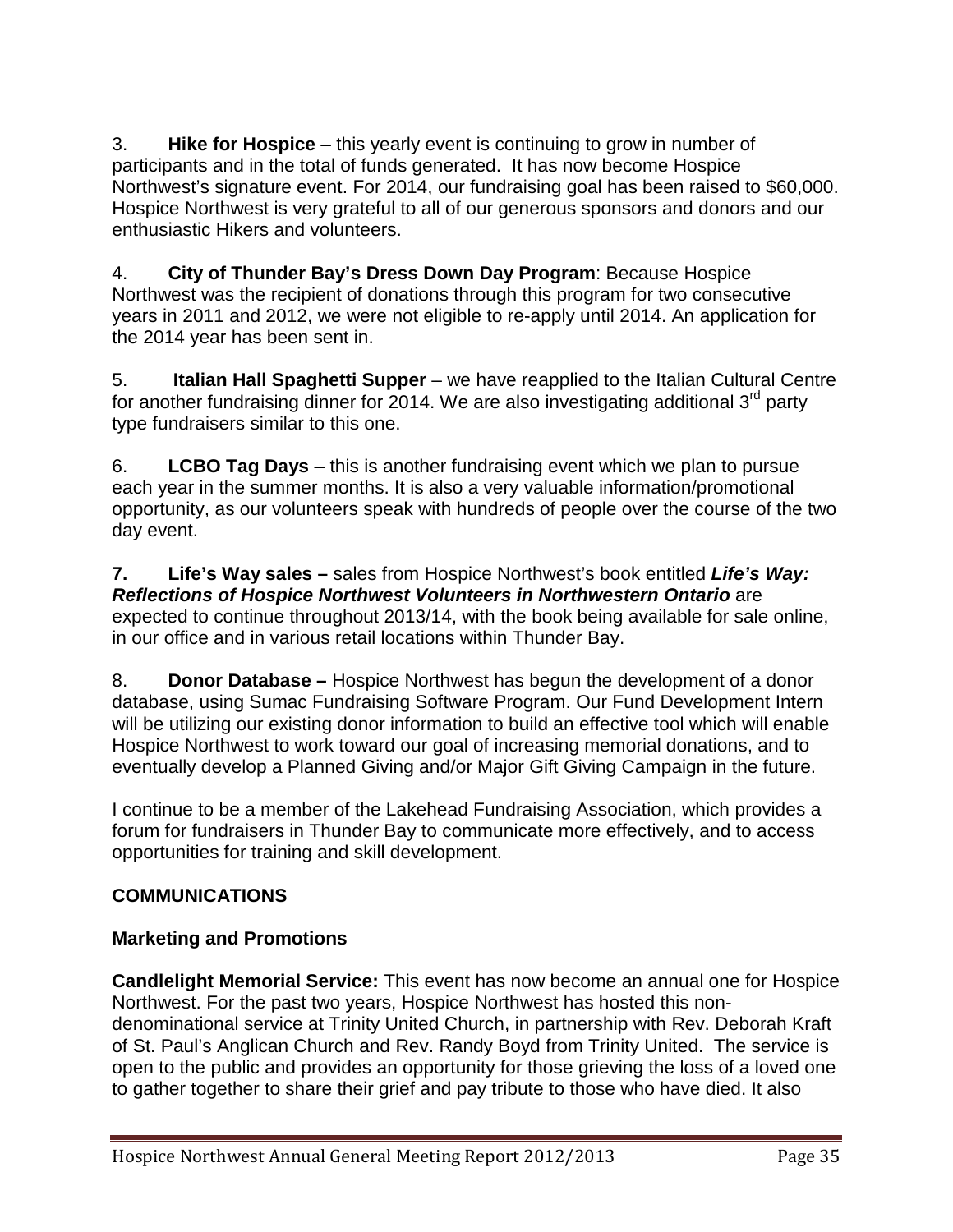provides a chance for the agency to promote our grief and bereavement services to the public. The 2012 service had approximately 70 participants in attendance. It was also live-streamed, allowing for an additional 91 people to view the event. Another Candlelight Service is planned for December 2013, with additional community partners participating.

**Marketing and Fundraising Plan:** In 2012, Hospice Northwest was granted Trillium Foundation funding to complete a strategic marketing review and develop a marketing and fund development plan in order to strengthen our brand identity. Hospice Northwest also received a Northern Ontario Heritage Fund Corporation grant to hire a Fund Development Intern who is currently working on developing the recommendations generated by the review into a concrete work plan.

**Promotional Articles:** We continue to promote the agency through feature stories in various local newspapers and magazines. Within the 2012/13 fiscal year, we submitted one article to the Chronicle Journal highlighting the Circle of Friends Support Group. We also received coverage in the Walleye for our Candlelight Memorial Service in December 2012. Another article was submitted to the Chronicle Journal in late September 2013, focusing on the nature of the partnership between Hospice Northwest and St. Joseph's Care Group. It is expected to run in the paper in mid-October 2013.

Other ongoing promotional efforts will include information displays at community events, distribution of brochures, appearances on Community Matters, speaking engagements upon request and advertising in the Chronicle Journal and the Source, when the budget permits.

**Digital Advertising:** Hospice Northwest will be running ads on three plasma screen televisions in Thunder Bay for a period of one year. The screens are located in the Thunder Bay Diagnostic Clinic, the Port Arthur Health Centre and the Thunder Bay Tournament Centre.

# **Printed Materials**

The *Hospice Herald*, which is produced and distributed four times a year, continues to be an effective form of communication between staff and volunteers in Thunder Bay and the Region. Upcoming meetings and educational events are highlighted, as well as any community programs and news that might be of interest to our volunteers.

*Hospice Horizons*, a newsletter for supporters of Hospice Northwest, was designed and sent out to all those who donated or participated in the Hike for Hospice, along with their charitable receipts. The newsletter was designed to educate our donors on who Hospice Northwest is and encourage them to continue to offer support to the agency in the future.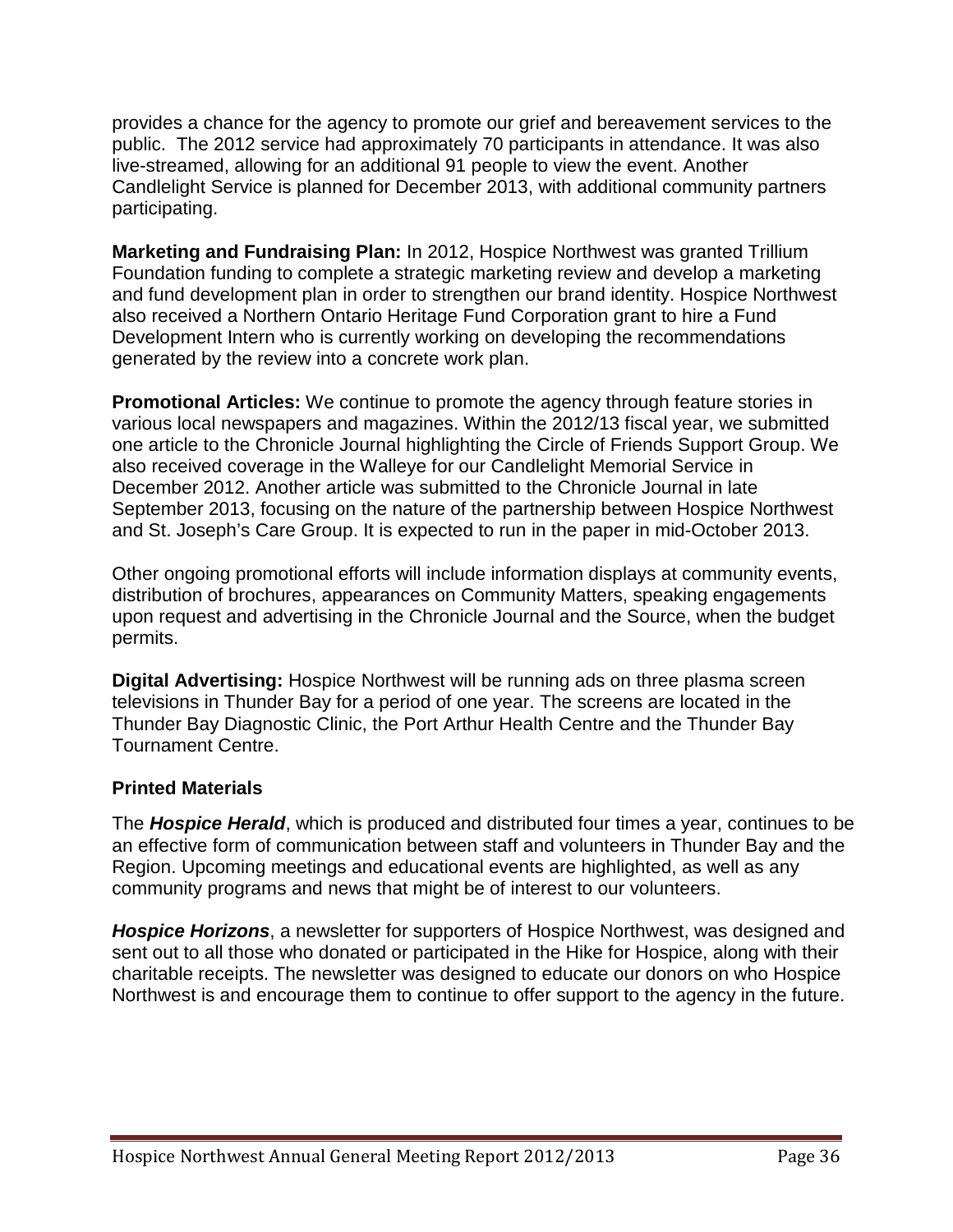# **Electronic Communication**

# **FACEBOOK**

Hospice Northwest continues to build our facebook presence, with a current 'like' count of 137 viewers. Facebook provides us with a free means of advertising upcoming events and fundraisers such as the Wings of Remembrance Ornaments and the Candlelight Memorial Service, as well as a way for our brand to become more recognizable within the community. A new Hike for Hospice Event Page was created for the 2013 Hike for Hospice and will be utilized again for the 2014 Hike.

| <b>FEMALES</b><br>(74%) | $0\%$     | 2%    | 11%   | 13%   | 26%   | 15%   | 8%    |
|-------------------------|-----------|-------|-------|-------|-------|-------|-------|
|                         | $13 - 17$ | 18-24 | 25-34 | 35-44 | 45-54 | 55-64 | $65+$ |
| <b>MALES</b><br>(23%)   | 0%        | 3%    | 3%    | 4%    | 7%    | 4%    | $1\%$ |

Currently: 137 fans

# **HOSPICE NORTHWEST WEBSITE**

The Hospice Northwest website continues to be updated with upcoming events, downloadable copies of our newsletter and printable copies of our volunteer training modules. Visits to the website increased substantially during the weeks preceding the Hike for Hospice. Data obtained through Google Analytics shows that traffic to our website has increased 25.81% over the past year. However, despite this, we can see that page views and duration of page visits have both dropped. Further our Bounce Rate, which identifies visits that view one page only then "bounce" to another site, has increased nearly 10% (however, to keep this in perspective, generally in terms of internet marketing, 50% bounce rate is acceptable while anything over that is a cause for concern). This suggests that people are coming to the website with specific purposes rather than simply to learn more about Hospice Northwest. For this reason we will be looking into ways to keep our website up to date with news and information to suit the needs of our followers.

| <b>WEBSITE ANALYTICS (Taken from Google Analytics)</b> |  |  |
|--------------------------------------------------------|--|--|
|--------------------------------------------------------|--|--|

| Category             | <b>Number</b> | <b>Change from previous</b> |
|----------------------|---------------|-----------------------------|
|                      |               | year                        |
| Visits               | 4,421         | 个 25.81%                    |
| <b>Unique Visits</b> | 3,036         | 个 33.16%                    |
| Page Views           | 15,048        | $\downarrow$ 3.22%          |
| Pages/Visits         | 3.40          | $\downarrow$ 23.08%         |
| Avg. Visit Duration  | 00:02:31      | $\downarrow$ 19.25%         |
| <b>Bounce Rate</b>   | 45.10%        | 个 9.27%                     |
| % of New Visits      | 66.74%        | 个 1.86%                     |

#### **FUN FACT**

Traffic to our Website spiked the first week of May and the first week of December; we attribute this to Hike for Hospice and our Candlelight Ceremony respectively.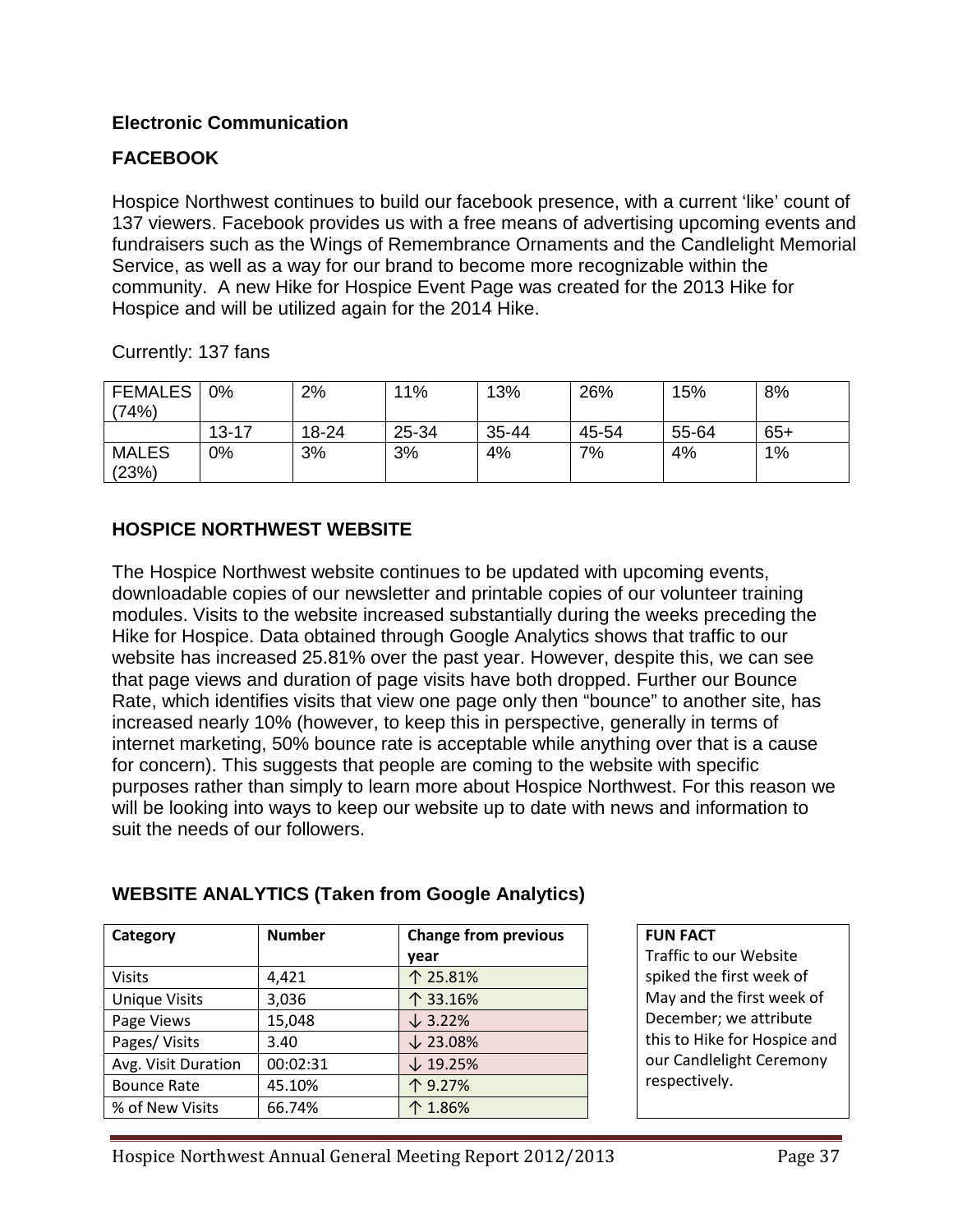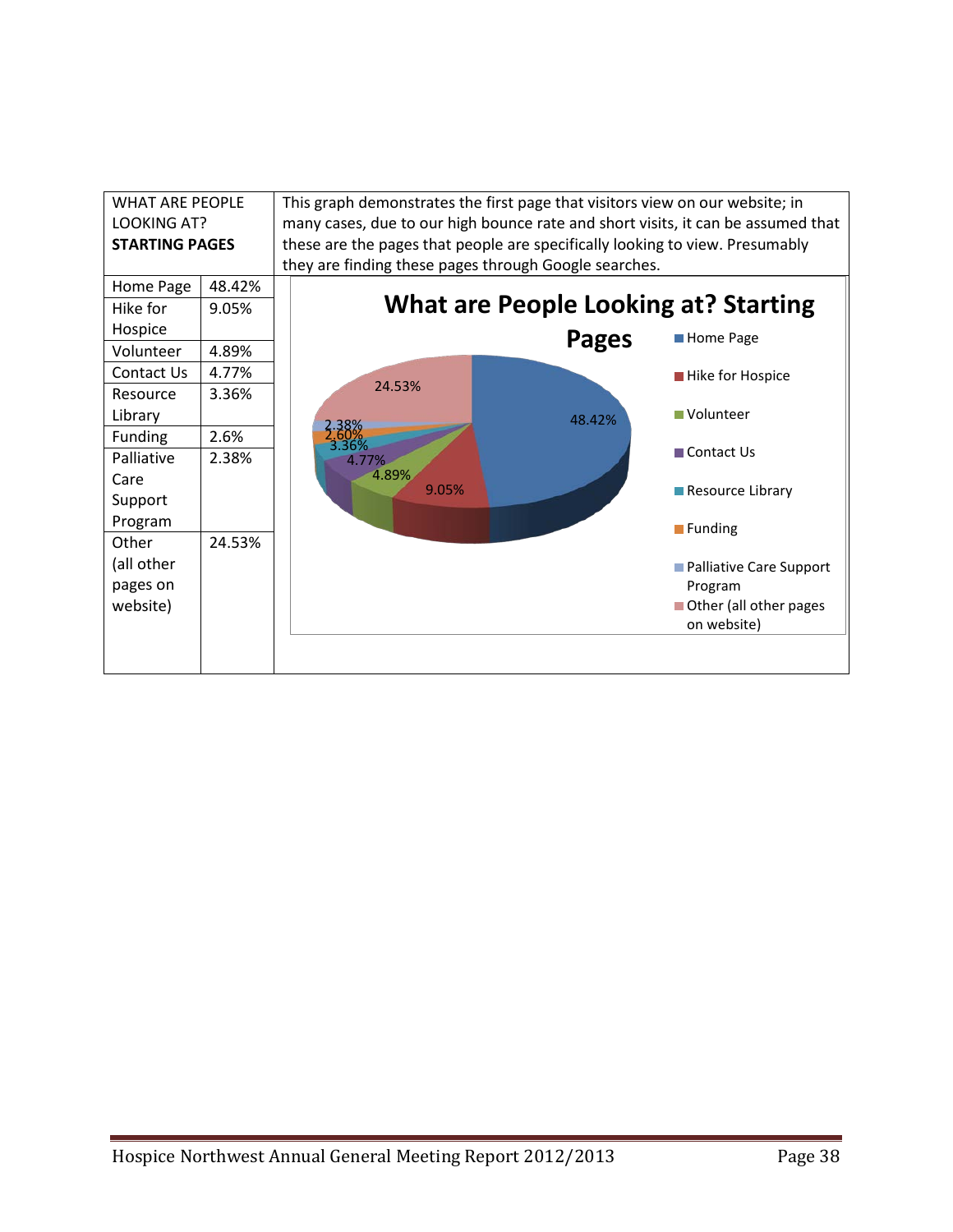# <span id="page-38-0"></span>**HOSPICE NORTHWEST: FUND DEVELOPMENT INTERN REPORT Submitted by Caitlyn Phirbny**

Following the creation of the Trillium funded Marketing and Fundraising Plan for Hospice Northwest, an intern was hired on a one year contract (June 2013-June 2014) to develop a three year implementation plan. This implementation plan, which is based on the strategies presented within the Marketing and Fundraising Plan, is intended to act as a guiding document for the agency to strengthen the brand and allow for an increased capacity of fundraising. The main needs for the plan were highlighted as such:

- to increase awareness of our agency, with specific need to identify Hospice Northwest as a separate agency apart from St. Joseph's Care Group
- to increase our capacity to raise funds
- to ensure satisfaction of both clients and volunteers
- to increase efficiencies of current efforts and resources

The following highlights some of the initiatives that are part of the three year plan aimed at achieving the above mentioned goals:

# **Community Awareness**

One of the primary goals that has been identified in the Marketing Plan is increased community awareness, particularly aimed at distinguishing Hospice Northwest as a separate entity from St. Joseph's Care Group. In order to combat this, our intern has been tasked with actively engaging the community through information sessions and Health Fairs. In addition, partnerships with new community groups including Confederation College, Lakehead University, and Leadership Thunder Bay, to name a few, have been initiated.

# **Promotional Products**

Through increasing community engagement, we found a need to offer promotional products with Hospice Northwest contact information on them. By providing branded items to individuals we meet in the community we hope to keep our brand visible in their everyday lives. Our hope is that this will increase familiarity and lead to increased awareness and by association, donations. These products have been available to the public at various Health Fairs, information sessions, and community events throughout the city this summer and fall. Visitors to the Hospice Northwest information table are asked to completed a short True/False game aimed at educating people about our services.

# **Expanded Grief Support Programs**

In the process of ensuring satisfaction of client experience, we've begun to investigate possible ways of expanding our grief and bereavement support services.

# **Client Communication Plan**

In order to ensure that our brand is well represented throughout the process of client support, we're currently in the midst of in implementing a new series of communication tools throughout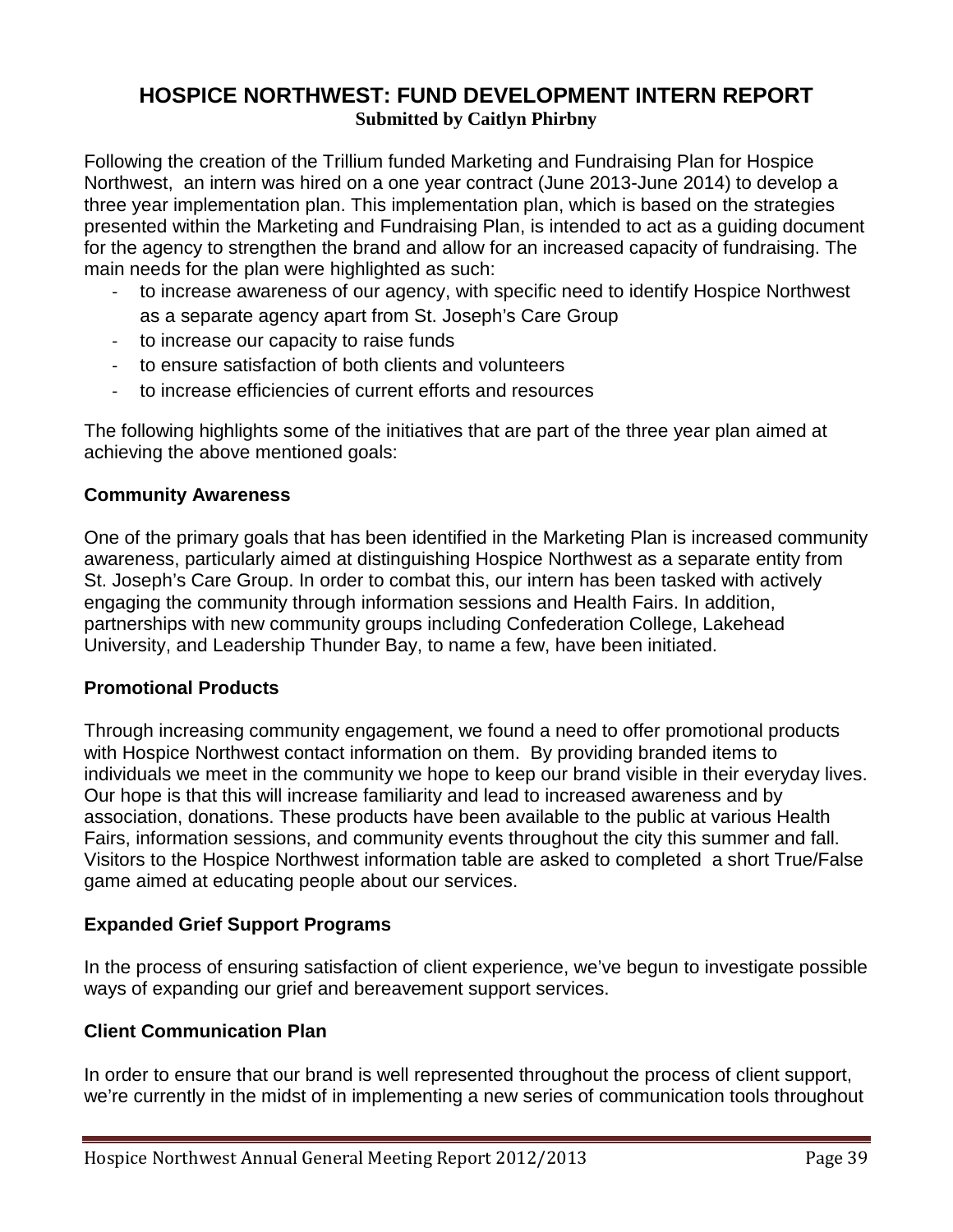the clients and their family's journey with us. As part of this communications plan, an initial gift to the client will be given at the first meeting with the client and volunteer. The gift (a bamboo plant) will include literature about the extent of services available, as well as a write up on the volunteer assigned to the client. This is intended to inform the family and client about who will be coming into the home/room (as in both the individual volunteer and Hospice Northwest as an organization) and help them feel more comfortable with the process in general.

# **Volunteer Recruitment for Fundraising Purposes**

In order to increase Hospice Northwest's capacity to sustainably raise increased funds, Hospice Northwest has begun to explore ways of attracting new volunteers with the sole purpose of fundraising. This recruitment involves setting up committees of community experts to help with Marketing and Fundraising efforts. Community connections with students, experts in those fields, and retired individuals have been made to help fill these committees. In addition to these committees, changes in literature about volunteering opportunities will be made to show the distinct difference between client support volunteers and fundraising focused volunteers.

# **Volunteer Advocacy Training**

Since our volunteers are the face of our organization, they are our best advocates for the work we (they) do through our services. However, recent observations have suggested that despite the advantage volunteers have to be advocates, some feel unprepared to properly do so. In order to make volunteers more capable and comfortable with this task, efforts are being made to provide advocacy training. This training will be aimed at ensuring volunteers are accurately knowledgeable about Hospice Northwest services as well as provide ways to represent that brand to client families.

# **Volunteer Recognition**

In order to assist efforts to make our volunteers better advocates for our brand, efforts are being made to recognize them in the institutes they frequent. A program of installing plaques announcing their presence within long term care facilities and hospitals though out the city is in the works. The program will tentatively begin with St. Joseph's Hospital by the end of 2013.

# **Die-alogues**

Die-alogues (a working title) is a new initiative Hospice Northwest is developing with help from Leadership Thunder Bay. It will be an event aimed at engaging the community in discussions on death and dying topics. The project, which is initially being developed by Leadership Thunder Bay to be replicated in the future solely by us, will present a specific topic, an engaging speaker on said topic, and open discussion by participants. The discussion, which will take place over coffee and desserts, is aimed to make individuals think about dying issues in a practical way before the issue is imminent, as well as make them aware of certain aspects of the topic and services available to them. This event will not only raise funds for Hospice Northwest, but also create awareness of our organization and our services. The initial event is projected to take place near the end of May 2014.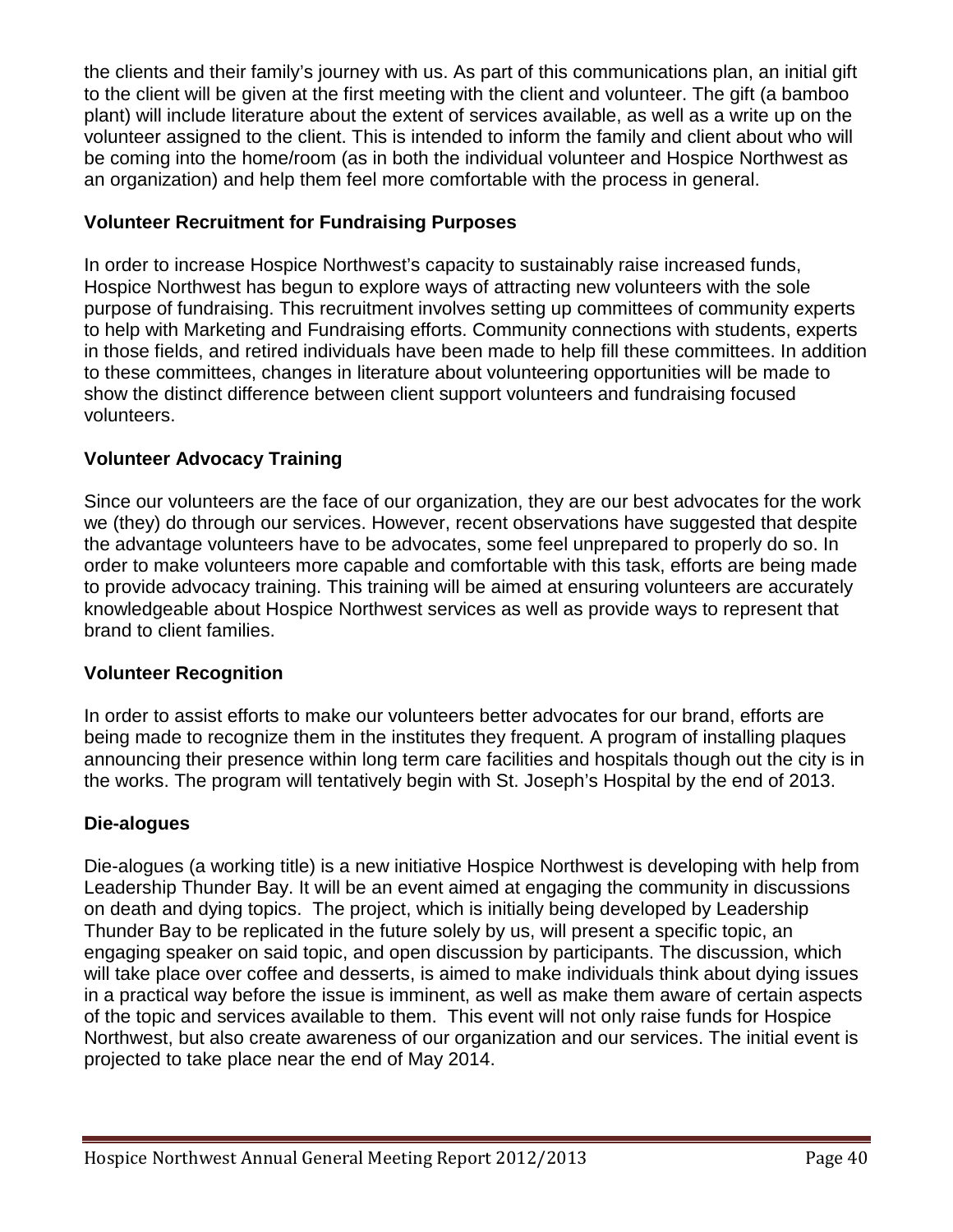





<span id="page-40-0"></span>**2012 HIKE FOR H O S P I C E**